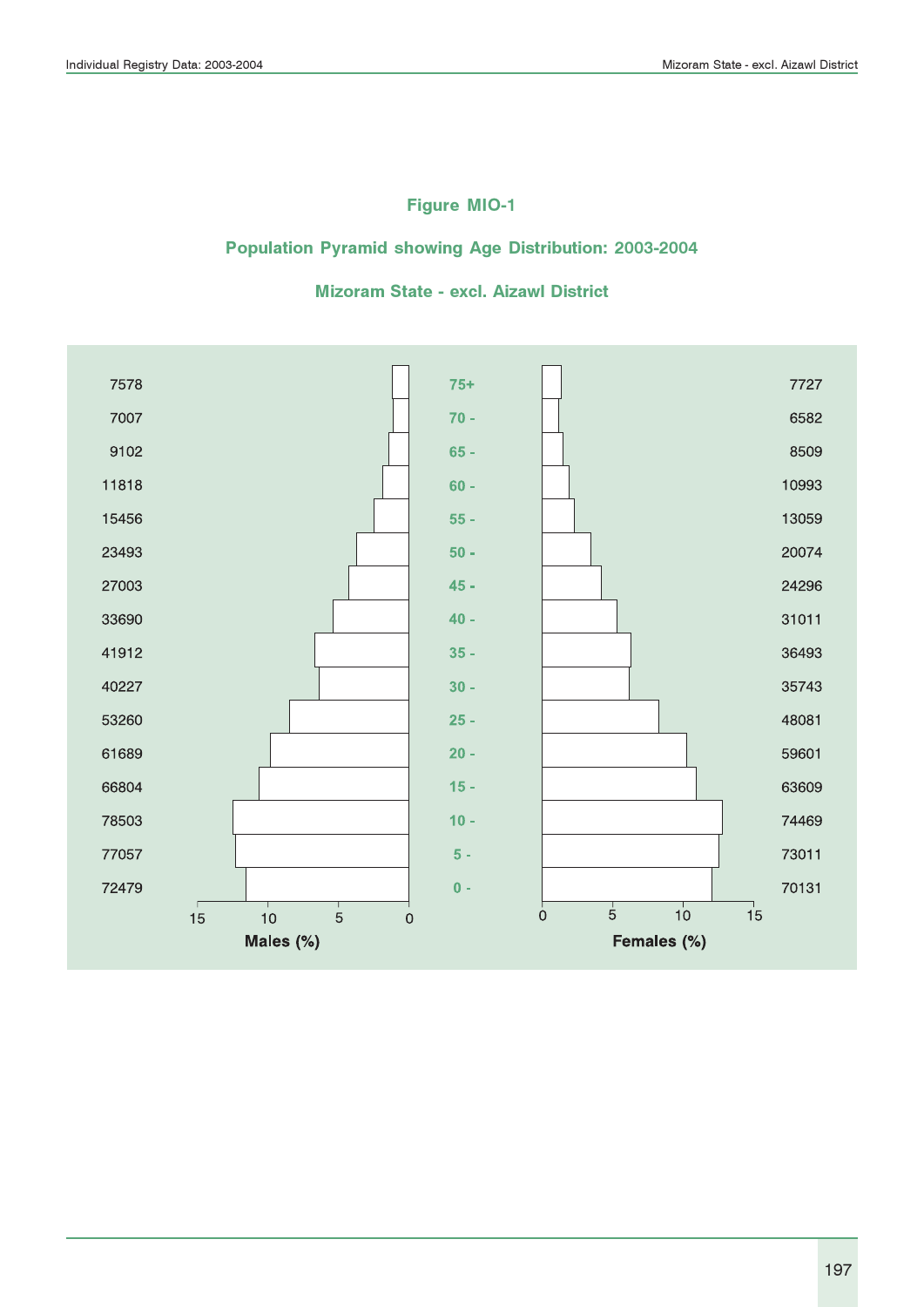#### TABLE:MIO - 1

# Population by Five Year Age Group and Gender : 2003-2004

Number and Relative Proportion (%)

|                  |               | <b>MALES</b> | <b>FEMALES</b> |        | <b>TOTAL</b>  |        |
|------------------|---------------|--------------|----------------|--------|---------------|--------|
| <b>Age Group</b> | <b>Number</b> | $\%$         | <b>Number</b>  | %      | <b>Number</b> | %      |
| $0 - 4$          | 72479         | 11.56        | 70131          | 12.02  | 142610        | 11.78  |
| $5-9$            | 77057         | 12.29        | 73011          | 12.51  | 150068        | 12.40  |
| $10-14$          | 78503         | 12.52        | 74469          | 12.76  | 152972        | 12.64  |
| 15-19            | 66804         | 10.65        | 63609          | 10.90  | 130413        | 10.77  |
| 20-24            | 61689         | 9.84         | 59601          | 10.22  | 121290        | 10.02  |
| 25-29            | 53260         | 8.49         | 48081          | 8.24   | 101341        | 8.37   |
| 30-34            | 40227         | 6.41         | 35743          | 6.13   | 75970         | 6.28   |
| 35-39            | 41912         | 6.68         | 36493          | 6.26   | 78405         | 6.48   |
| 40-44            | 33690         | 5.37         | 31011          | 5.32   | 64701         | 5.35   |
| 45-49            | 27003         | 4.31         | 24296          | 4.16   | 51299         | 4.24   |
| 50-54            | 23493         | 3.75         | 20074          | 3.44   | 43567         | 3.60   |
| 55-59            | 15456         | 2.46         | 13059          | 2.24   | 28515         | 2.36   |
| 60-64            | 11818         | 1.88         | 10993          | 1.88   | 22811         | 1.88   |
| 65-69            | 9102          | 1.45         | 8509           | 1.46   | 17611         | 1.45   |
| 70-74            | 7007          | 1.12         | 6582           | 1.13   | 13589         | 1.12   |
| $75+$            | 7578          | 1.21         | 7727           | 1.32   | 15305         | 1.26   |
| <b>Total</b>     | 627078        | 100,00       | 583389         | 100,00 | 1210467       | 100,00 |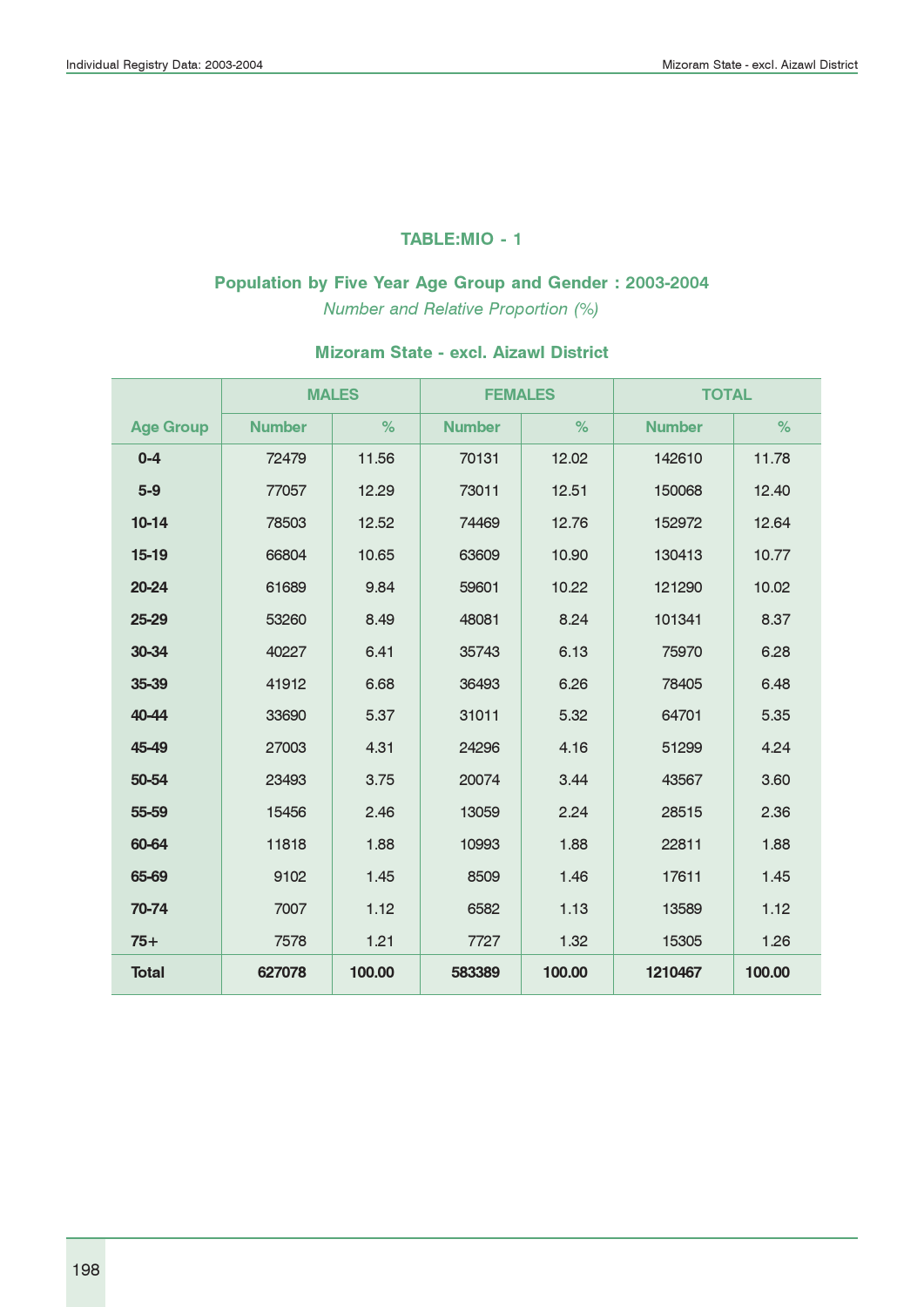#### TABLE MIO-2 (a): Number of Incident Cancers by Five Year Age Group and Site (ICD-10): 2003-2004 – Males

%= Relative Proportion of Cancers of All Sites.

| <b>ICD-10</b>    | <b>Site</b>               | $0 - 4$                  |                         |                |                          | 5-9 10-14 15-19 20-24 25-29 30-34 35-39 40-44 |                          |                          |                          |                          | 45-49                    | 50-54                    | 55-59                    | 60-64          | 65-69                    | 70-74                    | $75+$                    | <b>Unkn</b>              | <b>Total</b>    | %                        |
|------------------|---------------------------|--------------------------|-------------------------|----------------|--------------------------|-----------------------------------------------|--------------------------|--------------------------|--------------------------|--------------------------|--------------------------|--------------------------|--------------------------|----------------|--------------------------|--------------------------|--------------------------|--------------------------|-----------------|--------------------------|
| C <sub>00</sub>  | Lip                       | $\overline{\phantom{a}}$ |                         |                |                          |                                               |                          |                          |                          |                          |                          |                          | $\blacksquare$           |                |                          | $\overline{\phantom{a}}$ |                          |                          |                 |                          |
| CO1-02           | Tongue                    |                          |                         |                |                          |                                               |                          | $\overline{a}$           |                          | ä,                       |                          | $\overline{c}$           | $\mathbf{1}$             | 3              |                          | $\mathbf{1}$             |                          |                          | $\overline{7}$  | 1.19                     |
| C03-06           | Mouth                     | ÷,                       |                         |                |                          |                                               |                          | $\overline{\phantom{a}}$ | ÷,                       | $\mathbf{1}$             |                          | 3                        | $\mathbf{1}$             | $\mathbf{1}$   | $\overline{a}$           | $\overline{\phantom{a}}$ | $\overline{c}$           | $\overline{a}$           | 8               | 1.36                     |
| C07-8            | Salivary Gland            |                          |                         |                |                          |                                               |                          | $\blacksquare$           |                          | ÷,                       |                          |                          | $\blacksquare$           |                | $\mathbf{1}$             | ٠                        |                          | ä,                       | $\mathbf{1}$    | 0.17                     |
| C <sub>0</sub> 9 | Tonsil                    |                          |                         |                |                          |                                               |                          | $\blacksquare$           | $\mathbf{1}$             | $\mathbf{1}$             | $\mathbf{1}$             | 1                        | $\mathbf{1}$             |                |                          | $\overline{a}$           |                          | ä,                       | $\sqrt{5}$      | 0.85                     |
| C10              | Oth. Oropharynx           |                          |                         |                |                          |                                               |                          | $\overline{a}$           |                          | $\overline{\phantom{a}}$ |                          |                          | $\blacksquare$           | $\mathbf{1}$   |                          | ä,                       |                          | ä,                       | $\mathbf{1}$    | 0.17                     |
| C <sub>11</sub>  | Nasopharynx               | ÷,                       |                         |                |                          |                                               |                          | 1                        | $\mathbf{2}$             | $\overline{\phantom{a}}$ | $\mathbf{1}$             | 3                        | $\sqrt{2}$               | $\overline{c}$ | $\overline{c}$           | ä,                       |                          | Ĭ.                       | 13              | 2.21                     |
| C12-13           | Hypopharynx               |                          |                         |                |                          |                                               |                          | $\blacksquare$           | $\sqrt{2}$               | $\overline{c}$           | $\overline{c}$           | 3                        | $\mathbf{1}$             | $\mathbf{1}$   | 1                        | 3                        | $\mathbf{2}$             | Ĭ.                       | 17              | 2.89                     |
| C14              | Pharynx Unspecified       |                          |                         |                |                          |                                               |                          |                          |                          | $\mathbf{1}$             |                          |                          | $\mathbf{1}$             | $\mathbf{1}$   |                          | $\mathbf{1}$             |                          | ä,                       | $\overline{4}$  | 0.68                     |
| C15              | Oesophagus                |                          |                         |                | $\overline{\phantom{a}}$ |                                               | ×,                       | 1                        | 4                        | 8                        | 8                        | 6                        | $\overline{4}$           | $\overline{c}$ | $\mathbf{1}$             | $\overline{c}$           | $\overline{c}$           | Ĭ.                       | 38              | 6.45                     |
| C16              | Stomach                   | ÷,                       |                         |                | $\overline{\phantom{a}}$ | 1                                             | $\blacksquare$           | 1                        | 8                        | 8                        | 16                       | 24                       | 25                       | 27             | 31                       | 17                       | 18                       | $\overline{\phantom{a}}$ | 176             | 29.88                    |
| C17              | Small Intestine           |                          |                         |                |                          |                                               | ×,                       |                          |                          | $\overline{\phantom{a}}$ |                          |                          | $\blacksquare$           |                | ä,                       | $\overline{\phantom{a}}$ |                          | ä,                       |                 |                          |
| C <sub>18</sub>  | Colon                     |                          |                         |                |                          |                                               |                          | 1                        | ä,                       | $\overline{c}$           |                          | 1                        | $\mathbf{1}$             |                | $\overline{a}$           | 3                        | $\mathbf{1}$             | Ĭ.                       | 9               | 1.53                     |
| C19-20           | Rectum                    |                          |                         |                | $\overline{\phantom{a}}$ |                                               | ×,                       | $\blacksquare$           | ä,                       | $\mathbf{1}$             | $\mathbf{1}$             | ä,                       | $\mathbf{1}$             |                | $\overline{c}$           | 3                        | 4                        | $\overline{c}$           | 14              | 2.38                     |
| C <sub>21</sub>  | Anus & Anal Canal         |                          |                         |                | $\overline{\phantom{a}}$ |                                               |                          | $\blacksquare$           |                          | $\overline{\phantom{a}}$ |                          |                          | $\blacksquare$           |                |                          | $\overline{\phantom{a}}$ |                          |                          |                 |                          |
| C22              | Liver                     | ÷,                       |                         |                | ÷,                       | 1                                             | $\mathbf{1}$             | 1                        | 3                        | $\mathbf{1}$             | $\overline{4}$           | $\overline{c}$           | $\overline{c}$           | $\mathbf{1}$   | 3                        | 5                        | 3                        | Ĭ.                       | 27              | 4.58                     |
| C23-24           | Gallbladder etc.          | Ĭ.                       |                         |                | $\overline{\phantom{a}}$ |                                               |                          | ÷,                       |                          | $\overline{\phantom{a}}$ | 1                        | 1                        | $\mathbf{1}$             |                | 1                        | ÷,                       |                          | ä,                       | $\overline{4}$  | 0.68                     |
| C25              | Pancreas                  | ÷,                       |                         |                |                          |                                               |                          | $\overline{\phantom{a}}$ |                          | ÷,                       |                          | 1                        | $\overline{c}$           |                |                          | $\overline{\phantom{a}}$ |                          | Ĭ.                       | 3               | 0.51                     |
| C30-31           | Nose, Sinuses etc.        | $\overline{\phantom{a}}$ |                         |                |                          |                                               |                          | $\overline{\phantom{a}}$ |                          | $\blacksquare$           |                          |                          | $\blacksquare$           |                | $\mathbf{1}$             | $\overline{\phantom{a}}$ | $\mathbf{1}$             | ÷,                       | $\overline{c}$  | 0.34                     |
| C <sub>32</sub>  | Larynx                    |                          |                         |                |                          |                                               | ä,                       | $\overline{\phantom{a}}$ | $\mathbf{1}$             | $\overline{\phantom{a}}$ |                          | 1                        | $\mathbf{1}$             |                |                          | ä,                       |                          | Ĭ.                       | 3               | 0.51                     |
| C33-34           | Lung etc.                 | $\overline{\phantom{a}}$ |                         |                | $\overline{\phantom{a}}$ |                                               |                          | $\blacksquare$           | ä,                       | $\mathbf{1}$             | $\overline{4}$           | 4                        | 9                        | 13             | 8                        | $\overline{7}$           | 14                       | $\mathbf{1}$             | 61              | 10.36                    |
| C37-38           | Other Thoracic Organs     |                          |                         |                | $\overline{\phantom{a}}$ |                                               |                          | $\blacksquare$           |                          | ÷,                       |                          |                          | $\blacksquare$           |                |                          | ä,                       |                          | ä,                       |                 |                          |
| C40-41           | Bone                      |                          | 1                       |                | $\overline{\phantom{a}}$ | 1                                             | $\overline{\phantom{a}}$ | $\blacksquare$           |                          | ÷,                       |                          |                          | $\blacksquare$           |                |                          | $\overline{\phantom{a}}$ |                          | $\overline{a}$           | $\overline{c}$  | 0.34                     |
| C43              | Melanoma of Skin          | ÷,                       |                         |                |                          |                                               |                          | $\blacksquare$           |                          | ÷,                       |                          |                          | $\blacksquare$           | $\mathbf{1}$   | ä,                       | $\mathbf{1}$             |                          | Ĭ.                       | $\overline{c}$  | 0.34                     |
| C44              | Other Skin                |                          |                         |                |                          |                                               |                          | $\blacksquare$           |                          | ÷,                       |                          |                          |                          | $\overline{c}$ | $\mathbf{1}$             | 3                        |                          | $\overline{a}$           | $6\phantom{1}6$ | 1.02                     |
|                  | Mesothelioma              |                          |                         |                |                          |                                               |                          |                          |                          |                          |                          |                          | $\blacksquare$           |                |                          |                          |                          |                          |                 |                          |
| C45              |                           |                          |                         |                |                          |                                               |                          | $\blacksquare$           |                          | ÷,                       |                          |                          | $\blacksquare$           |                |                          | $\overline{\phantom{a}}$ |                          |                          |                 |                          |
| C46              | Kaposi Sarcoma            |                          |                         |                |                          |                                               |                          | $\blacksquare$           |                          | $\blacksquare$           |                          |                          | $\blacksquare$           |                |                          | $\overline{\phantom{a}}$ |                          |                          |                 |                          |
| $C47 + C49$      | Conn. & Soft Tissue       | 1                        |                         | $\mathbf{1}$   |                          |                                               |                          | $\blacksquare$           | 1                        | $\mathbf{1}$             |                          |                          | $\blacksquare$           | $\overline{c}$ | ä,                       | ä,                       |                          | $\mathbf{1}$             | $\overline{7}$  | 1.19                     |
| C50              | <b>Breast</b>             |                          |                         |                |                          |                                               |                          | $\blacksquare$           |                          | $\blacksquare$           |                          |                          | $\blacksquare$           |                | ä,                       | ä,                       |                          | ÷,                       |                 |                          |
| C60              | Penis                     | ÷,                       |                         |                |                          |                                               |                          | $\blacksquare$           | 1                        | $\blacksquare$           | $\mathbf{1}$             | 1                        | $\blacksquare$           | 1              | $\overline{c}$           | $\overline{c}$           |                          | Ĭ.                       | 8               | 1.36                     |
| C61              | Prostate                  | ÷,                       |                         |                |                          |                                               |                          | $\blacksquare$           | ä,                       | $\mathbf{1}$             |                          |                          | $\blacksquare$           |                | $\overline{4}$           | $\overline{c}$           | 4                        | ÷,                       | 11              | 1.87                     |
| C62              | <b>Testis</b>             |                          |                         |                | $\overline{\phantom{a}}$ | 1                                             | $\blacksquare$           | $\blacksquare$           |                          | $\overline{\phantom{a}}$ |                          |                          | $\blacksquare$           |                |                          | $\overline{\phantom{a}}$ |                          | ä,                       | $\mathbf{1}$    | 0.17                     |
| C63              | <b>Other Male Genital</b> | Ĭ.                       |                         |                |                          |                                               |                          | $\overline{\phantom{a}}$ | ä,                       | $\overline{\phantom{a}}$ |                          |                          | $\blacksquare$           |                |                          | $\overline{\phantom{a}}$ |                          | $\overline{a}$           |                 |                          |
| C64              | Kidney etc.               |                          |                         |                |                          |                                               | ×,                       | $\overline{\phantom{a}}$ | ä,                       | $\overline{\phantom{a}}$ | $\mathbf{1}$             |                          | $\blacksquare$           |                | $\mathbf{1}$             | $\overline{\phantom{a}}$ |                          | ä,                       | $\overline{c}$  | 0.34                     |
| C65              | <b>Renal Pelvis</b>       | ÷,                       |                         |                |                          |                                               | ×,                       | $\overline{\phantom{a}}$ | ä,                       | ÷,                       |                          |                          | $\blacksquare$           |                |                          | $\overline{\phantom{a}}$ |                          |                          |                 |                          |
| C66              | Ureter                    | $\overline{\phantom{a}}$ |                         |                | $\overline{\phantom{a}}$ | ä,                                            | $\overline{\phantom{a}}$ | $\blacksquare$           | ä,                       | ÷,                       |                          |                          | ä,                       |                |                          | $\overline{\phantom{a}}$ |                          |                          |                 |                          |
| C67              | Bladder                   | $\overline{\phantom{a}}$ |                         | $\blacksquare$ |                          |                                               |                          | ٠                        | ٠                        | $\overline{\phantom{a}}$ | ٠                        | ٠                        | ٠                        | ٠              | 1                        | $\mathbf{1}$             | $\overline{\phantom{a}}$ |                          | $\overline{c}$  | 0.34                     |
| C68              | Uns. Urinary Organs       | $\blacksquare$           |                         |                |                          | ٠                                             | $\blacksquare$           | $\overline{\phantom{a}}$ | $\overline{\phantom{a}}$ | $\overline{\phantom{a}}$ | $\overline{\phantom{a}}$ | ٠                        | $\overline{\phantom{a}}$ | ×,             | $\blacksquare$           | $\overline{\phantom{a}}$ |                          | $\overline{\phantom{a}}$ |                 |                          |
| C69              | Eye                       | $\mathbf{1}$             |                         |                | ٠                        | ٠                                             | $\overline{\phantom{a}}$ | $\overline{\phantom{a}}$ | ä,                       | $\mathbf{1}$             | $\overline{a}$           | $\overline{\phantom{a}}$ | $\blacksquare$           |                | $\overline{\phantom{a}}$ | $\overline{\phantom{a}}$ |                          | ä,                       | $\overline{c}$  | 0.34                     |
| C70-72           | Brain, Nervous System     | $\overline{\phantom{a}}$ |                         |                | ٠                        | ä,                                            | $\overline{\phantom{a}}$ | $\overline{\phantom{a}}$ |                          | $\overline{\phantom{a}}$ |                          | ٠                        | $\mathbf{1}$             | ×,             | $\overline{\phantom{a}}$ | $\mathbf{1}$             |                          | ä,                       | $\mathbf{2}$    | 0.34                     |
| C73              | Thyroid                   | $\overline{\phantom{a}}$ |                         |                |                          | ٠                                             | $\overline{\phantom{a}}$ | $\overline{\phantom{a}}$ |                          | $\blacksquare$           |                          | ٠                        | $\overline{c}$           |                | $\overline{\phantom{a}}$ | $\overline{\phantom{a}}$ | $\overline{c}$           | ÷,                       | 4               | 0.68                     |
| C74              | Adrenal Gland             | $\overline{\phantom{a}}$ |                         |                | ٠                        | ٠                                             | $\blacksquare$           | $\overline{\phantom{a}}$ |                          | $\blacksquare$           |                          | ٠                        | $\blacksquare$           |                | $\blacksquare$           | $\overline{\phantom{a}}$ |                          | ä,                       |                 | $\overline{\phantom{a}}$ |
| C77              | Sec Lymph Nodes           |                          |                         |                | ٠                        | ٠                                             | $\overline{\phantom{a}}$ | $\overline{\phantom{a}}$ |                          | $\overline{\phantom{a}}$ |                          | ٠                        | $\overline{\phantom{a}}$ |                | $\blacksquare$           | $\overline{\phantom{a}}$ |                          | Ĭ.                       |                 | $\overline{\phantom{a}}$ |
| C78              | Sec Resp & Digestive      |                          |                         |                | ٠                        | ٠                                             | $\overline{\phantom{a}}$ | $\overline{\phantom{a}}$ |                          | $\overline{\phantom{a}}$ |                          | ٠                        | $\overline{\phantom{a}}$ |                | $\blacksquare$           | $\overline{\phantom{a}}$ |                          | Ĭ.                       | ٠               | $\overline{\phantom{a}}$ |
| C79              | Sec Others                |                          |                         |                | ٠                        | ٠                                             | $\overline{\phantom{a}}$ | $\overline{\phantom{a}}$ |                          | $\overline{\phantom{a}}$ |                          | ٠                        | ÷,                       |                | $\overline{\phantom{a}}$ | $\overline{\phantom{a}}$ |                          | ä,                       | ٠               | $\overline{\phantom{a}}$ |
| C81              | Hodgkins Disease          | $\overline{\phantom{a}}$ |                         |                |                          |                                               | $\overline{\phantom{a}}$ | 1                        |                          | $\overline{\phantom{a}}$ |                          | ٠                        | $\overline{\phantom{a}}$ |                | ä,                       | $\overline{\phantom{a}}$ |                          | Ĭ.                       | $\mathbf{1}$    | 0.17                     |
| $C82 - 85, C96$  | <b>NHL</b>                | $\mathbf{1}$             | 1                       | ÷,             | $\mathbf{1}$             | 1                                             | $\mathbf{1}$             | $\overline{\phantom{a}}$ |                          | $\overline{\phantom{a}}$ | $\mathbf{1}$             | $\mathbf{1}$             | 3                        | 3              | $\mathbf{1}$             | $\overline{\phantom{a}}$ |                          | Ĭ.                       | 14              | 2.38                     |
| C90              | Multiple Myeloma          | $\overline{\phantom{a}}$ |                         |                |                          | $\blacksquare$                                | $\overline{\phantom{a}}$ | $\overline{\phantom{a}}$ |                          | $\overline{\phantom{a}}$ |                          | ä,                       | $\blacksquare$           |                | $\overline{\phantom{a}}$ | ä,                       |                          | ä,                       |                 | $\overline{\phantom{a}}$ |
| C <sub>91</sub>  | Lymphoid Leuk.            | $\overline{\phantom{a}}$ | $\overline{c}$          | $\overline{c}$ | $\mathbf{1}$             | $\blacksquare$                                | $\overline{\phantom{a}}$ | $\overline{\phantom{a}}$ | ä,                       | $\overline{\phantom{a}}$ |                          | $\blacksquare$           | ÷,                       |                | ä,                       | $\mathbf{1}$             |                          | ä,                       | 6               | 1.02                     |
| C92-94           | Myeloid Leukaemia         | i,                       |                         | $\mathbf{1}$   | $\mathbf{1}$             | 1                                             | $\overline{\phantom{a}}$ | $\overline{\phantom{a}}$ | ä,                       | $\overline{\phantom{a}}$ | 1                        | $\blacksquare$           | ÷,                       |                | 1                        | $\overline{\phantom{a}}$ |                          | ä,                       | 5               | 0.85                     |
| C <sub>95</sub>  | Leukaemia Uns             | ÷,                       |                         | ÷,             | $\overline{\phantom{a}}$ |                                               | $\overline{\phantom{a}}$ | $\overline{\phantom{a}}$ | ÷                        | $\mathbf{1}$             |                          |                          | ÷,                       | $\overline{c}$ | ä,                       | $\overline{\phantom{a}}$ |                          | ä,                       | 3               | 0.51                     |
| 0&U              | Other and Uns             | 1                        |                         |                | $\overline{\phantom{a}}$ | 1                                             | $\blacksquare$           | 1                        | 5                        | $\overline{7}$           | 11                       | 14                       | 18                       | 14             | 15                       | $\overline{7}$           | 19                       | 5                        | 118             | 20.03                    |
|                  | <b>All Sites</b>          | $\overline{\mathbf{4}}$  | $\overline{\mathbf{r}}$ | 4              | $\mathbf{3}$             | $\overline{1}$                                | $\boldsymbol{2}$         | $\overline{1}$           | 28                       | 37                       | 53                       | 68                       | 77                       | $77\,$         | $77\,$                   | 60                       | $72\,$                   | 9                        | 589             | 100.00                   |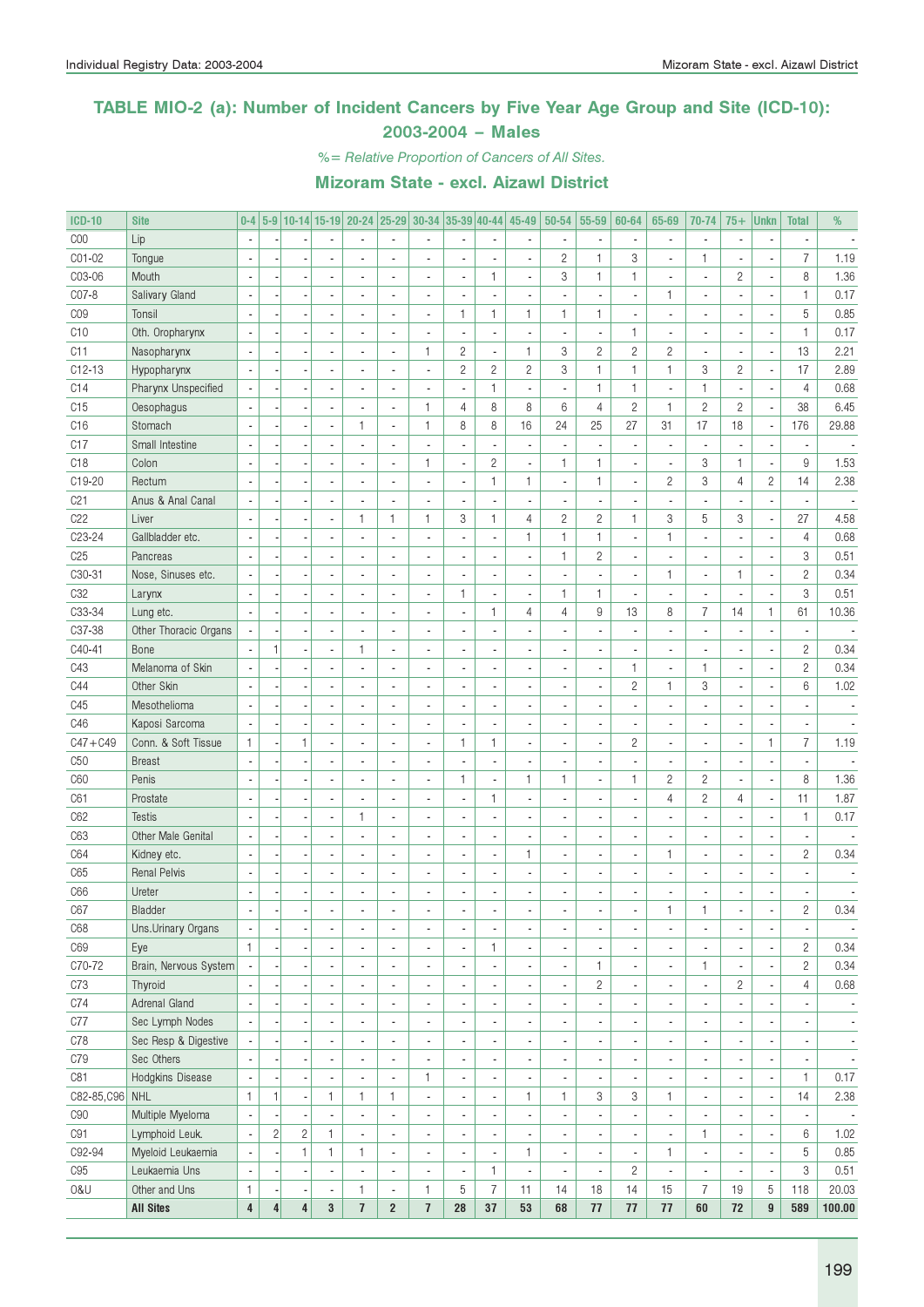#### TABLE MIO-2 (b): Number of Incident Cancers by Five Year Age Group and Site (ICD-10): 2003-2004 – Females

%= Relative Proportion of Cancers of All Sites.

| <b>ICD-10</b>   | <b>Site</b>                         | $0-4$                    |              |                          |                              |                                |                                  | 5-9 10-14 15-19 20-24 25-29 30-34 35-39 40-44        |                              |                                | 45-49                    | 50-54                        | 55-59                                     | 60-64                    | 65-69                                      | 70-74                                      | $75+$                    | <b>Unkn</b>                    | <b>Total</b>             | %                        |
|-----------------|-------------------------------------|--------------------------|--------------|--------------------------|------------------------------|--------------------------------|----------------------------------|------------------------------------------------------|------------------------------|--------------------------------|--------------------------|------------------------------|-------------------------------------------|--------------------------|--------------------------------------------|--------------------------------------------|--------------------------|--------------------------------|--------------------------|--------------------------|
| COO             | Lip                                 | $\overline{\phantom{a}}$ |              |                          |                              |                                |                                  |                                                      |                              |                                |                          |                              | $\overline{\phantom{a}}$                  |                          |                                            | ä,                                         |                          |                                |                          |                          |
| C01-02          | Tongue                              |                          |              |                          |                              |                                |                                  | ä,                                                   |                              | $\overline{a}$                 | $\mathbf{1}$             |                              |                                           |                          |                                            |                                            |                          |                                | $\mathbf{1}$             | 0.24                     |
| C03-06          | Mouth                               | $\overline{\phantom{a}}$ |              |                          | ä,                           | $\blacksquare$                 |                                  | $\blacksquare$                                       | $\overline{a}$               | $\mathbf{1}$                   | $\overline{\phantom{a}}$ | ä,                           | 1                                         | $\mathbf{2}$             | 3                                          | $\mathbf{1}$                               | $\overline{\phantom{a}}$ | ÷,                             | 8                        | 1.90                     |
| C07-8           | Salivary Gland                      | $\overline{\phantom{a}}$ |              |                          | $\overline{a}$               | $\overline{\phantom{a}}$       | $\overline{a}$                   | $\overline{\phantom{a}}$                             | ä,                           | $\overline{\phantom{a}}$       | $\overline{\phantom{a}}$ | $\overline{a}$               | $\overline{\phantom{a}}$                  | $\mathbf{1}$             | ÷.                                         | $\blacksquare$                             | $\blacksquare$           | ÷,                             | $\mathbf{1}$             | 0.24                     |
| C <sub>09</sub> | Tonsil                              | $\overline{\phantom{a}}$ |              |                          |                              | ٠                              |                                  | $\overline{\phantom{a}}$                             | ٠                            | $\overline{\phantom{a}}$       | $\overline{\phantom{a}}$ | $\mathbf{1}$                 | $\overline{\phantom{a}}$                  | ä,                       | ä,                                         | $\blacksquare$                             | $\blacksquare$           | $\overline{\phantom{a}}$       | 1                        | 0.24                     |
| C10             | Oth. Oropharynx                     |                          |              |                          |                              |                                |                                  |                                                      |                              | ÷,                             |                          |                              |                                           | $\mathbf{1}$             |                                            | $\overline{a}$                             |                          |                                | $\mathbf{1}$             | 0.24                     |
| C11             | Nasopharynx                         | $\overline{\phantom{a}}$ |              |                          | $\overline{a}$               | $\overline{a}$                 | $\overline{a}$                   | $\blacksquare$                                       | $\overline{c}$               | $\blacksquare$                 | $\overline{\phantom{a}}$ | 3                            | $\mathbf{1}$                              | $\mathbf{1}$             | 3                                          | $\overline{\phantom{a}}$                   | $\overline{\phantom{a}}$ | $\overline{\phantom{a}}$       | 10                       | 2.38                     |
| $C12-13$        | Hypopharynx                         |                          |              |                          | ä,                           | $\overline{a}$                 | $\overline{a}$                   | ÷,                                                   | ÷,                           | $\mathbf{1}$                   | $\mathbf{1}$             | $\mathbf{1}$                 | $\overline{\phantom{a}}$                  |                          |                                            | $\overline{a}$                             |                          | ÷,                             | 3                        | 0.71                     |
| C14             | Pharynx Unspecified                 |                          |              |                          | $\overline{a}$               | $\overline{a}$                 |                                  | $\blacksquare$                                       | ÷                            | $\overline{c}$                 | $\mathbf{1}$             | $\mathbf{1}$                 | $\blacksquare$                            | $\mathbf{1}$             | $\overline{a}$                             | $\overline{\phantom{a}}$                   | $\mathbf{1}$             | ł,                             | $6\phantom{1}6$          | 1.43                     |
| C15             | Oesophagus                          | $\sim$                   |              |                          | ä,                           | ä,                             | $\overline{a}$                   | $\blacksquare$                                       | $\mathbf{1}$                 | $\overline{\phantom{a}}$       | $\sim$                   | $\mathbf{1}$                 | $\overline{\phantom{a}}$                  | $\overline{\phantom{a}}$ | $\overline{2}$                             | $\overline{a}$                             | $\mathbf{1}$             | ÷,                             | 5                        | 1.19                     |
| C16             | Stomach                             | $\overline{\phantom{a}}$ |              |                          | ä,                           | $\blacksquare$                 | $\overline{a}$                   | $\blacksquare$                                       | $\mathbf{1}$                 | 3                              | 6                        | 5                            | 11                                        | 13                       | $\overline{7}$                             | 6                                          | 5                        | ÷,                             | 57                       | 13.54                    |
| C17             | Small Intestine                     |                          |              |                          | ٠                            | $\overline{\phantom{a}}$       | $\blacksquare$                   | ä,                                                   | ٠                            | $\overline{\phantom{a}}$       | $\overline{\phantom{a}}$ | ٠                            | $\overline{\phantom{a}}$                  | ×,                       | $\overline{\phantom{a}}$                   | ٠                                          |                          | $\qquad \qquad \blacksquare$   | $\overline{\phantom{m}}$ |                          |
| C <sub>18</sub> | Colon                               | $\overline{\phantom{a}}$ |              |                          | $\mathbf{1}$                 | $\mathbf{r}$                   |                                  | 1                                                    | ÷,                           | $\overline{c}$                 | ÷,                       | 3                            | $\overline{c}$                            | $\mathbf{1}$             | $\overline{a}$                             | $\overline{a}$                             | $\mathbf{1}$             | ÷,                             | 11                       | 2.61                     |
| C19-20          | Rectum                              |                          |              |                          | ä,                           | $\mathbf{1}$                   | $\overline{a}$                   | $\overline{\phantom{a}}$                             | ÷.                           | $\overline{\phantom{a}}$       | $\mathbf{1}$             | $\overline{c}$               | $\mathbf{1}$                              | $\mathbf{1}$             | $\overline{2}$                             | $\overline{a}$                             | $\overline{\phantom{a}}$ | $\overline{\phantom{a}}$       | 8                        | 1.90                     |
| C21             | Anus & Anal Canal                   |                          |              |                          |                              |                                |                                  |                                                      |                              | $\overline{\phantom{a}}$       |                          |                              | 1                                         |                          |                                            |                                            |                          |                                | $\mathbf{1}$             | 0.24                     |
| C <sub>22</sub> | Liver                               | $\overline{a}$           |              |                          |                              | $\overline{a}$                 |                                  | 1                                                    | L                            | $\mathbf{1}$                   | $\overline{c}$           | $\mathbf{1}$                 | $\mathbf{1}$                              | 3                        | $\mathbf{1}$                               | $\mathbf{1}$                               | $\overline{\phantom{a}}$ | ÷,                             | 11                       | 2.61                     |
| C23-24          | Gallbladder etc.                    | $\overline{\phantom{a}}$ |              |                          | $\overline{a}$               | $\overline{\phantom{a}}$       | $\overline{a}$                   | $\overline{\phantom{a}}$                             | ä,                           | $\blacksquare$                 | $\overline{\phantom{a}}$ | $\overline{c}$               | $\overline{c}$                            | $\overline{\phantom{a}}$ | $\mathbf{1}$                               | $\mathbf{1}$                               | $\overline{c}$           | $\blacksquare$                 | 8                        | 1.90                     |
| C25             | Pancreas                            | $\sim$                   |              |                          | ä,                           | $\blacksquare$                 |                                  | $\blacksquare$                                       | ä,                           | $\overline{\phantom{a}}$       | $\overline{\phantom{a}}$ | $\mathbf{2}$                 | 3                                         | $\mathbf{1}$             | $\mathbf{1}$                               | ä,                                         |                          | ÷,                             | $\overline{7}$           | 1.66                     |
| C30-31          | Nose, Sinuses etc.                  | $\mathbf{1}$             |              |                          |                              | ٠                              |                                  | $\overline{a}$                                       | $\overline{\phantom{a}}$     | $\overline{\phantom{a}}$       |                          |                              | $\overline{\phantom{a}}$                  | $\mathbf{1}$             |                                            | $\blacksquare$                             | $\mathbf{1}$             | ٠                              | 3                        | 0.71                     |
| C32             | Larynx                              | $\sim$                   |              |                          |                              | ä,                             |                                  | $\blacksquare$                                       | ä,                           | $\overline{\phantom{a}}$       | $\overline{\phantom{a}}$ | $\mathbf{1}$                 | $\blacksquare$                            | $\overline{a}$           | ÷,                                         | $\overline{\phantom{a}}$                   | $\overline{\phantom{a}}$ | ä,                             | $\mathbf{1}$             | 0.24                     |
| C33-34          | Lung etc.                           |                          |              |                          | ÷,                           | $\overline{a}$                 | $\overline{a}$                   | $\overline{a}$                                       | $\mathbf{1}$                 | $\overline{c}$                 | 3                        | $\overline{2}$               | $\overline{4}$                            | 15                       | 9                                          | 6                                          | $\overline{4}$           | $\mathbf{1}$                   | 47                       | 11.16                    |
| C37-38          | Other Thoracic Organs               |                          |              |                          | ä,                           | $\overline{a}$                 |                                  | $\overline{a}$                                       |                              | $\overline{\phantom{a}}$       |                          |                              | $\blacksquare$                            |                          |                                            | $\overline{a}$                             |                          | ł,                             |                          |                          |
| C40-41          | Bone                                | $\sim$                   |              | $\mathbf{1}$             | ÷,                           | $\mathbf{1}$                   | $\mathbf{1}$                     | $\overline{a}$                                       | $\overline{a}$               | $\overline{\phantom{a}}$       |                          |                              | $\blacksquare$                            | ÷,                       | ÷,                                         | ÷.                                         |                          | ÷,                             | 3                        | 0.71                     |
| C43             | Melanoma of Skin                    | $\mathbf{r}$             |              |                          | ÷.                           | $\overline{a}$                 | $\overline{a}$                   | $\mathbf{1}$                                         | $\overline{a}$               | $\overline{\phantom{a}}$       | $\overline{\phantom{a}}$ | $\overline{a}$               | $\blacksquare$                            | $\overline{\phantom{a}}$ | ÷.                                         | $\overline{\phantom{a}}$                   | $\overline{a}$           | $\overline{\phantom{a}}$       | $\mathbf{1}$             | 0.24                     |
| C44             | Other Skin                          | $\overline{a}$           |              |                          | ä,                           | ä,                             |                                  | $\blacksquare$                                       | ٠                            | $\overline{\phantom{a}}$       | 1.                       |                              | $\overline{\phantom{a}}$                  | $\overline{c}$           | 1                                          | 1                                          | $\blacksquare$           | $\overline{\phantom{a}}$       | 5                        | 1.19                     |
| C45             | Mesothelioma                        |                          |              |                          |                              | ä,                             |                                  | $\overline{a}$                                       | ٠                            | $\blacksquare$                 |                          |                              | $\blacksquare$                            |                          |                                            | $\overline{a}$                             |                          | ×,                             |                          |                          |
| C46             | Kaposi Sarcoma                      |                          |              |                          | $\overline{a}$               | $\overline{a}$                 | $\overline{a}$                   | $\overline{a}$                                       | $\overline{a}$               | $\overline{\phantom{a}}$       | $\overline{\phantom{a}}$ |                              | $\overline{\phantom{a}}$                  | $\overline{a}$           | ä,                                         | $\overline{a}$                             |                          | ÷,                             | $\blacksquare$           |                          |
| $C47 + C49$     | Conn. & Soft Tissue                 |                          |              | $\mathbf{1}$             | ä,                           | $\overline{a}$                 | $\mathbf{1}$                     | $\overline{a}$                                       | $\mathbf{1}$                 | $\overline{\phantom{a}}$       | $\overline{\phantom{a}}$ |                              | $\blacksquare$                            | $\mathbf{1}$             |                                            | ä,                                         |                          | $\overline{\phantom{a}}$       | $\overline{4}$           | 0.95                     |
| C50             | <b>Breast</b>                       |                          |              |                          |                              | $\blacksquare$                 | $\mathbf{1}$                     | 3                                                    | $\overline{7}$               | 9                              | 8                        | 12                           | $\blacksquare$                            | $\overline{c}$           | 5                                          | $\overline{a}$                             | $\mathbf{1}$             | ÷,                             | 48                       | 11.40                    |
| C51             | Vulva                               | $\overline{\phantom{a}}$ |              |                          | ä,                           | ä,                             |                                  | $\overline{\phantom{a}}$                             | ÷,                           | $\blacksquare$                 | $\overline{a}$           | ä,                           | $\mathbf{1}$                              | $\overline{a}$           | ÷,                                         | $\overline{\phantom{a}}$                   | $\overline{a}$           | ÷,                             | $\mathbf{1}$             | 0.24                     |
| C52             | Vagina                              | $\sim$                   |              |                          | ä,                           | $\overline{\phantom{a}}$       | $\overline{\phantom{a}}$         | $\overline{\phantom{a}}$                             | ÷,                           | $\blacksquare$                 | $\sim$                   | ä,                           | ÷.                                        | $\overline{\phantom{a}}$ | ÷,                                         | $\overline{\phantom{a}}$                   | $\blacksquare$           | ÷,                             | $\overline{\phantom{a}}$ | $\overline{\phantom{a}}$ |
| C <sub>53</sub> | Cervix Uteri                        |                          |              |                          | ä,                           | $\blacksquare$                 | $\overline{c}$                   | $\overline{4}$                                       | 10                           | 14                             | 10                       | 9                            | 3                                         | 3                        | 4                                          | $\overline{a}$                             | $\blacksquare$           | $\overline{\phantom{a}}$       | 59                       | 14.01                    |
| C54             | Corpus Uteri                        | $\overline{\phantom{a}}$ |              |                          |                              | ÷,                             | $\mathbf{1}$                     | ÷,                                                   | ä,                           | ÷,                             |                          | $\mathbf{1}$                 | $\mathbf{1}$                              | $\overline{c}$           | 1                                          | $\overline{a}$                             |                          | Ĩ.                             | $6\phantom{1}$           | 1.43                     |
| C55             | <b>Uterus Unspecified</b>           |                          |              |                          | $\overline{\phantom{a}}$     | ä,                             | $\overline{2}$                   | $\overline{\phantom{a}}$                             | $\overline{\phantom{a}}$     | $\mathbf{1}$                   | 1                        | $\overline{\phantom{a}}$     | $\blacksquare$                            | $\overline{\phantom{a}}$ | 1                                          | ٠                                          | $\overline{a}$           | $\overline{\phantom{a}}$       | 5                        | 1.19                     |
| C <sub>56</sub> | Ovary etc.                          |                          |              |                          | ÷,                           | ÷,                             | $\overline{a}$                   | 1                                                    | ÷,                           | $\overline{\phantom{a}}$       | $\overline{c}$           | 4                            | $\blacksquare$                            | $\mathbf{1}$             |                                            | ÷.                                         |                          | ä,                             | 8                        | 1.90                     |
| C57             | Other Female Genital                |                          |              |                          | $\overline{a}$               | $\blacksquare$                 |                                  | $\overline{a}$                                       |                              | $\overline{\phantom{a}}$       |                          |                              | $\overline{\phantom{a}}$                  |                          |                                            | $\overline{\phantom{a}}$                   |                          | ł,                             |                          |                          |
| C <sub>58</sub> | Placenta                            | $\overline{\phantom{a}}$ |              |                          | ä,                           | ä,                             | $\overline{\phantom{a}}$         | $\blacksquare$                                       | ä,                           | $\overline{\phantom{a}}$       | $\overline{a}$           | ä,                           | $\blacksquare$                            | ÷,                       | ÷.                                         | $\overline{a}$                             | $\overline{a}$           | l,                             | $\overline{\phantom{a}}$ |                          |
| C64             | Kidney etc.                         | $\overline{\phantom{a}}$ |              |                          | $\overline{\phantom{a}}$     | $\overline{\phantom{a}}$       | $\overline{a}$                   | $\blacksquare$                                       | ä,                           | $\mathbf{1}$                   | 1                        | $\overline{\phantom{a}}$     | 1                                         | $\overline{\phantom{a}}$ | ٠                                          | ٠                                          | $\overline{\phantom{a}}$ | $\overline{\phantom{a}}$       | 3                        | 0.71                     |
| C65             | <b>Renal Pelvis</b>                 | $\overline{\phantom{a}}$ |              |                          |                              | ä,                             |                                  |                                                      | L,                           | ä,                             | $\overline{\phantom{a}}$ |                              | $\overline{\phantom{a}}$                  |                          |                                            |                                            |                          |                                | $\overline{\phantom{a}}$ |                          |
| C66             | Ureter                              | ٠                        |              |                          | $\qquad \qquad \blacksquare$ | ٠                              | $\overline{\phantom{a}}$         | $\overline{\phantom{a}}$                             | $\qquad \qquad \blacksquare$ | $\overline{\phantom{a}}$       | $\overline{\phantom{a}}$ | $\qquad \qquad \blacksquare$ | ٠                                         | $\overline{\phantom{a}}$ | $\qquad \qquad \blacksquare$               | ۰                                          | $\overline{\phantom{a}}$ | $\overline{\phantom{a}}$       |                          | $\overline{\phantom{a}}$ |
| C67             | Bladder                             | $\overline{\phantom{a}}$ |              |                          | ä,                           | $\overline{\phantom{a}}$       | $\overline{\phantom{a}}$         | $\blacksquare$                                       | $\mathbf{1}$                 | $\overline{\phantom{a}}$       | $\overline{\phantom{a}}$ | ä,                           | $\blacksquare$                            | ä,                       | $\overline{\phantom{a}}$                   | $\overline{\phantom{a}}$                   | $\mathbf{1}$             | ÷,                             | $\overline{c}$           | 0.48                     |
| C68             | Uns.Urinary Organs                  | $\blacksquare$           |              |                          | $\overline{a}$               | $\blacksquare$                 | $\blacksquare$                   | $\blacksquare$                                       | $\overline{\phantom{a}}$     | $\overline{\phantom{a}}$       | $\blacksquare$           | $\overline{a}$               | $\overline{\phantom{a}}$                  | $\blacksquare$           | ٠                                          | $\overline{\phantom{a}}$                   |                          | $\overline{\phantom{a}}$       | $\blacksquare$           | $\overline{\phantom{a}}$ |
| C69             | Eye                                 |                          |              |                          |                              | $\blacksquare$                 | $\blacksquare$                   | $\blacksquare$                                       | ٠                            | $\overline{\phantom{a}}$       |                          |                              | $\overline{\phantom{a}}$                  |                          | $\overline{\phantom{a}}$                   | $\blacksquare$                             |                          | $\overline{\phantom{a}}$       | $\overline{\phantom{a}}$ | $\overline{\phantom{a}}$ |
| C70-72          | Brain, Nervous System               |                          |              |                          | ä,                           | ÷,                             | $\overline{a}$                   | $\blacksquare$                                       | $\overline{a}$               | $\blacksquare$                 |                          | ä,                           | $\overline{\phantom{a}}$                  |                          | $\overline{\phantom{a}}$                   | ä,                                         |                          | ÷,                             | $\overline{\phantom{a}}$ | $\overline{\phantom{a}}$ |
| C73             | Thyroid                             |                          |              |                          | ä,                           | $\overline{\phantom{a}}$       | $\overline{\phantom{a}}$         | $\overline{\phantom{a}}$                             | 3                            | $\overline{2}$                 | $\overline{c}$           | ٠                            | $\overline{\phantom{a}}$                  | 1                        | $\overline{\phantom{a}}$                   | 1                                          | $\overline{\phantom{a}}$ | $\overline{a}$                 | 9                        | 2.14                     |
| C74             | <b>Adrenal Gland</b>                | $\mathbf{1}$             |              |                          | $\overline{\phantom{a}}$     | $\blacksquare$                 | $\blacksquare$                   | $\overline{\phantom{a}}$                             | ÷,                           | $\overline{\phantom{a}}$       | $\blacksquare$           | $\overline{\phantom{a}}$     | $\overline{\phantom{a}}$                  | $\overline{\phantom{a}}$ | $\blacksquare$                             | ä,                                         | $\blacksquare$           | $\blacksquare$                 | $\mathbf{1}$             | 0.24                     |
| C <sub>77</sub> | Sec Lymph Nodes                     |                          |              |                          | ٠                            | $\overline{\phantom{a}}$       | $\overline{\phantom{a}}$         | $\overline{\phantom{a}}$                             | $\overline{\phantom{a}}$     | $\overline{\phantom{a}}$       | $\overline{\phantom{a}}$ | $\overline{\phantom{a}}$     | $\overline{\phantom{a}}$                  | $\overline{\phantom{a}}$ | $\overline{\phantom{a}}$                   | $\overline{\phantom{a}}$                   | $\blacksquare$           | ٠                              | $\overline{\phantom{a}}$ | $\overline{\phantom{a}}$ |
| C78             | Sec Resp & Digestive                |                          |              |                          | ÷,                           | $\blacksquare$                 |                                  | $\overline{a}$                                       | $\frac{1}{2}$                | $\overline{\phantom{a}}$       |                          |                              | $\overline{\phantom{a}}$                  |                          | ä,                                         | $\overline{\phantom{a}}$                   |                          | ÷,                             | $\overline{\phantom{a}}$ | $\overline{\phantom{a}}$ |
| C79             | Sec Others                          |                          |              |                          | $\overline{a}$               | $\overline{\phantom{a}}$       | $\blacksquare$                   | $\blacksquare$                                       | ٠                            | $\blacksquare$                 | $\overline{\phantom{a}}$ | $\overline{a}$               | $\overline{\phantom{a}}$                  | $\blacksquare$           | ٠                                          | $\blacksquare$                             |                          | $\overline{\phantom{a}}$       | $\blacksquare$           | $\overline{\phantom{a}}$ |
| C81             | Hodgkins Disease                    | ä,                       |              |                          | ä,                           | $\overline{a}$                 | $\overline{a}$                   | $\overline{a}$                                       | ä,                           | $\overline{\phantom{a}}$       |                          |                              | $\blacksquare$                            |                          |                                            | $\overline{\phantom{a}}$                   |                          | $\overline{\phantom{a}}$       |                          | $\overline{\phantom{a}}$ |
| C82-85, C96 NHL |                                     |                          | $\mathbf{1}$ | $\mathbf{1}$             |                              |                                | $\mathbf{1}$                     |                                                      |                              |                                | $\mathbf{1}$             |                              |                                           |                          | $\mathbf{1}$                               |                                            |                          |                                | 6                        |                          |
|                 | Multiple Myeloma                    | $\overline{\phantom{a}}$ |              |                          | ÷,                           | $\overline{\phantom{a}}$<br>÷. | $\blacksquare$                   | $\overline{\phantom{a}}$<br>$\overline{\phantom{a}}$ | ÷,                           | $\overline{\phantom{a}}$<br>ä, | $\mathbf{r}$             | ä,                           | $\overline{\phantom{a}}$<br>$\mathcal{L}$ | 1<br>$\overline{a}$      | ä,                                         | $\overline{\phantom{a}}$<br>$\overline{a}$ |                          | $\overline{\phantom{a}}$<br>÷, |                          | 1.43                     |
| C90             |                                     | $\mathbf{1}$             |              |                          |                              |                                |                                  |                                                      |                              |                                |                          |                              |                                           |                          |                                            |                                            |                          |                                |                          | $\overline{\phantom{a}}$ |
| C91<br>C92-94   | Lymphoid Leuk.<br>Myeloid Leukaemia | $\overline{\phantom{a}}$ |              |                          | $\mathbf{2}$<br>÷,           | $\overline{\phantom{a}}$       | $\blacksquare$<br>$\overline{4}$ | $\overline{\phantom{a}}$<br>1.                       | ÷,                           | $\overline{\phantom{a}}$       | $\overline{\phantom{a}}$ | ä,<br>$\mathbf{1}$           | $\overline{\phantom{a}}$                  | $\blacksquare$           | $\blacksquare$                             | ä,                                         | $\overline{\phantom{a}}$ | $\blacksquare$                 | 3<br>7                   | 0.71<br>1.66             |
|                 |                                     |                          | 1            | $\overline{\phantom{m}}$ |                              | $\overline{\phantom{a}}$       |                                  |                                                      | 1                            | $\overline{\phantom{a}}$       | $\overline{\phantom{a}}$ |                              | $\overline{\phantom{a}}$                  | $\overline{\phantom{a}}$ | $\overline{\phantom{a}}$                   | $\overline{\phantom{a}}$                   | $\overline{\phantom{a}}$ | $\overline{\phantom{a}}$       |                          |                          |
| C95             | Leukaemia Uns                       | $\blacksquare$           |              |                          | 1                            | 1                              | $\blacksquare$                   | $\blacksquare$                                       | $\overline{\phantom{a}}$     | $\overline{\phantom{a}}$<br>4  | $\overline{\phantom{a}}$ | 1<br>$\overline{7}$          | $\blacksquare$<br>6                       | 1<br>9                   | $\overline{\phantom{a}}$<br>$\overline{7}$ | $\overline{\phantom{a}}$                   |                          | 1                              | 6<br>54                  | 1.43                     |
| 0&U             | Other and Uns                       | $\blacksquare$           | 1            | 1                        | 1                            | $\overline{\phantom{a}}$       | $\overline{\phantom{a}}$         | 1                                                    | $\overline{\phantom{a}}$     |                                | 6                        |                              |                                           |                          |                                            | 3                                          | $\overline{7}$           | $\mathbf{1}$                   |                          | 12.83                    |
|                 | <b>All Sites</b>                    | $\bf 3$                  | 3            | $\overline{\mathbf{4}}$  | $\overline{\mathbf{5}}$      | $\mathbf{3}$                   | 13                               | 13                                                   | 28                           | 43                             | 47                       | ${\bf 60}$                   | 39                                        | 64                       | 49                                         | $20\,$                                     | 24                       | 3                              | 421                      | 100.00                   |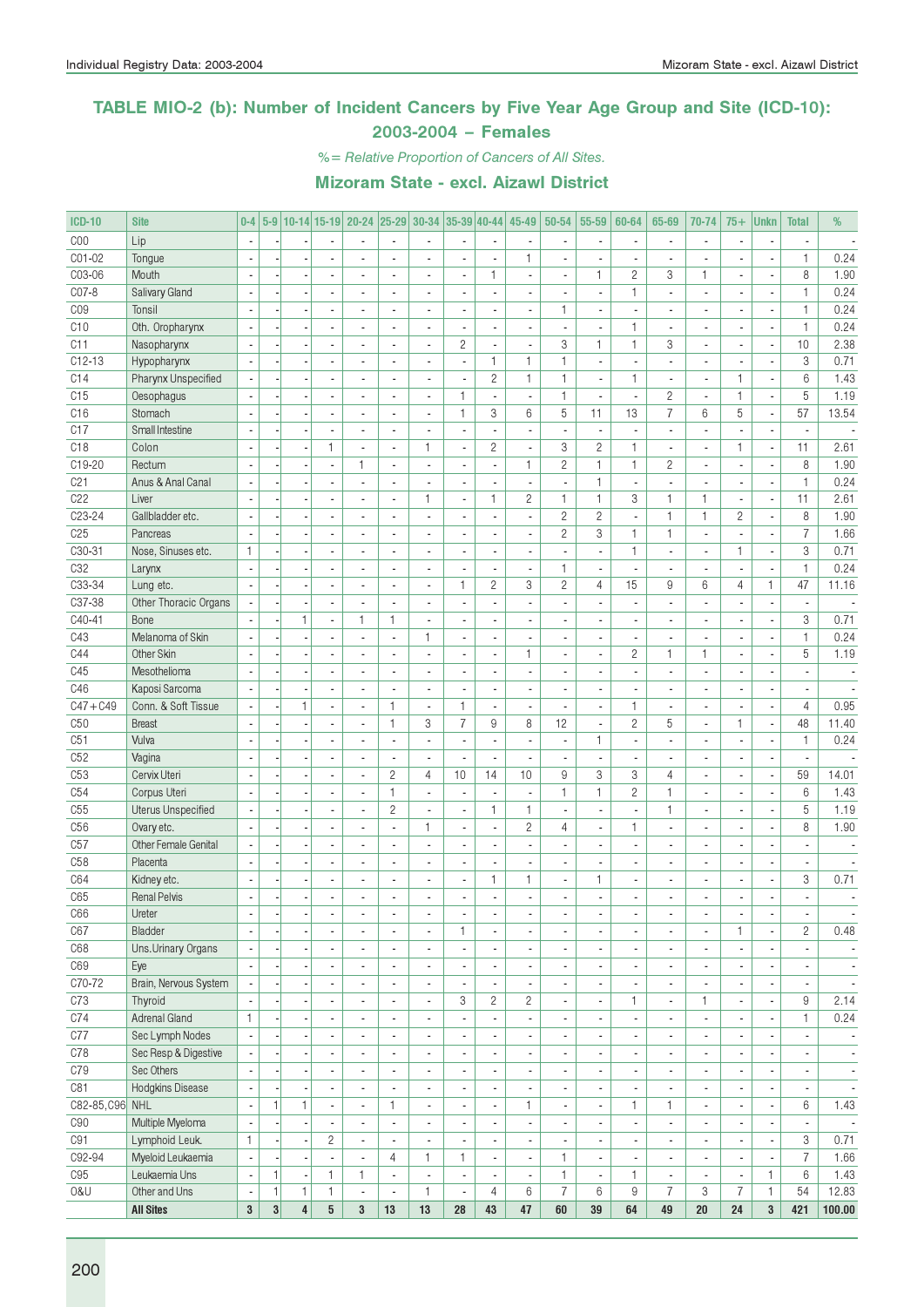#### TABLE: MIO–3(a):

### Average Annual Age Specific,Crude (CR), Age Adjusted (AAR) (with Standard Error(SE)) and Truncated (35-64 yrs) (TR) Incidence Rate per 100,000 population: 2003-2004 - Males Mizoram State - excl. Aizawl District

| <b>ICD-10</b>       | $0 - 4$                      | $5-9$                    | $10 - 14$                       | $15 - 19$                    | 20-24                    | $25 - 29$                | 30-34                        | 35-39                        | 40-44                    | 45-49 | $50 - 54$ | 55-59                    | 60-64                    | 65-69 | 70-74                    | >75                      | <b>CR</b>                | <b>AAR</b>               | <b>SE</b>                | <b>TR</b>                |
|---------------------|------------------------------|--------------------------|---------------------------------|------------------------------|--------------------------|--------------------------|------------------------------|------------------------------|--------------------------|-------|-----------|--------------------------|--------------------------|-------|--------------------------|--------------------------|--------------------------|--------------------------|--------------------------|--------------------------|
| C <sub>00</sub>     |                              |                          | ÷.                              |                              | $\overline{a}$           | ä,                       |                              |                              |                          |       |           |                          |                          |       |                          |                          |                          | $\blacksquare$           |                          |                          |
| CO1-02              |                              |                          | ä,                              | ä,                           |                          | Ĭ.                       |                              |                              |                          |       | 8.5       | 6.5                      | 25.4                     |       | 14.3                     |                          | 1.1                      | 2.0                      | 0.76                     | 5.5                      |
| C03-06              |                              |                          | $\overline{\phantom{a}}$        | ÷,                           | $\blacksquare$           | $\overline{a}$           | ٠                            | ä,                           | 3.0                      |       | 12.8      | 6.5                      | 8.5                      |       |                          | 26.4                     | 1.3                      | 1.9                      | 0.70                     | 4.6                      |
| C07-8               |                              |                          | ٠                               | $\overline{\phantom{a}}$     | $\blacksquare$           | $\overline{a}$           | $\overline{\phantom{a}}$     | ÷,                           |                          |       |           | $\overline{\phantom{a}}$ |                          | 11.0  |                          |                          | 0.2                      | 0.3                      | 0.33                     |                          |
| CO <sub>9</sub>     |                              | $\blacksquare$           | $\overline{\phantom{a}}$        | $\overline{a}$               | $\blacksquare$           | $\overline{a}$           | $\blacksquare$               | 2.4                          | 3.0                      | 3.7   | 4.3       | 6.5                      |                          |       |                          |                          | 0.8                      | 1.0                      | 0.46                     | 3.3                      |
| C10                 |                              | $\blacksquare$           | $\overline{\phantom{a}}$        | $\overline{\phantom{a}}$     | $\blacksquare$           | $\overline{a}$           | ٠                            | ٠                            | $\overline{a}$           |       |           | ÷,                       | 8.5                      |       |                          |                          | 0.2                      | 0.3                      | 0.34                     | 1.1                      |
| C11                 |                              | $\blacksquare$           | $\overline{\phantom{a}}$        | $\overline{\phantom{a}}$     | $\blacksquare$           | $\overline{a}$           | 2.5                          | 4.8                          | $\overline{\phantom{a}}$ | 3.7   | 12.8      | 12.9                     | 16.9                     | 22.0  |                          |                          | 2.1                      | 3.1                      | 0.91                     | 7.6                      |
| $C12-13$            |                              |                          | $\overline{\phantom{a}}$        | $\overline{\phantom{a}}$     | $\blacksquare$           | $\overline{a}$           | ٠                            | 4.8                          | 5.9                      | 7.4   | 12.8      | 6.5                      | 8.5                      | 11.0  | 42.8                     | 26.4                     | 2.7                      | 4.0                      | 1.01                     | 7.5                      |
| C14                 | ä,                           | $\blacksquare$           | $\overline{\phantom{a}}$        | $\overline{\phantom{a}}$     | $\blacksquare$           | ÷,                       |                              | ×,                           | 3.0                      |       |           | 6.5                      | 8.5                      |       | 14.3                     |                          | 0.6                      | 1.1                      | 0.54                     | 2.5                      |
| C15                 |                              | $\blacksquare$           | $\blacksquare$                  | $\overline{\phantom{a}}$     | ä,                       | ÷,                       | 2.5                          | 9.5                          | 23.7                     | 29.6  | 25.5      | 25.9                     | 16.9                     | 11.0  | 28.5                     | 26.4                     | 6.1                      | 8.3                      | 1.39                     | 21.8                     |
| C16                 |                              | $\blacksquare$           | ٠                               | $\overline{\phantom{a}}$     | 1.6                      | ÷,                       | 2.5                          | 19.1                         | 23.7                     | 59.3  | 102.2     | 161.7                    | 228.5                    | 340.6 | 242.6                    | 237.5                    | 28.1                     | 46.9                     | 3.62                     | 86.6                     |
| C17                 |                              |                          | ٠                               | $\overline{\phantom{a}}$     | $\overline{a}$           | ÷,                       | ٠                            | ×,                           | $\overline{\phantom{a}}$ |       |           |                          |                          |       |                          |                          |                          | $\overline{\phantom{a}}$ |                          |                          |
| C <sub>18</sub>     |                              | $\blacksquare$           | $\blacksquare$                  | $\overline{\phantom{a}}$     | $\overline{\phantom{a}}$ | $\overline{a}$           | 2.5                          | ä,                           | 5.9                      |       | 4.3       | 6.5                      |                          |       | 42.8                     | 13.2                     | 1.4                      | 2.1                      | 0.72                     | 2.7                      |
| C19-20              |                              |                          | $\overline{\phantom{a}}$        | $\overline{\phantom{a}}$     | $\overline{a}$           | $\overline{a}$           | ٠                            | ÷,                           | 3.0                      | 3.7   |           | 6.5                      |                          | 22.0  | 42.8                     | 52.8                     | 2.2                      | 3.2                      | 0.94                     | 2.1                      |
| C <sub>21</sub>     | $\overline{\phantom{a}}$     |                          | $\overline{\phantom{a}}$        | $\overline{\phantom{a}}$     | $\overline{a}$           | $\frac{1}{2}$            | ٠                            | ä,                           | $\overline{a}$           |       |           |                          |                          |       |                          |                          | $\overline{\phantom{a}}$ | $\overline{\phantom{a}}$ |                          |                          |
| C22                 |                              | $\blacksquare$           | $\overline{\phantom{a}}$        | $\overline{\phantom{a}}$     | 1.6                      | 1.9                      | 2.5                          | 7.2                          | 3.0                      | 14.8  | 8.5       | 12.9                     | 8.5                      | 33.0  | 71.4                     | 39.6                     | 4.3                      | 6.4                      | 1.28                     | 9.0                      |
| C <sub>2</sub> 3-24 |                              |                          | $\overline{\phantom{a}}$        | $\overline{\phantom{a}}$     | $\overline{a}$           | $\overline{a}$           | ٠                            | ÷,                           | $\overline{\phantom{a}}$ | 3.7   | 4.3       | 6.5                      |                          | 11.0  |                          |                          | 0.6                      | 1.0                      | 0.52                     | 2.2                      |
| C <sub>25</sub>     |                              | $\blacksquare$           | $\overline{\phantom{a}}$        | $\overline{\phantom{a}}$     | $\overline{a}$           | $\overline{a}$           | ٠                            | $\overline{a}$               | ÷                        |       | 4.3       | 12.9                     |                          |       |                          |                          | 0.5                      | 0.7                      | 0.42                     | 2.4                      |
| C30-31              |                              | $\blacksquare$           | $\blacksquare$                  | $\overline{\phantom{a}}$     | $\blacksquare$           | $\overline{a}$           | ٠                            |                              |                          |       |           |                          |                          | 11.0  |                          | 13.2                     | 0.3                      | 0.6                      | 0.42                     |                          |
| C <sub>32</sub>     |                              | $\blacksquare$           | $\overline{\phantom{a}}$        | $\overline{\phantom{a}}$     | $\blacksquare$           | $\overline{a}$           | $\blacksquare$               | 2.4                          | Ĭ.                       |       | 4.3       | 6.5                      |                          |       |                          |                          | 0.5                      | 0.6                      | 0.36                     | 2.0                      |
| C33-34              |                              | $\overline{\phantom{a}}$ | $\overline{\phantom{a}}$        | $\overline{\phantom{a}}$     | $\overline{a}$           | $\overline{a}$           | $\overline{\phantom{a}}$     | ä,                           | 3.0                      | 14.8  | 17.0      | 58.2                     | 110.0                    | 87.9  | 99.9                     | 184.7                    | 9.7                      | 17.0                     | 2.22                     | 27.9                     |
| C37-38              |                              | $\blacksquare$           | $\blacksquare$                  | $\overline{\phantom{a}}$     | ä,                       |                          |                              | ä,                           |                          |       |           |                          |                          |       |                          |                          |                          | $\overline{\phantom{a}}$ |                          |                          |
| C40-41              |                              | 1.3                      | $\blacksquare$                  | $\overline{\phantom{a}}$     | 1.6                      |                          |                              |                              |                          |       |           |                          |                          |       |                          |                          | 0.3                      | 0.3                      | 0.18                     |                          |
| C43                 |                              | $\overline{\phantom{a}}$ | $\overline{\phantom{a}}$        | $\overline{a}$               |                          |                          |                              |                              |                          |       |           |                          | 8.5                      |       | 14.3                     |                          | 0.3                      | 0.6                      | 0.44                     | 1.1                      |
| C44                 |                              | $\overline{\phantom{a}}$ | $\overline{\phantom{a}}$        | $\overline{\phantom{a}}$     | $\blacksquare$           | ٠                        | $\blacksquare$               |                              | ł,                       |       |           |                          | 16.9                     | 11.0  | 42.8                     |                          | 1.0                      | 1.9                      | 0.76                     | 2.2                      |
| C45                 |                              | $\blacksquare$           | $\overline{\phantom{a}}$        | $\overline{\phantom{a}}$     | $\blacksquare$           | ٠                        | $\blacksquare$               |                              | ×,                       |       |           |                          |                          |       |                          |                          |                          | $\overline{\phantom{a}}$ |                          |                          |
| C46                 |                              | $\blacksquare$           |                                 |                              | $\overline{\phantom{a}}$ |                          | $\blacksquare$               |                              |                          |       |           |                          |                          |       |                          |                          |                          | $\blacksquare$           |                          |                          |
| $C47 + C49$         |                              |                          | $\overline{\phantom{a}}$<br>1.3 | $\overline{\phantom{a}}$     | $\blacksquare$           | $\frac{1}{2}$            | $\overline{\phantom{a}}$     | 2.4                          | 3.0                      |       |           |                          | 16.9                     |       |                          |                          |                          | 1.3                      | 0.57                     | 3.2                      |
|                     | 1.4                          | $\overline{\phantom{a}}$ |                                 | $\overline{\phantom{a}}$     |                          | $\overline{a}$           |                              |                              |                          |       |           | ×,                       |                          |       |                          |                          | 1.1                      |                          |                          |                          |
| C50                 |                              | $\blacksquare$           | ٠                               | ٠                            | $\blacksquare$           | ٠                        | $\blacksquare$               |                              |                          |       |           |                          |                          |       |                          |                          |                          | $\blacksquare$           |                          |                          |
| C60                 | $\blacksquare$               | $\blacksquare$           | $\blacksquare$                  | $\overline{\phantom{a}}$     | $\overline{a}$           | $\overline{a}$           | $\overline{\phantom{a}}$     | 2.4                          | ä,                       | 3.7   | 4.3       | $\overline{\phantom{a}}$ | 8.5                      | 22.0  | 28.5                     |                          | 1.3                      | 2.1                      | 0.78                     | 3.0                      |
| C61                 | $\blacksquare$               | $\blacksquare$           | $\blacksquare$                  | $\overline{\phantom{a}}$     | $\overline{a}$           | ٠                        | ٠                            | $\overline{\phantom{a}}$     | 3.0                      |       |           |                          |                          | 43.9  | 28.5                     | 52.8                     | 1.8                      | 3.1                      | 0.95                     | 0.6                      |
| C62                 | $\overline{\phantom{a}}$     | $\overline{a}$           | $\overline{\phantom{a}}$        | $\blacksquare$               | 1.6                      | $\overline{a}$           | $\overline{\phantom{a}}$     | $\overline{\phantom{a}}$     |                          |       |           |                          |                          |       |                          |                          | 0.2                      | 0.1                      | 0.13                     |                          |
| C63                 | $\overline{\phantom{a}}$     | $\sim$                   | ٠                               | $\overline{\phantom{a}}$     | $\overline{\phantom{a}}$ |                          |                              | $\overline{\phantom{a}}$     |                          |       |           |                          |                          |       |                          |                          |                          | $\overline{a}$           |                          |                          |
| C64                 | $\overline{\phantom{a}}$     | $\overline{\phantom{a}}$ | $\overline{a}$                  | $\overline{\phantom{a}}$     | $\overline{\phantom{a}}$ |                          |                              | $\overline{a}$               | ÷,                       | 3.7   |           |                          |                          | 11.0  |                          |                          | 0.3                      | 0.6                      | 0.40                     | 0.7                      |
| C65                 | $\overline{\phantom{a}}$     |                          | ٠                               | ٠                            | $\overline{a}$           | $\overline{a}$           |                              |                              |                          |       |           |                          |                          |       |                          |                          |                          |                          |                          |                          |
| C66                 |                              |                          | $\overline{\phantom{a}}$        |                              |                          |                          |                              |                              |                          |       |           |                          |                          |       |                          |                          |                          |                          |                          |                          |
| C67                 | $\qquad \qquad \blacksquare$ |                          | $\overline{\phantom{a}}$        | $\overline{\phantom{a}}$     | $\overline{\phantom{a}}$ | $\overline{\phantom{a}}$ |                              | ۰                            | $\overline{\phantom{a}}$ |       |           | $\overline{\phantom{a}}$ |                          | 11.0  | 14.3                     |                          | 0.3                      | 0.6                      | 0.44                     |                          |
| C68                 | $\blacksquare$               | $\blacksquare$           | $\overline{\phantom{a}}$        | $\overline{\phantom{a}}$     | ä,                       | $\overline{a}$           | $\overline{\phantom{a}}$     | $\overline{\phantom{a}}$     | ÷,                       |       |           |                          |                          |       |                          |                          |                          | $\overline{\phantom{a}}$ |                          | $\overline{\phantom{a}}$ |
| C69                 | 1.4                          | $\overline{\phantom{a}}$ | $\overline{\phantom{a}}$        | $\overline{\phantom{a}}$     | ÷                        | $\overline{a}$           | $\overline{\phantom{a}}$     | $\overline{\phantom{a}}$     | 3.0                      |       |           |                          |                          |       |                          |                          | 0.3                      | 0.3                      | 0.24                     | 0.6                      |
| C70-72              | ÷,                           | $\blacksquare$           | $\overline{\phantom{a}}$        | $\overline{\phantom{a}}$     | $\blacksquare$           | $\overline{a}$           | $\blacksquare$               | ٠                            |                          |       |           | 6.5                      | $\overline{a}$           |       | 14.3                     |                          | 0.3                      | 0.5                      | 0.39                     | 0.8                      |
| C73                 | $\overline{\phantom{a}}$     | $\overline{\phantom{a}}$ | $\overline{\phantom{a}}$        | $\overline{\phantom{a}}$     | $\overline{\phantom{a}}$ | $\overline{a}$           | $\blacksquare$               | ٠                            | ÷                        |       |           | 12.9                     | ÷,                       |       |                          | 26.4                     | 0.6                      | 1.0                      | 0.52                     | 1.7                      |
| C74                 | ٠                            | $\overline{\phantom{a}}$ | $\overline{\phantom{a}}$        | $\overline{\phantom{a}}$     | $\overline{\phantom{a}}$ | $\overline{a}$           | $\blacksquare$               | ٠                            | ÷,                       |       |           |                          |                          |       |                          |                          |                          | ÷,                       |                          | $\overline{\phantom{a}}$ |
| C77                 | ٠                            | ٠                        | ٠                               | $\overline{\phantom{a}}$     |                          | $\frac{1}{2}$            | $\blacksquare$               | ٠                            | ×,                       |       |           |                          |                          |       |                          |                          |                          | ÷,                       |                          | $\overline{\phantom{a}}$ |
| C78                 | ٠                            | $\overline{\phantom{a}}$ | ٠                               | ÷,                           | ٠                        | $\frac{1}{2}$            | $\blacksquare$               | ä,                           |                          |       |           |                          |                          |       |                          |                          |                          | $\overline{\phantom{a}}$ |                          | $\overline{\phantom{a}}$ |
| C79                 | $\overline{\phantom{m}}$     | $\overline{\phantom{a}}$ | ٠                               | ÷,                           | $\blacksquare$           | $\overline{\phantom{a}}$ | $\blacksquare$               | ÷,                           |                          |       |           | $\overline{\phantom{a}}$ |                          |       |                          |                          |                          | $\overline{\phantom{a}}$ |                          | $\overline{\phantom{a}}$ |
| C81                 | $\overline{\phantom{a}}$     | $\overline{\phantom{a}}$ | $\blacksquare$                  | ٠                            | $\overline{\phantom{a}}$ | $\overline{\phantom{a}}$ | 2.5                          | ٠                            |                          |       |           | $\overline{\phantom{a}}$ |                          |       |                          |                          | 0.2                      | 0.1                      | 0.15                     | $\overline{\phantom{a}}$ |
| C82-85, C96         | 1.4                          | 1.3                      | $\overline{\phantom{a}}$        | 1.5                          | 1.6                      | 1.9                      | $\qquad \qquad \blacksquare$ | $\qquad \qquad \blacksquare$ | $\overline{\phantom{a}}$ | 3.7   | 4.3       | 19.4                     | 25.4                     | 11.0  |                          |                          | 2.2                      | 3.3                      | 0.92                     | 7.2                      |
| C <sub>90</sub>     | $\overline{\phantom{a}}$     | $\overline{\phantom{a}}$ | $\overline{\phantom{a}}$        | $\overline{\phantom{a}}$     | $\overline{\phantom{a}}$ | $\overline{\phantom{a}}$ | $\qquad \qquad \blacksquare$ | ٠                            | $\overline{\phantom{a}}$ |       |           | $\overline{\phantom{a}}$ |                          |       |                          |                          | $\overline{\phantom{a}}$ | $\overline{\phantom{a}}$ | $\overline{\phantom{a}}$ | $\overline{\phantom{a}}$ |
| C91                 | $\blacksquare$               | 2.6                      | 2.5                             | 1.5                          | $\overline{\phantom{a}}$ | $\overline{\phantom{a}}$ | $\qquad \qquad \blacksquare$ | ٠                            | $\overline{\phantom{m}}$ |       |           |                          |                          |       | 14.3                     | $\overline{\phantom{a}}$ | 1.0                      | 0.9                      | 0.40                     | $\overline{\phantom{a}}$ |
| C92-94              | $\overline{\phantom{a}}$     | $\overline{\phantom{a}}$ | 1.3                             | 1.5                          | 1.6                      | $\overline{\phantom{a}}$ | $\qquad \qquad \blacksquare$ | $\overline{\phantom{a}}$     | $\overline{\phantom{a}}$ | 3.7   |           | $\overline{\phantom{a}}$ | $\overline{\phantom{a}}$ | 11.0  |                          |                          | 0.8                      | 0.9                      | 0.45                     | 0.7                      |
| C <sub>95</sub>     | $\overline{\phantom{a}}$     | $\overline{\phantom{a}}$ | $\overline{\phantom{a}}$        | $\overline{\phantom{a}}$     | $\overline{\phantom{a}}$ | $\overline{\phantom{a}}$ | $\overline{\phantom{a}}$     | $\qquad \qquad \blacksquare$ | 3.0                      |       |           | ÷,                       | 16.9                     |       | $\overline{\phantom{a}}$ |                          | 0.5                      | 0.9                      | 0.51                     | 2.8                      |
| 0&U                 | 1.4                          | $\overline{\phantom{a}}$ | $\overline{\phantom{a}}$        | $\qquad \qquad \blacksquare$ | 1.6                      | $\overline{\phantom{a}}$ | 2.5                          | 11.9                         | 20.8                     | 40.7  |           | 59.6 116.5 118.5         |                          | 164.8 | 99.9                     | 250.7                    | 18.8                     | 29.2                     | 2.81                     | 54.1                     |
| All                 | 5.5                          | 5.2                      | 5.1                             | 4.5                          | 11.3                     | 3.8                      | 17.4                         | 66.8                         | 109.8                    | 196.3 | 289.4     | 498.2 651.5              |                          | 846.0 | 856.3                    | 950.1                    |                          | $93.9$ 148.6             |                          | $6.33$ 267.2             |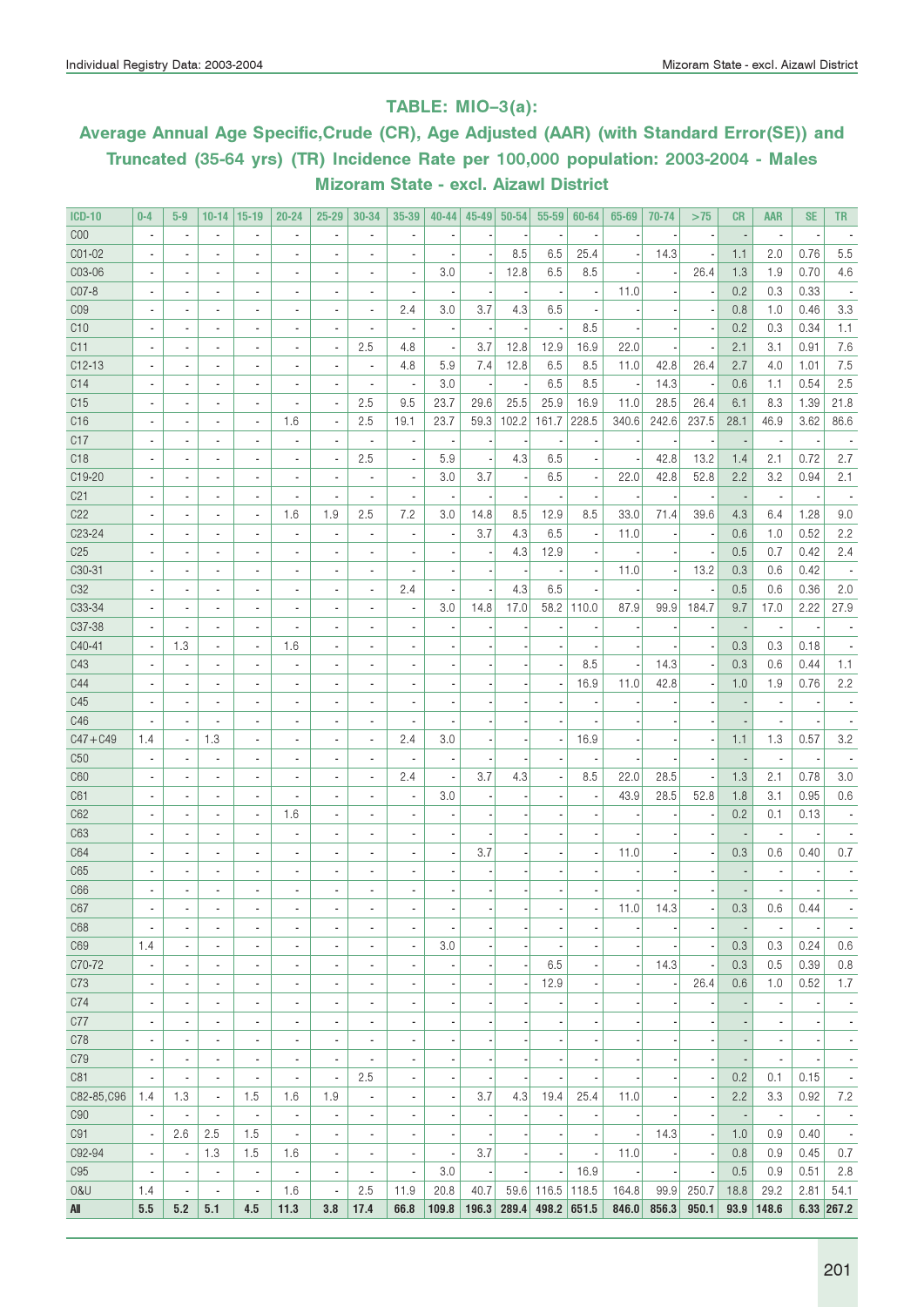#### TABLE:MIO–3(b):

# Average Annual Age Specific,Crude (CR), Age Adjusted (AAR) (with Standard Error(SE)) and Truncated (35-64 yrs) (TR) Incidence Rate per 100,000 population: 2003-2004 - Females Mizoram State - excl. Aizawl District

| <b>ICD-10</b>             | $0 - 4$                      | $5-9$                    | $10 - 14$                                            | $15-19$                                    | $20 - 24$                | $25 - 29$                      | 30-34                    | 35-39                                                | $40 - 44$                | 45-49                    | 50-54                    | 55-59                    | 60-64                    | 65-69                    | 70-74                    | >75                      | <b>CR</b>                | <b>AAR</b>               | <b>SE</b>                | <b>TR</b>                |
|---------------------------|------------------------------|--------------------------|------------------------------------------------------|--------------------------------------------|--------------------------|--------------------------------|--------------------------|------------------------------------------------------|--------------------------|--------------------------|--------------------------|--------------------------|--------------------------|--------------------------|--------------------------|--------------------------|--------------------------|--------------------------|--------------------------|--------------------------|
| COO                       |                              | $\overline{\phantom{a}}$ | $\blacksquare$                                       |                                            | $\overline{\phantom{a}}$ | ×,                             |                          | ÷,                                                   |                          |                          |                          |                          |                          |                          |                          |                          |                          | ÷,                       |                          |                          |
| C01-02                    |                              |                          | $\overline{a}$                                       |                                            |                          | ÷,                             |                          | $\overline{\phantom{a}}$                             |                          | 4.1                      |                          |                          |                          |                          |                          |                          | 0.2                      | 0.2                      | 0.25                     | 0.8                      |
| C03-06                    | $\overline{\phantom{a}}$     | $\blacksquare$           | $\overline{\phantom{a}}$                             | $\blacksquare$                             | $\blacksquare$           | $\blacksquare$                 | $\overline{\phantom{a}}$ | $\overline{\phantom{a}}$                             | 3.2                      |                          | $\overline{a}$           | 7.7                      | 18.2                     | 35.3                     | 15.2                     |                          | 1.4                      | 2.6                      | 0.93                     | 4.0                      |
| C07-8                     | $\blacksquare$               | $\blacksquare$           | $\blacksquare$                                       | $\overline{\phantom{a}}$                   | $\overline{\phantom{a}}$ | $\overline{a}$                 | $\blacksquare$           | $\overline{\phantom{a}}$                             |                          |                          | $\overline{a}$           | $\overline{\phantom{a}}$ | 9.1                      |                          |                          |                          | 0.2                      | 0.4                      | 0.36                     | 1.2                      |
| C <sub>09</sub>           |                              | ٠                        | $\blacksquare$                                       | ٠                                          | $\blacksquare$           | $\blacksquare$                 | ٠                        | ٠                                                    |                          |                          | 5.0                      | ÷,                       |                          |                          |                          |                          | 0.2                      | 0.2                      | 0.25                     | 0.8                      |
| C10                       |                              |                          | $\blacksquare$                                       |                                            |                          |                                | $\blacksquare$           | ä,                                                   |                          |                          |                          | ÷,                       | 9.1                      |                          |                          |                          | 0.2                      | 0.4                      | 0.36                     | 1.2                      |
| C11                       |                              | $\overline{\phantom{a}}$ | $\blacksquare$                                       | $\overline{a}$                             | $\overline{\phantom{a}}$ | $\overline{\phantom{a}}$       | $\blacksquare$           | 5.5                                                  | $\overline{a}$           | ٠.                       | 14.9                     | 7.7                      | 9.1                      | 35.3                     |                          |                          | 1.7                      | 2.8                      | 0.92                     | 5.6                      |
| $C12-13$                  |                              |                          | $\blacksquare$                                       | $\blacksquare$                             |                          | $\overline{a}$                 | ×,                       | $\overline{\phantom{a}}$                             | 3.2                      | 4.1                      | 5.0                      |                          |                          |                          |                          |                          | 0.5                      | 0.7                      | 0.40                     | 2.2                      |
| C14                       |                              | $\overline{a}$           | $\overline{\phantom{a}}$                             | $\overline{a}$                             |                          |                                |                          | ÷,                                                   | 6.4                      | 4.1                      | 5.0                      | ÷,                       | 9.1                      |                          |                          | 12.9                     | 1.0                      | 1.5                      | 0.63                     | 4.0                      |
| C15                       | $\blacksquare$               | $\blacksquare$           | $\overline{\phantom{a}}$                             | $\blacksquare$                             | $\blacksquare$           | $\blacksquare$                 | $\overline{\phantom{a}}$ | 2.7                                                  |                          |                          | 5.0                      | $\overline{\phantom{a}}$ |                          | 23.5                     |                          | 12.9                     | 0.9                      | 1.4                      | 0.64                     | 1.3                      |
| C16                       | $\blacksquare$               | $\blacksquare$           | $\blacksquare$                                       | $\overline{a}$                             | $\overline{\phantom{a}}$ | $\overline{\phantom{a}}$       | $\overline{\phantom{a}}$ | 2.7                                                  | 9.7                      | 24.7                     | 24.9                     | 84.2                     | 118.3                    | 82.3                     | 91.2                     | 64.7                     | 9.8                      | 17.2                     | 2.31                     | 37.3                     |
| C17                       |                              | ٠                        | $\blacksquare$                                       |                                            |                          | $\overline{\phantom{a}}$       | $\overline{\phantom{a}}$ | $\overline{\phantom{a}}$                             | ÷                        |                          |                          |                          |                          |                          |                          |                          |                          | $\overline{a}$           |                          |                          |
| C <sub>18</sub>           |                              |                          | $\blacksquare$                                       | 1.6                                        | ä,                       | $\overline{\phantom{a}}$       | 2.8                      | $\overline{\phantom{a}}$                             | 6.4                      |                          | 14.9                     | 15.3                     | 9.1                      |                          |                          | 12.9                     | 1.9                      | 2.7                      | 0.83                     | 6.8                      |
| C19-20                    |                              | $\overline{a}$           | $\overline{\phantom{a}}$                             | $\blacksquare$                             | 1.7                      | $\overline{a}$                 | $\blacksquare$           | $\blacksquare$                                       | $\overline{\phantom{a}}$ | 4.1                      | 10.0                     | 7.7                      | 9.1                      | 23.5                     |                          |                          | 1.4                      | 2.3                      | 0.82                     | 4.6                      |
| C <sub>21</sub>           |                              |                          | $\blacksquare$                                       | $\blacksquare$                             |                          |                                |                          | ٠                                                    |                          |                          |                          | 7.7                      |                          |                          |                          |                          | 0.2                      | 0.3                      | 0.31                     | 1.0                      |
| C22                       | $\overline{a}$               | $\overline{a}$           | $\overline{\phantom{a}}$                             | ä,                                         |                          | $\overline{a}$                 | 2.8                      | ÷,                                                   | 3.2                      | 8.2                      | 5.0                      | 7.7                      | 27.3                     | 11.8                     | 15.2                     |                          | 1.9                      | 3.2                      | 0.98                     | 7.5                      |
| C23-24                    |                              |                          |                                                      |                                            |                          |                                |                          |                                                      |                          |                          |                          | 15.3                     |                          | 11.8                     |                          |                          |                          |                          |                          |                          |
|                           | $\blacksquare$               | $\overline{a}$           | $\overline{\phantom{a}}$                             | $\blacksquare$                             | $\blacksquare$           | $\overline{\phantom{a}}$       | $\overline{\phantom{a}}$ | $\overline{\phantom{a}}$                             |                          |                          | 10.0                     |                          |                          |                          | 15.2                     | 25.9                     | 1.4                      | 2.3                      | 0.81                     | 3.6                      |
| C <sub>25</sub><br>C30-31 | $\overline{\phantom{a}}$     | $\blacksquare$           | $\blacksquare$                                       | $\overline{\phantom{a}}$                   | $\overline{\phantom{a}}$ | $\overline{\phantom{a}}$       | $\blacksquare$           | ä,                                                   | $\blacksquare$           | ٠.                       | 10.0                     | 23.0                     | 9.1                      | 11.8                     | $\overline{\phantom{a}}$ |                          | 1.2                      | 2.1                      | 0.81                     | 5.7                      |
| C32                       | 1.4                          | $\overline{a}$           | $\blacksquare$                                       |                                            | $\blacksquare$           | $\blacksquare$                 | $\blacksquare$           | ٠                                                    |                          |                          |                          | ÷,<br>ä,                 | 9.1                      |                          |                          | 12.9                     | 0.5<br>0.2               | 0.8<br>0.2               | 0.48                     | 1.2                      |
| C33-34                    |                              | $\overline{a}$           | $\overline{\phantom{a}}$<br>$\overline{\phantom{a}}$ | $\overline{\phantom{a}}$                   | $\overline{\phantom{a}}$ | $\overline{a}$                 |                          | 2.7                                                  | 6.4                      | 12.3                     | 5.0<br>10.0              | 30.6                     | 136.5                    | 105.8                    | 91.2                     | 51.8                     |                          | 14.5                     | 0.25<br>2.17             | 0.8<br>27.3              |
| C37-38                    |                              |                          | $\overline{\phantom{a}}$                             | $\blacksquare$                             |                          |                                | $\blacksquare$<br>٠      | ÷                                                    |                          |                          |                          |                          |                          |                          |                          |                          | 8.1                      |                          |                          |                          |
| C40-41                    | $\overline{\phantom{a}}$     | $\overline{\phantom{a}}$ | 1.3                                                  | $\blacksquare$                             | 1.7                      | 2.1                            |                          | $\overline{\phantom{a}}$                             |                          |                          |                          |                          |                          |                          |                          |                          | 0.5                      | 0.4                      | 0.25                     |                          |
| C43                       | $\blacksquare$               | $\overline{\phantom{a}}$ | $\blacksquare$                                       | $\blacksquare$                             | $\blacksquare$           | $\blacksquare$                 | 2.8                      |                                                      |                          |                          |                          | ä,                       |                          |                          |                          |                          | 0.2                      | 0.2                      | 0.17                     |                          |
| C44                       | $\overline{\phantom{a}}$     | $\blacksquare$           | $\blacksquare$                                       | $\blacksquare$                             | $\blacksquare$           | $\overline{\phantom{a}}$       | $\blacksquare$           | $\overline{\phantom{a}}$<br>$\overline{\phantom{a}}$ | $\blacksquare$           |                          |                          |                          | 18.2                     |                          | 15.2                     |                          | 0.9                      | 1.6                      | 0.74                     | 3.1                      |
| C45                       |                              | $\overline{a}$           | $\blacksquare$                                       | $\blacksquare$                             | $\blacksquare$           |                                | $\blacksquare$           |                                                      |                          | 4.1                      |                          | $\blacksquare$           |                          | 11.8                     |                          |                          |                          |                          |                          |                          |
| C46                       | $\overline{\phantom{a}}$     |                          | $\overline{\phantom{a}}$                             |                                            |                          | $\overline{\phantom{a}}$<br>ä, |                          | ٠                                                    |                          |                          |                          |                          |                          |                          |                          |                          |                          | $\overline{a}$           |                          |                          |
| $C47 + C49$               |                              | $\overline{a}$           | 1.3                                                  | $\overline{a}$                             | $\overline{\phantom{a}}$ | 2.1                            | $\blacksquare$           | 2.7                                                  |                          |                          |                          | ÷,                       | 9.1                      |                          |                          |                          | 0.7                      | 0.8                      | 0.45                     | 1.7                      |
|                           | $\blacksquare$               |                          |                                                      |                                            |                          |                                |                          | 19.2                                                 |                          |                          |                          |                          | 18.2                     |                          |                          | 12.9                     |                          |                          |                          |                          |
| C50<br>C51                | ä,                           |                          | $\blacksquare$<br>$\blacksquare$                     | $\blacksquare$<br>$\overline{\phantom{a}}$ | $\overline{\phantom{a}}$ | 2.1<br>$\overline{a}$          | 8.4<br>÷,                | $\overline{\phantom{a}}$                             | 29.0                     | 32.9                     | 59.8                     | ÷,<br>7.7                |                          | 58.8                     |                          |                          | 8.2<br>0.2               | 11.3<br>0.3              | 1.68<br>0.31             | 27.7<br>1.0              |
| C52                       | $\overline{\phantom{a}}$     | $\overline{a}$           |                                                      | $\blacksquare$                             | $\blacksquare$           | $\overline{\phantom{a}}$       | $\overline{\phantom{a}}$ | $\overline{\phantom{a}}$                             |                          |                          | $\overline{a}$           | ä,                       |                          |                          |                          |                          |                          | $\overline{\phantom{a}}$ |                          |                          |
| C <sub>53</sub>           | $\overline{\phantom{a}}$     | $\blacksquare$           | $\overline{\phantom{a}}$<br>$\blacksquare$           | $\overline{\phantom{a}}$                   | $\overline{\phantom{a}}$ | 4.2                            | 11.2                     | 27.4                                                 | 45.1                     | 41.2                     |                          | 23.0                     | 27.3                     | 47.0                     |                          |                          |                          | 13.5                     | 1.82                     | 35.7                     |
|                           |                              |                          |                                                      |                                            |                          |                                |                          |                                                      |                          |                          | 44.8                     |                          |                          |                          |                          |                          | 10.1                     |                          |                          |                          |
| C54                       | $\qquad \qquad \blacksquare$ | $\overline{a}$           | $\overline{\phantom{a}}$                             | $\blacksquare$                             | $\blacksquare$           | 2.1                            | $\overline{\phantom{a}}$ | $\overline{\phantom{a}}$                             |                          |                          | 5.0                      | 7.7                      | 18.2                     | 11.8                     |                          |                          | 1.0                      | 1.8                      | 0.76                     | 4.1                      |
| C55                       |                              |                          |                                                      |                                            |                          | 4.2                            |                          | $\overline{\phantom{a}}$                             | 3.2                      | 4.1                      |                          | ×,                       |                          | 11.8                     |                          |                          | 0.9                      | 1.1                      | 0.53                     | 1.4                      |
| C56                       | $\overline{\phantom{a}}$     | $\overline{a}$           | $\overline{\phantom{a}}$                             | $\blacksquare$                             |                          | $\blacksquare$                 | 2.8                      | $\blacksquare$                                       | $\overline{a}$           | 8.2                      | 19.9                     | $\overline{\phantom{a}}$ | 9.1                      |                          |                          |                          | 1.4                      | 2.0                      | 0.73                     | 6.0                      |
| C57                       |                              |                          | $\blacksquare$                                       | $\blacksquare$                             |                          | $\overline{\phantom{a}}$       | $\blacksquare$           | ä,                                                   | $\overline{a}$           |                          |                          | ×,                       |                          |                          |                          |                          |                          | ÷,                       |                          |                          |
| C58                       |                              | $\overline{a}$           | $\blacksquare$                                       | $\blacksquare$                             |                          | $\overline{\phantom{a}}$       | $\blacksquare$           | ٠                                                    |                          |                          |                          |                          |                          |                          |                          |                          |                          |                          |                          |                          |
| C64                       | $\blacksquare$               | $\overline{a}$           | $\blacksquare$                                       | $\overline{a}$                             | $\overline{a}$           | $\overline{a}$                 | $\overline{\phantom{a}}$ | $\overline{\phantom{a}}$                             | 3.2                      | 4.1                      | $\overline{a}$           | 7.7                      |                          |                          |                          |                          | 0.5                      | 0.7                      | 0.44                     | 2.4                      |
| C65                       | $\overline{\phantom{a}}$     |                          | $\overline{a}$                                       |                                            |                          | $\overline{a}$                 |                          | ä,                                                   |                          |                          | $\blacksquare$           | ä,                       |                          |                          |                          |                          |                          | ä,                       |                          |                          |
| C66                       | $\overline{\phantom{a}}$     | $\overline{\phantom{a}}$ | $\overline{\phantom{a}}$                             | $\overline{\phantom{a}}$                   | $\overline{\phantom{m}}$ | $\overline{\phantom{a}}$       | $\overline{\phantom{a}}$ | $\overline{\phantom{a}}$                             | $\overline{\phantom{a}}$ | $\overline{\phantom{a}}$ | $\overline{\phantom{a}}$ | $\overline{\phantom{a}}$ | $\overline{\phantom{a}}$ |                          | $\overline{\phantom{a}}$ | $\overline{\phantom{a}}$ | $\overline{\phantom{a}}$ | $\overline{\phantom{a}}$ | $\overline{\phantom{a}}$ | $\overline{\phantom{a}}$ |
| C67                       | $\overline{\phantom{a}}$     | $\overline{\phantom{a}}$ | $\blacksquare$                                       | ä,                                         | $\overline{\phantom{a}}$ | $\overline{\phantom{a}}$       | $\overline{\phantom{a}}$ | 2.7                                                  |                          |                          | ÷,                       | ÷                        |                          |                          | $\overline{\phantom{a}}$ | 12.9                     | 0.3                      | 0.4                      | 0.31                     | 0.5                      |
| C68                       | $\overline{\phantom{a}}$     | $\blacksquare$           | $\overline{\phantom{a}}$                             | $\blacksquare$                             | $\blacksquare$           | $\blacksquare$                 | $\overline{\phantom{a}}$ | $\overline{\phantom{a}}$                             |                          |                          |                          | ٠                        |                          |                          |                          |                          |                          | $\overline{\phantom{a}}$ |                          | $\overline{\phantom{a}}$ |
| C69                       | $\blacksquare$               | $\blacksquare$           | $\blacksquare$                                       | $\blacksquare$                             | $\blacksquare$           | $\overline{\phantom{a}}$       | $\overline{\phantom{a}}$ | $\overline{\phantom{a}}$                             | $\overline{\phantom{a}}$ |                          |                          | $\overline{\phantom{a}}$ |                          | $\overline{a}$           |                          |                          |                          | ×,                       | $\overline{\phantom{a}}$ | $\overline{\phantom{a}}$ |
| C70-72                    | $\overline{\phantom{a}}$     | $\overline{\phantom{m}}$ | $\overline{\phantom{a}}$                             | $\overline{\phantom{a}}$                   | $\overline{\phantom{a}}$ | $\overline{\phantom{a}}$       | $\overline{\phantom{a}}$ | $\overline{\phantom{a}}$                             |                          |                          |                          | $\overline{\phantom{a}}$ |                          |                          |                          |                          |                          |                          |                          | $\overline{\phantom{a}}$ |
| C73                       | $\overline{\phantom{a}}$     | $\overline{\phantom{a}}$ | $\overline{\phantom{a}}$                             | $\overline{\phantom{a}}$                   | $\blacksquare$           | $\overline{\phantom{a}}$       | $\overline{\phantom{a}}$ | 8.2                                                  | 6.4                      | 8.2                      | ÷,                       | $\overline{\phantom{a}}$ | 9.1                      |                          | 15.2                     |                          | 1.5                      | 2.0                      | 0.71                     | 5.6                      |
| C74                       | 1.4                          | $\overline{\phantom{a}}$ | $\blacksquare$                                       | $\blacksquare$                             | $\blacksquare$           | $\overline{\phantom{a}}$       | $\overline{\phantom{a}}$ | $\overline{\phantom{a}}$                             | $\overline{\phantom{a}}$ | $\overline{\phantom{a}}$ | ٠                        | $\overline{\phantom{a}}$ | $\blacksquare$           | $\overline{\phantom{a}}$ | $\overline{\phantom{a}}$ |                          | 0.2                      | 0.2                      | 0.17                     | $\overline{\phantom{a}}$ |
| C77                       | $\overline{\phantom{a}}$     | $\frac{1}{2}$            | $\overline{\phantom{a}}$                             | $\frac{1}{2}$                              | $\frac{1}{2}$            | $\overline{\phantom{a}}$       | $\overline{\phantom{a}}$ | $\overline{\phantom{a}}$                             |                          |                          | ٠                        | $\overline{a}$           |                          |                          |                          |                          | $\overline{\phantom{a}}$ | $\overline{\phantom{a}}$ | $\overline{\phantom{a}}$ | $\overline{\phantom{a}}$ |
| C78                       | ä,                           | $\overline{\phantom{a}}$ | $\blacksquare$                                       | $\overline{\phantom{a}}$                   | $\overline{a}$           | $\blacksquare$                 | ÷,                       | $\blacksquare$                                       |                          |                          |                          | ÷                        |                          |                          |                          |                          | $\overline{a}$           | ä,                       |                          | $\overline{\phantom{a}}$ |
| C79                       | $\overline{a}$               | $\blacksquare$           | $\overline{\phantom{a}}$                             | $\blacksquare$                             | $\overline{a}$           | $\overline{a}$                 | $\overline{\phantom{a}}$ | $\overline{\phantom{a}}$                             |                          |                          |                          | ٠                        |                          |                          |                          |                          |                          |                          |                          | $\overline{\phantom{a}}$ |
| C81                       | $\blacksquare$               | $\blacksquare$           | $\overline{\phantom{a}}$                             | $\blacksquare$                             | $\blacksquare$           | $\overline{\phantom{a}}$       | $\blacksquare$           | $\overline{\phantom{a}}$                             | $\overline{\phantom{a}}$ |                          |                          | $\overline{\phantom{a}}$ |                          |                          |                          |                          |                          | ×,                       | $\overline{\phantom{a}}$ | $\overline{\phantom{a}}$ |
| C82-85, C96               | $\overline{\phantom{a}}$     | 1.4                      | 1.3                                                  | $\overline{\phantom{a}}$                   | $\overline{\phantom{a}}$ | 2.1                            | $\overline{\phantom{a}}$ | $\overline{\phantom{a}}$                             | ÷                        | 4.1                      |                          | $\overline{\phantom{a}}$ | 9.1                      | 11.8                     |                          |                          | 1.0                      | 1.4                      | 0.62                     | 2.0                      |
| C90                       | $\overline{\phantom{a}}$     | $\overline{\phantom{a}}$ | $\overline{\phantom{a}}$                             | $\blacksquare$                             | $\overline{\phantom{a}}$ | $\overline{\phantom{a}}$       | $\overline{\phantom{a}}$ | $\overline{\phantom{a}}$                             |                          |                          |                          | ×,                       |                          |                          |                          |                          |                          | $\overline{\phantom{a}}$ |                          | $\overline{\phantom{a}}$ |
| C91                       | 1.4                          | $\overline{\phantom{a}}$ | $\overline{\phantom{a}}$                             | 3.1                                        | $\blacksquare$           | $\overline{\phantom{a}}$       | $\overline{\phantom{a}}$ | $\overline{\phantom{a}}$                             | $\blacksquare$           | $\overline{\phantom{a}}$ |                          | $\overline{\phantom{a}}$ |                          |                          |                          |                          | 0.5                      | 0.5                      | 0.26                     | $\sim$                   |
| C92-94                    | $\overline{\phantom{a}}$     | $\overline{\phantom{a}}$ | $\blacksquare$                                       | $\overline{\phantom{a}}$                   | $\overline{\phantom{a}}$ | 8.3                            | 2.8                      | 2.7                                                  | $\overline{\phantom{a}}$ |                          | 5.0                      | $\overline{\phantom{a}}$ |                          |                          |                          |                          | 1.2                      | 1.2                      | 0.48                     | 1.3                      |
| C95                       | $\overline{\phantom{a}}$     | 1.4                      | $\overline{\phantom{a}}$                             | 1.6                                        | 1.7                      | $\overline{\phantom{a}}$       | $\overline{\phantom{a}}$ | $\overline{\phantom{a}}$                             |                          |                          | 5.0                      | $\overline{\phantom{a}}$ | 9.1                      |                          | ÷                        |                          | 1.0                      | 1.0                      | 0.50                     | 2.0                      |
| 0&U                       | ×,                           | 1.4                      | 1.3                                                  | 1.6                                        | $\overline{\phantom{a}}$ | $\overline{\phantom{a}}$       | 2.8                      | $\overline{\phantom{a}}$                             | 12.9                     | 24.7                     | 34.9                     | 45.9                     | 81.9                     | 82.3                     | 45.6                     | 90.6                     | 9.3                      | 14.9                     | 2.10                     | 29.4                     |
| All                       | 4.3                          | 4.1                      | 5.4                                                  | 7.9                                        | 5.0                      | 27.0                           | 36.4                     | 76.7                                                 | 138.7                    | 193.4                    | 298.9                    | 298.6                    | 582.2                    | 575.9                    | 303.9                    | 310.6                    | 72.2                     | 111.1                    |                          | $5.62$ 241.0             |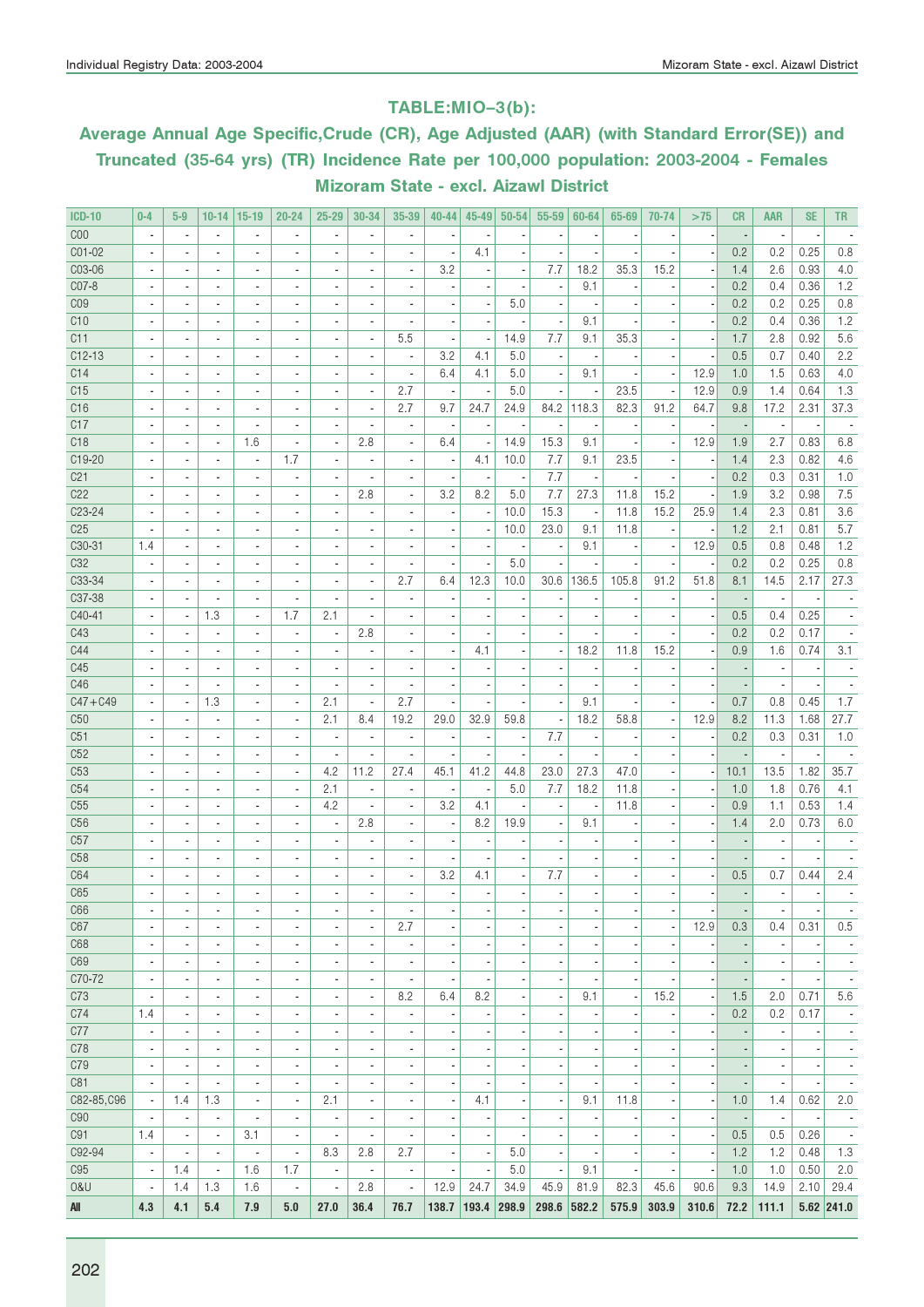#### TABLE: MIO-4(a): Number (#) and Proportion (%) of Cancers by Site (ICD-10) and Method of Diagnosis: 2003-2004 - Males

| Mizoram State - excl. Aizawl District |  |  |  |  |
|---------------------------------------|--|--|--|--|
|---------------------------------------|--|--|--|--|

| $CD-10$         | <b>Site</b>                  |                               | <b>Microscopic</b>                |                               | X-Ray / imaging                   |                          | <b>Clinical</b>          |                              | <b>Others</b>            |                                            | D.C.0                    | <b>Total</b>             |       |
|-----------------|------------------------------|-------------------------------|-----------------------------------|-------------------------------|-----------------------------------|--------------------------|--------------------------|------------------------------|--------------------------|--------------------------------------------|--------------------------|--------------------------|-------|
|                 |                              | #                             | %                                 | #                             | %                                 | #                        | %                        | $\#$                         | %                        | #                                          | %                        | $\#$                     | %     |
| CO <sub>0</sub> | Lip                          | $\overline{a}$                | $\overline{a}$                    | ÷,                            | $\overline{\phantom{a}}$          | $\overline{\phantom{a}}$ | $\blacksquare$           | ÷,                           | $\overline{a}$           | L.                                         | ÷.                       |                          |       |
| C01-02          | Tongue                       | 7                             | 100.0                             | $\overline{a}$                | ÷,                                | $\overline{\phantom{a}}$ | $\overline{\phantom{a}}$ | ٠                            | ÷,                       | ÷,                                         | $\frac{1}{2}$            | 7                        | 100.0 |
| C03-06          | Mouth                        | 8                             | 100.0                             | $\overline{\phantom{a}}$      | $\overline{\phantom{a}}$          | $\overline{\phantom{a}}$ | $\blacksquare$           | $\overline{\phantom{a}}$     | ÷,                       | $\overline{\phantom{a}}$                   | $\overline{\phantom{a}}$ | 8                        | 100.0 |
| $CO7-8$         | <b>Salivary Gland</b>        | $\blacksquare$                |                                   | 1                             | 100.0                             | $\overline{\phantom{a}}$ | $\overline{\phantom{a}}$ | $\overline{\phantom{0}}$     | $\blacksquare$           | $\blacksquare$                             | ٠                        | 1                        | 100.0 |
| C <sub>09</sub> | <b>Tonsil</b>                | 5                             | 100.0                             | $\blacksquare$                | $\overline{\phantom{a}}$          | $\overline{\phantom{a}}$ | $\overline{\phantom{a}}$ | $\overline{a}$               | $\blacksquare$           | $\blacksquare$                             | ٠                        | 5                        | 100.0 |
| C10             | Oth. Oropharynx              | 1                             | 100.0                             | ÷,                            | $\blacksquare$                    | $\blacksquare$           | $\sim$                   | ÷,                           | $\blacksquare$           |                                            |                          | 1                        | 100.0 |
| C11             | Nasopharynx                  | 13                            | 100.0                             | $\overline{a}$                | $\overline{\phantom{a}}$          | $\blacksquare$           | $\overline{\phantom{a}}$ | ٠                            | ÷,                       |                                            |                          | 13                       | 100.0 |
| $C12-13$        | Hypopharynx                  | 17                            | 100.0                             | $\overline{\phantom{a}}$      | $\overline{\phantom{a}}$          | $\overline{\phantom{a}}$ |                          | $\overline{\phantom{a}}$     | ÷,                       |                                            |                          | 17                       | 100.0 |
| C <sub>14</sub> | <b>Pharynx Unspecified</b>   | $\overline{\phantom{a}}$      |                                   | $\overline{\phantom{a}}$      | $\blacksquare$                    | 1                        | 25.0                     | ÷,                           |                          | 3                                          | 75.0                     | $\overline{4}$           | 100.0 |
| C15             | Oesophagus                   | 31                            | 81.6                              | $\overline{\phantom{a}}$      | $\overline{\phantom{a}}$          | 5                        | 13.2                     | 2                            | 5.3                      | $\blacksquare$                             |                          | 38                       | 100.0 |
| C16             | Stomach                      | 129                           | 73.3                              | $\overline{\phantom{a}}$      | $\overline{a}$                    | 13                       | 7.4                      | 27                           | 15.3                     | 7                                          | 4.0                      | 176                      | 100.0 |
| C17             | <b>Small Intestine</b>       | $\overline{\phantom{a}}$      | $\blacksquare$                    | ÷,                            | $\blacksquare$                    | $\overline{\phantom{a}}$ |                          | $\overline{\phantom{a}}$     | $\overline{a}$           | $\blacksquare$                             |                          | $\overline{a}$           |       |
| C18             | Colon                        | 4                             | 44.4                              | $\overline{a}$                | ä,                                | 2                        | 22.2                     | 3                            | 33.3                     |                                            |                          | 9                        | 100.0 |
| C19-20          | Rectum                       | 6                             | 42.9                              | ÷,                            | ä,                                | 4                        | 28.6                     | 1                            | 7.1                      | 3                                          | 21.4                     | 14                       | 100.0 |
| C <sub>21</sub> | Anus & Anal Canal            | ÷,                            | ÷,                                | $\overline{\phantom{a}}$      |                                   | $\blacksquare$           |                          | $\blacksquare$               | ÷,                       | $\overline{\phantom{a}}$                   | ÷,                       | $\overline{\phantom{a}}$ |       |
| C22             | Liver                        | 14                            | 51.9                              | 3                             | 11.1                              | 4                        | 14.8                     | 2                            | 7.4                      | 4                                          | 14.8                     | 27                       | 100.0 |
| C23-24          | Gallbladder etc.             | $\overline{2}$                | 50.0                              | $\blacksquare$                |                                   | $\mathbf{2}$             | 50.0                     | $\overline{\phantom{a}}$     | $\overline{a}$           | $\sim$                                     | ÷.                       | 4                        | 100.0 |
| C <sub>25</sub> | Pancreas                     | $\overline{\phantom{a}}$      | $\overline{a}$                    | $\overline{c}$                | 66.7                              | ÷,                       | $\sim$                   | 1                            | 33.3                     | $\blacksquare$                             | $\frac{1}{2}$            | 3                        | 100.0 |
| C30-31          | Nose, Sinuses etc.           | $\overline{c}$                | 100.0                             | $\blacksquare$                | $\overline{\phantom{a}}$          | $\overline{\phantom{a}}$ | $\overline{a}$           | $\blacksquare$               | ä,                       | $\blacksquare$                             |                          | $\overline{c}$           | 100.0 |
| C32             | Larynx                       | $\overline{c}$                | 66.7                              | $\blacksquare$                | ÷,                                | 1                        | 33.3                     | $\overline{\phantom{a}}$     | ÷,                       |                                            |                          | 3                        | 100.0 |
| C33-34          | Lung etc.                    | 40                            | 65.6                              | $\overline{7}$                | 11.5                              | 7                        | 11.5                     | 1                            | 1.6                      | 6                                          | 9.8                      | 61                       | 100.0 |
| C37-38          | <b>Other Thoracic Organs</b> | $\overline{\phantom{a}}$      |                                   | $\overline{\phantom{a}}$      | $\blacksquare$                    | $\overline{\phantom{a}}$ | $\overline{\phantom{a}}$ | $\blacksquare$               | ÷,                       | $\overline{\phantom{a}}$                   |                          | $\overline{\phantom{a}}$ |       |
| C40-41          | <b>Bone</b>                  | $\overline{c}$                | 100.0                             | $\overline{\phantom{a}}$      | $\overline{\phantom{a}}$          | $\overline{\phantom{a}}$ | $\overline{\phantom{a}}$ | $\overline{\phantom{a}}$     | ÷,                       | $\overline{\phantom{a}}$                   | $\overline{\phantom{a}}$ | $\overline{c}$           | 100.0 |
| C43             | Melanoma of Skin             | $\overline{2}$                | 100.0                             | $\overline{\phantom{a}}$      | $\blacksquare$                    | $\overline{\phantom{a}}$ | $\sim$                   | $\overline{\phantom{0}}$     | $\overline{\phantom{a}}$ | $\overline{\phantom{a}}$                   | $\overline{\phantom{a}}$ | $\overline{c}$           | 100.0 |
| C44             | Other Skin                   | 6                             | 100.0                             | $\overline{\phantom{a}}$      | $\blacksquare$                    | ÷,                       | $\sim$                   | ÷,                           | ÷,                       |                                            |                          | 6                        | 100.0 |
| C45             | Mesothelioma                 | $\blacksquare$                | ÷,                                | $\overline{\phantom{a}}$      | ÷,                                | ÷                        |                          | ÷,                           | $\overline{a}$           |                                            |                          | $\sim$                   |       |
| C46             | Kaposi Sarcoma               |                               | $\blacksquare$                    | $\overline{\phantom{a}}$      | $\blacksquare$                    | ÷,                       | $\sim$                   | ÷,                           | ÷,                       | ä,                                         | ÷.                       | $\overline{a}$           |       |
| $C47 + C49$     | Conn. & Soft Tissue          | 7                             | 100.0                             | $\overline{a}$                | $\blacksquare$                    | $\overline{\phantom{a}}$ | $\overline{\phantom{a}}$ | ÷,                           | ÷,                       | ÷                                          | $\frac{1}{2}$            | 7                        | 100.0 |
| C50             | <b>Breast</b>                | $\blacksquare$                |                                   | $\overline{\phantom{a}}$      | $\blacksquare$                    | ÷,                       | $\sim$                   | $\overline{a}$               | $\overline{a}$           |                                            | ٠                        | $\blacksquare$           |       |
| C60             | Penis                        | 8                             | 100.0                             | $\blacksquare$                | $\blacksquare$                    | $\overline{\phantom{a}}$ | $\blacksquare$           | $\blacksquare$               | $\blacksquare$           | $\blacksquare$                             | ÷.                       | 8                        | 100.0 |
| C61             | Prostate                     | 1                             | 9.1                               | $\blacksquare$                | $\blacksquare$                    | $\overline{7}$           | 63.6                     | 3                            | 27.3                     | $\mathbf{r}$                               | ÷.                       | 11                       | 100.0 |
| C62             | <b>Testis</b>                | $\mathbf{1}$                  | 100.0                             | ÷,                            | $\overline{\phantom{a}}$          | $\overline{\phantom{a}}$ | $\blacksquare$           | ä,                           | ä,                       |                                            | ÷                        | 1                        | 100.0 |
| C63             | <b>Other Male Genital</b>    |                               |                                   | $\overline{\phantom{a}}$      | $\blacksquare$                    | ÷,                       | $\overline{\phantom{a}}$ | ÷,                           | ÷,                       |                                            | ٠                        |                          |       |
| C64             | Kidney etc.                  | $\overline{c}$                | 100.0                             |                               | $\overline{\phantom{0}}$          | ÷,                       | $\overline{\phantom{a}}$ | $\overline{a}$               | ÷,                       |                                            | ÷,                       | $\overline{c}$           | 100.0 |
| C65             | <b>Renal Pelvis</b>          | $\overline{\phantom{a}}$      | $\overline{\phantom{a}}$          | $\overline{\phantom{a}}$      | $\overline{\phantom{a}}$          | ٠                        | $\overline{\phantom{a}}$ | $\overline{\phantom{a}}$     | $\overline{\phantom{a}}$ | $\overline{\phantom{a}}$                   | $\overline{\phantom{a}}$ | $\overline{\phantom{a}}$ |       |
| C66             | Ureter                       | $\overline{\phantom{a}}$      |                                   | $\overline{\phantom{a}}$      | $\overline{\phantom{a}}$          | $\overline{\phantom{a}}$ | $\overline{\phantom{a}}$ | $\qquad \qquad \blacksquare$ | $\overline{\phantom{a}}$ | ÷,                                         | $\blacksquare$           | $\overline{\phantom{a}}$ |       |
| C67             | <b>Bladder</b>               | 2                             | 100.0                             | $\overline{\phantom{a}}$      | $\overline{\phantom{a}}$          | ٠                        | $\overline{\phantom{a}}$ | ٠                            | ÷,                       | $\overline{a}$                             | $\overline{\phantom{a}}$ | $\overline{c}$           | 100.0 |
| C68             | <b>Uns.Urinary Organs</b>    | ÷.                            | ÷,                                | $\blacksquare$                | $\blacksquare$                    | $\overline{\phantom{a}}$ | ÷,                       | $\blacksquare$               | ÷,                       | ÷,                                         | $\overline{\phantom{0}}$ | $\blacksquare$           |       |
| C69             |                              |                               |                                   |                               |                                   |                          |                          |                              |                          |                                            |                          |                          | 100.0 |
| C70-72          | Eye<br>Brain, Nervous System | 2<br>$\overline{\phantom{a}}$ | 100.0<br>$\overline{\phantom{a}}$ | $\overline{\phantom{a}}$<br>2 | $\overline{\phantom{a}}$<br>100.0 | $\overline{\phantom{a}}$ | $\blacksquare$           | $\blacksquare$               | $\overline{a}$           | $\overline{\phantom{a}}$<br>$\blacksquare$ | ÷,<br>٠                  | 2<br>$\overline{c}$      | 100.0 |
| C73             |                              |                               |                                   |                               |                                   | $\overline{\phantom{a}}$ | $\overline{\phantom{a}}$ | $\overline{\phantom{0}}$     | $\overline{\phantom{a}}$ |                                            |                          |                          |       |
|                 | Thyroid                      | 4                             | 100.0                             | $\blacksquare$                | $\overline{\phantom{a}}$          | $\blacksquare$           | $\blacksquare$           | ÷,                           | $\blacksquare$           | $\overline{\phantom{a}}$                   | $\overline{\phantom{a}}$ | 4                        | 100.0 |
| C74             | <b>Adrenal Gland</b>         | $\Box$                        | ÷,                                | $\blacksquare$                | $\blacksquare$                    | $\overline{a}$           | $\overline{\phantom{a}}$ | $\overline{\phantom{a}}$     | $\blacksquare$           | ÷,                                         | $\overline{\phantom{0}}$ | $\blacksquare$           |       |
| C77             | <b>Sec Lymph Nodes</b>       | $\blacksquare$                | ٠                                 | $\overline{a}$                | $\overline{\phantom{a}}$          | $\overline{\phantom{m}}$ | $\overline{\phantom{a}}$ | $\overline{\phantom{a}}$     | $\blacksquare$           |                                            | ٠                        | $\overline{\phantom{a}}$ |       |
| C78             | Sec Resp & Digestive         | $\Box$                        | $\overline{\phantom{m}}$          | $\overline{\phantom{a}}$      | ۰                                 | $\overline{\phantom{m}}$ | $\overline{\phantom{a}}$ | $\overline{\phantom{a}}$     | $\blacksquare$           | $\blacksquare$                             | $\blacksquare$           | $\blacksquare$           | ۰     |
| C79             | Sec Others                   | $\overline{\phantom{a}}$      |                                   | $\overline{\phantom{a}}$      | $\overline{\phantom{a}}$          | $\blacksquare$           | $\overline{\phantom{a}}$ | $\overline{\phantom{a}}$     | $\blacksquare$           | $\overline{\phantom{a}}$                   | $\overline{\phantom{a}}$ | $\overline{\phantom{a}}$ |       |
| C81             | <b>Hodgkins Disease</b>      | 1                             | 100.0                             | $\overline{\phantom{a}}$      | $\overline{\phantom{a}}$          | ÷,                       | $\overline{\phantom{a}}$ | $\overline{\phantom{a}}$     | $\blacksquare$           | $\overline{\phantom{a}}$                   | $\overline{\phantom{a}}$ | 1                        | 100.0 |
| C82-85,C96      | <b>NHL</b>                   | 14                            | 100.0                             | $\overline{\phantom{a}}$      | ÷,                                | $\overline{\phantom{a}}$ | ÷,                       | $\overline{a}$               | $\overline{a}$           | ÷,                                         | ä,                       | 14                       | 100.0 |
| C90             | Multiple Myeloma             | $\blacksquare$                | $\blacksquare$                    | $\blacksquare$                | $\blacksquare$                    | $\overline{a}$           | $\overline{\phantom{a}}$ | $\blacksquare$               | ÷,                       | ÷,                                         | ÷.                       | $\overline{\phantom{a}}$ |       |
| C91             | Lymphoid Leuk.               | 6                             | 100.0                             | $\overline{\phantom{a}}$      | $\overline{\phantom{a}}$          | $\overline{\phantom{a}}$ | $\overline{\phantom{a}}$ | $\blacksquare$               | $\blacksquare$           | $\blacksquare$                             | $\overline{\phantom{a}}$ | 6                        | 100.0 |
| C92-94          | Myeloid Leukaemia            | 5                             | 100.0                             | $\blacksquare$                | $\overline{\phantom{a}}$          | $\overline{\phantom{a}}$ | $\overline{\phantom{a}}$ | $\frac{1}{2}$                | $\overline{\phantom{a}}$ | $\overline{\phantom{a}}$                   | $\overline{\phantom{a}}$ | 5                        | 100.0 |
| C95             | Leukaemia Uns                | 1                             | 33.3                              | $\blacksquare$                | $\blacksquare$                    | $\overline{\phantom{a}}$ | $\overline{a}$           | $\overline{\phantom{a}}$     | $\blacksquare$           | $\overline{c}$                             | 66.7                     | 3                        | 100.0 |
| 0&U             | Other and Uns                | 44                            | 37.3                              | $\overline{\phantom{a}}$      | $\overline{\phantom{a}}$          | 2                        | 1.7                      | 2                            | 1.7                      | 70                                         | 59.3                     | 118                      | 100.0 |
|                 | <b>All Sites</b>             | 389                           | 66.0                              | 15                            | 2.5                               | 48                       | 8.1                      | 42                           | 7.1                      | 95                                         | 16.1                     | 589                      | 100.0 |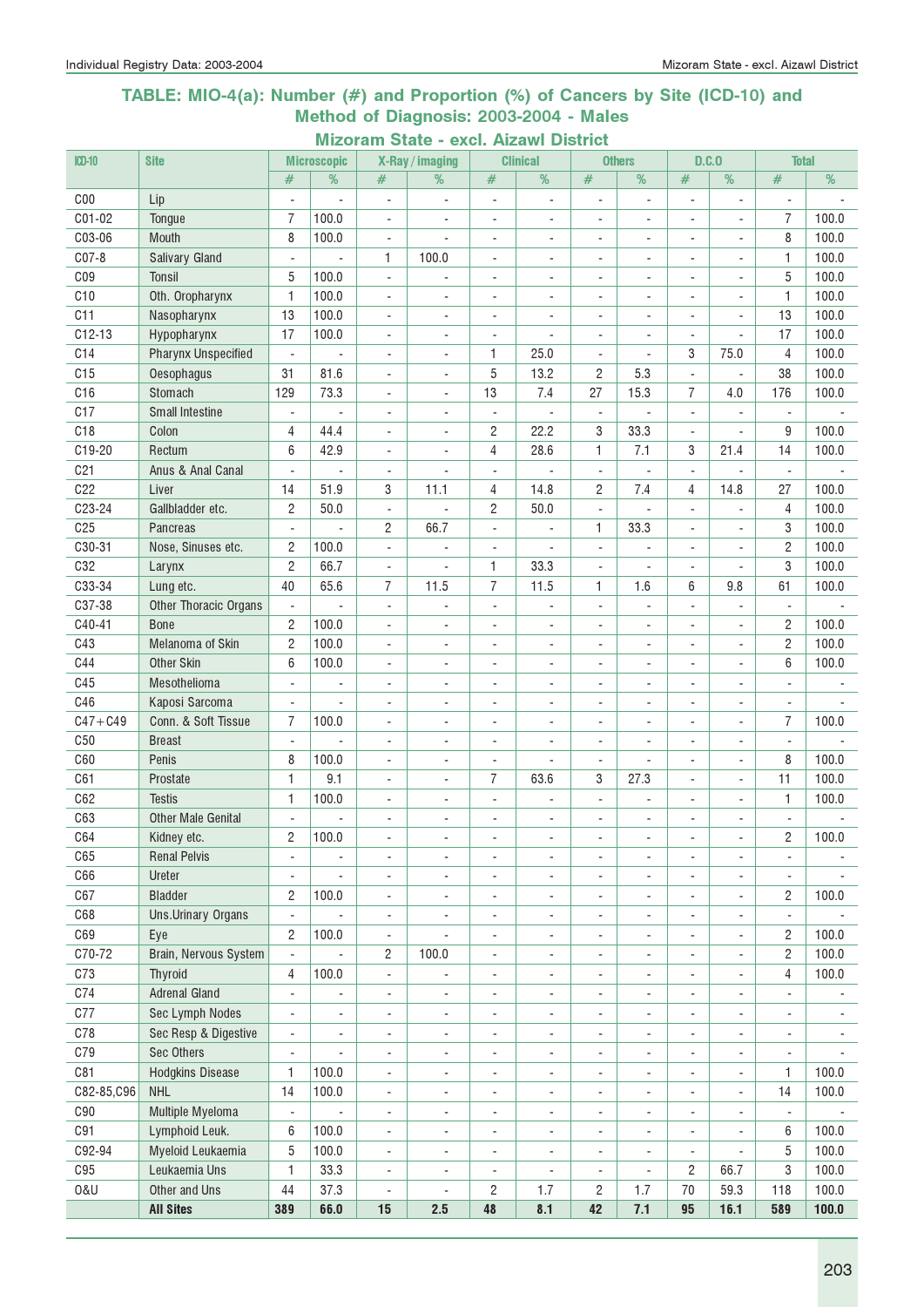#### TABLE: MIO-4 (b): Number (#) and Proportion (%) of Cancers by Site (ICD-10) and Method of Diagnosis : 2003-2004 - Females

Mizoram State - excl. Aizawl District<br>
sconic X-Ray / imaging Clinical 0 ICD-10 Site Microscopic X-Ray / imaging Clinical Others D.C.O Total # | % | # | % | # | % | # | % | # | % C00 Lip - - - - - - - - - - - - C01-02 | Tongue | 1 | 100.0 | - | - | - | - | - | - | - | - | 1 | 100.0 C03-06 | Mouth | 7 | 87.5 | - | - | 1 | 12.5 | - | - | - | - | - | 8 | 100.0 C07-8 Salivary Gland 1 100.0 - - - - - - - - 1 100.0 C09 | Tonsil | 1 | 100.0 | | - | - | - | - | - | - | 1 | 100.0 C10 Oth. Oropharynx 1 100.0 - - - - - - - - 1 100.0 C11 | Nasopharynx | 8 | 80.0 | - | - | 2 | 20.0 | - | - | - | - | 10 | 100.0 C12-13 | Hypopharynx | 3 | 100.0 | - | - | - | - | - | - | - | - | 3 | 100.0 C14 | Pharynx Unspecified | 2 | 33.3 | - | - | 2 | 33.3 | - | - | 2 | 33.3 | 6 | 100.0 C15 | Oesophagus | 4 | 80.0 | - | - | - | - | 1 | 20.0 | - | - | 5 | 100.0 C16 | Stomach | 40 | 70.2 | - | - | 8 | 14.0 | 6 | 10.5 | 3 | 5.3 | 57 | 100.0 C17 Small Intestine - - - - - - - - - - - - C18 | Colon | 8 | 72.7 | - | - | 2 | 18.2 | 1 | 9.1 | - | - | 11 | 100.0 C19-20 Rectum | 8 100.0 | - | - | - | - | - | - | 8 | 100.0 C21 Anus & Anal Canal 1 100.0 - - - - - - - - - 1 100.0 C22 | Liver | 7 | 63.6 | 1 | 9.1 | 2 | 18.2 | - | - | 1 | 9.1 | 11 | 100.0 C23-24 | Gallbladder etc. | 4 | 50.0 | 1 | 12.5 | 1 | 12.5 | 2 | 25.0 | - | - | 8 | 100.0 C25 | Pancreas | - | - | 3 | 42.9 | - | - | 3 | 42.9 | 1 | 14.3 | 7 | 100.0 C30-31 Nose, Sinuses etc. 3 100.0 - - - - - - - - - 3 100.0 C32 Larynx 1 100.0 - - - - - - - - 1 100.0 C33-34 | Lung etc. | 33 | 70.2 | 5 | 10.6 | 4 | 8.5 | - | - | 5 | 10.6 | 47 | 100.0 C37-38 Other Thoracic Organs - - - - - - - - - - - - C40-41 | Bone | 3 | 100.0 | - | - | - | - | - | - | - | 3 | 100.0 C43 Melanoma of Skin 1 100.0 - - - - - - - - 1 100.0 C44 Other Skin 5 100.0 - - - - - - - - 5 100.0 C45 Mesothelioma - - - - - - - - - - - - C46 Kaposi Sarcoma - - - - - - - - - - - - C47+C49 Conn. & Soft Tissue 4 100.0 - - - - - - - - - 4 100.0 C50 Breast 47 97.9 - - 1 2.1 - - - - 48 100.0 C51 | Vulva | 1 | 100.0 | - | - | - | - | - | - | - | 1 | 100.0 C52 Vagina - - - - - - - - - - - - C53 | Cervix Uteri | 49 | 83.1 | - | - | 8 | 13.6 | 1 | 1.7 | 1 | 1.7 | 59 | 100.0 C54 Corpus Uteri 6 100.0 - - - - - - - - 6 100.0 C55 Uterus Unspecified 4 80.0 - 1 20.0 - - - 5 100.0 C56 | Ovary etc. | 4 | 50.0 | 1 | 12.5 | 1 | | 12.5 | 1 | 12.5 | 8 | 100.0 C57 Other Female Genital C58 Placenta - - - - - - - - - - - - C64 | Kidney etc. | 2 | 66.7 | - | - - | - | - | - | - | - | - | 3 | 100.0 C65 Renal Pelvis - - - - - - - - - - - - C66 Ureter - - - - - - - - - - - - C67 | Bladder | 1 | 50.0 | 1 | 50.0 | - | - | - | - | - | 2 | 100.0 C68 Uns.Urinary Organs - - - - - - - - - - - - C69 Eye - - - - - - - - - - - - C70-72 Brain, Nervous System - - - - - - - - - - - - C73 | Thyroid | 8 | 88.9 | - | - | 1 | 11.1 | - | - | - | - | 9 | 100.0 C74 Adrenal Gland 1 100.0 - - - - - - - - 1 100.0 C77 Sec Lymph Nodes - - - - - - - - - - - - C78 Sec Resp & Digestive - - - - - - - - - - - - C79 Sec Others - - - - - - - - - - - - C81 Hodgkins Disease - - - - - - - - - - - - C82-85,C96 NHL 6 | 100.0 - - - - - - - - 6 | 100.0 C90 Multiple Myeloma - - - - - - - - - - - - C91 | Lymphoid Leuk. | 3 | 100.0 | - | - | - | - | - | - | - | - | - | 3 | 100.0 C92-94 Myeloid Leukaemia 7 100.0 - - - - - - - - 7 100.0 C95 | Leukaemia Uns | 2 | 33.3 | - | - | - | - | - | 4 | 66.7 | 6 | 100.0 O&U | Other and Uns | 19 | 35.2 | - | - | 2 | 3.7 | - | - | 33 | 61.1 | 54 | 100.0

All Sites | 306 | 72.7 | 12 | 2.9 | 36 | 8.6 | 16 | 3.8 | 51 | 12.1 | 421 | 100.0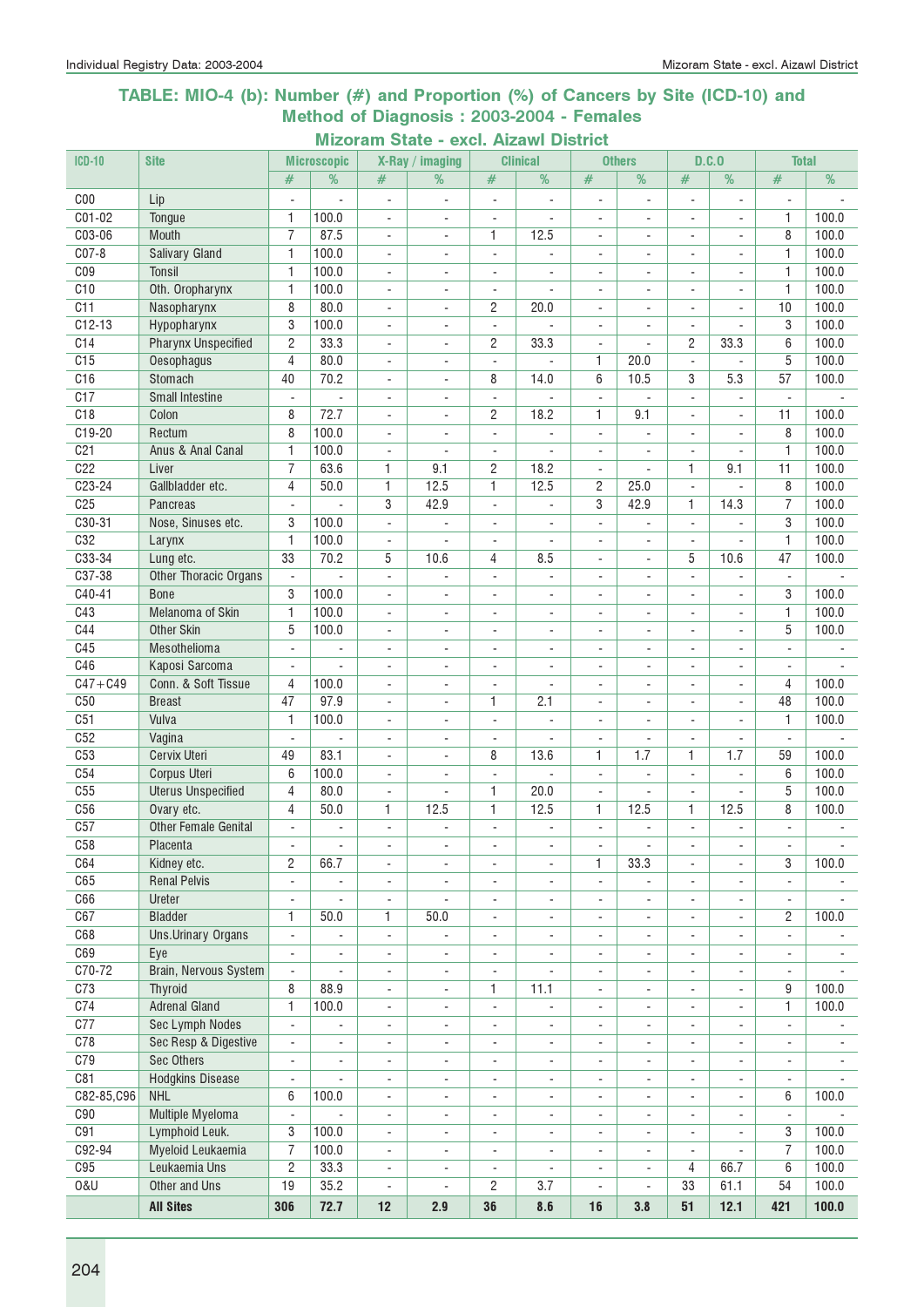# TABLE: MIO-5(a): Number (#) and Proportion (%) of Cancers by Site (ICD-9) and Detailed Microscopic Diagnosis, 2003-2004 - Males : Mizoram State - excl. Aizawl District

| <b>ICD-10</b>   | <b>Site</b>                  |                          | Pri. Hist      |                          | Sec. Hist                | <b>Cytology</b>          |                          | <b>Blood Film</b>            |                          | <b>Bone Marrow</b> |                          | <b>Others</b>            |                          | <b>Total</b>                     |                |
|-----------------|------------------------------|--------------------------|----------------|--------------------------|--------------------------|--------------------------|--------------------------|------------------------------|--------------------------|--------------------|--------------------------|--------------------------|--------------------------|----------------------------------|----------------|
|                 |                              | #                        | $\%$           | #                        | $\%$                     | #                        | $\%$                     | #                            | $\%$                     | $\#$               | $\%$                     | #                        | $\%$                     | #                                | $\%$           |
| C <sub>00</sub> | Lip                          |                          |                | ÷,                       |                          | ÷,                       |                          | ä,                           | ä,                       |                    | $\blacksquare$           |                          |                          |                                  |                |
| C01-02          | Tongue                       | 6                        | 85.7           | 1                        | 14.3                     | ÷,                       |                          | ÷,                           |                          | ÷,                 | $\overline{a}$           |                          | ÷,                       | 7                                | 100.0          |
| C03-06          | Mouth                        | 7                        | 87.5           | ÷,                       | $\sim$                   | 1                        | 12.5                     | $\overline{\phantom{a}}$     | ٠                        | ٠                  | $\blacksquare$           | $\overline{\phantom{a}}$ | $\overline{\phantom{a}}$ | 8                                | 100.0          |
| $C07-8$         | <b>Salivary Gland</b>        | ÷,                       |                | ٠                        | $\blacksquare$           | $\blacksquare$           |                          | $\overline{\phantom{a}}$     | ٠                        | ٠                  | $\blacksquare$           | 1                        | 100.0                    | 1                                | 100.0          |
| C <sub>09</sub> | <b>Tonsil</b>                | 4                        | 80.0           | ä,                       |                          | 1                        | 20.0                     | $\frac{1}{2}$                |                          |                    | ä,                       |                          | ÷,                       | 5                                | 100.0          |
| C10             | Oth. Oropharynx              | 1                        | 100.0          |                          |                          |                          |                          |                              |                          |                    |                          |                          |                          | $\mathbf{1}$                     | 100.0          |
| C11             | Nasopharynx                  | 11                       | 84.6           | ÷,                       |                          | 2                        | 15.4                     |                              |                          |                    |                          |                          |                          | 13                               | 100.0          |
| $C12-13$        | Hypopharynx                  | 14                       | 82.4           | 1                        | 5.9                      | 2                        | 11.8                     | $\overline{\phantom{a}}$     |                          |                    | $\overline{\phantom{a}}$ |                          |                          | 17                               | 100.0          |
| C14             | <b>Pharynx Unspecified</b>   | ÷,                       |                | ÷,                       | $\overline{\phantom{a}}$ | $\overline{\phantom{a}}$ |                          | $\overline{\phantom{a}}$     | ٠                        | ÷                  | $\overline{\phantom{a}}$ | 4                        | 100.0                    | 4                                | 100.0          |
| C15             | Oesophagus                   | 29                       | 76.3           | ÷,                       | $\blacksquare$           | 2                        | 5.3                      | ä,                           | $\overline{\phantom{a}}$ | ٠                  | $\blacksquare$           | $\overline{7}$           | 18.4                     | 38                               | 100.0          |
| C16             | Stomach                      | 124                      | 70.5           | $\overline{c}$           | 1.1                      | 3                        | 1.7                      | ÷                            |                          |                    | ÷.                       | 47                       | 26.7                     | 176                              | 100.0          |
| C17             | <b>Small Intestine</b>       | ÷,                       |                | ÷,                       |                          |                          |                          |                              |                          |                    |                          |                          | ÷,                       |                                  |                |
| C <sub>18</sub> | Colon                        | 4                        | 44.4           | ÷,                       |                          |                          |                          |                              |                          |                    |                          | 5                        | 55.6                     | 9                                | 100.0          |
| C19-20          | Rectum                       | 6                        | 42.9           | ÷,                       |                          |                          |                          |                              |                          |                    | ÷                        | 8                        | 57.1                     | 14                               | 100.0          |
| C <sub>21</sub> | Anus & Anal Canal            | ÷,                       | ÷,             | ÷,                       |                          | ÷,                       | ä,                       | ÷,                           |                          |                    | ÷,                       | ÷,                       | $\overline{\phantom{a}}$ | ÷,                               |                |
| C22             | Liver                        | 1                        | 3.7            | ä,                       | $\sim$                   | 13                       | 48.1                     | ä,                           |                          |                    | $\sim$                   | 13                       | 48.1                     | 27                               | 100.0          |
| C23-24          | Gallbladder etc.             | 1                        | 25.0           | ٠                        | $\blacksquare$           | 1                        | 25.0                     | ٠                            | ٠                        | ٠                  | $\blacksquare$           | $\overline{2}$           | 50.0                     | 4                                | 100.0          |
| C <sub>25</sub> | <b>Pancreas</b>              | $\overline{\phantom{a}}$ | L              | ä,                       |                          | ÷,                       |                          | $\overline{\phantom{a}}$     | L,                       |                    | ä,                       | 3                        | 100.0                    | 3                                | 100.0          |
| C30-31          | Nose, Sinuses etc.           | 2                        | 100.0          |                          |                          |                          |                          |                              |                          |                    |                          |                          | L.                       | $\overline{2}$                   | 100.0          |
| <b>C32</b>      |                              | 2                        | 66.7           |                          |                          |                          |                          |                              |                          |                    |                          | 1                        | 33.3                     | 3                                | 100.0          |
| C33-34          | Larynx                       | 20                       | 32.8           |                          |                          | 20                       | 32.8                     | ÷,                           |                          |                    | $\overline{\phantom{a}}$ | 21                       | 34.4                     | 61                               | 100.0          |
| C37-38          | Lung etc.                    |                          |                | $\overline{a}$           | $\overline{\phantom{a}}$ |                          |                          |                              |                          |                    |                          |                          |                          |                                  |                |
|                 | <b>Other Thoracic Organs</b> | $\overline{\phantom{a}}$ |                | $\overline{a}$           | $\overline{\phantom{a}}$ | $\overline{\phantom{a}}$ | $\overline{\phantom{a}}$ | $\overline{\phantom{a}}$     | ٠                        | ÷                  | $\overline{\phantom{a}}$ | $\overline{a}$           |                          | $\overline{a}$<br>$\overline{2}$ |                |
| C40-41          | <b>Bone</b>                  | $\overline{c}$           | 100.0          | ٠                        | $\blacksquare$           | $\sim$                   |                          | $\overline{\phantom{a}}$     | $\blacksquare$           | $\overline{a}$     | $\blacksquare$           |                          |                          | $\overline{2}$                   | 100.0          |
| C43             | Melanoma of Skin             | 1                        | 50.0           | $\overline{a}$           | $\overline{a}$           | 1                        | 50.0                     | ä,                           |                          |                    |                          |                          | ÷,                       | 6                                | 100.0          |
| <b>C44</b>      | <b>Other Skin</b>            | 4                        | 66.7           |                          |                          | 2                        | 33.3                     |                              |                          |                    |                          |                          |                          |                                  | 100.0          |
| C45             | Mesothelioma                 | ä,                       | ÷,             |                          |                          |                          |                          |                              |                          |                    |                          |                          |                          |                                  |                |
| C46             | Kaposi Sarcoma               | ä,                       | ÷,             |                          |                          |                          |                          |                              |                          |                    |                          |                          |                          |                                  |                |
| $C47 + C49$     | Conn. & Soft Tissue          | 3                        | 42.9           | ÷,                       |                          | 4                        | 57.1                     | ÷,                           |                          |                    |                          |                          | ÷,                       | $\overline{7}$                   | 100.0          |
| C50             | <b>Breast</b>                |                          |                | ä,                       |                          | ÷,                       |                          | ä,                           |                          | ä,                 | $\overline{\phantom{a}}$ | ÷,                       | ÷,                       |                                  |                |
| <b>C60</b>      | Penis                        | 8                        | 100.0          | ä,                       | $\blacksquare$           | ÷,                       | ÷,                       | ä,                           | ٠                        | ä,                 | $\sim$                   | $\overline{\phantom{a}}$ | $\overline{\phantom{a}}$ | 8                                | 100.0          |
| C61             | Prostate                     |                          |                | ä,                       |                          | 1                        | 9.1                      | ÷                            | ä,                       | ä,                 | $\sim$                   | 10                       | 90.9                     | 11                               | 100.0          |
| C62             | <b>Testis</b>                | 1                        | 100.0          |                          |                          |                          |                          |                              |                          |                    |                          |                          |                          | 1                                | 100.0          |
| C63             | <b>Other Male Genital</b>    |                          |                |                          |                          |                          |                          |                              |                          |                    |                          |                          |                          |                                  |                |
| C64             | Kidney etc.                  | 2                        | 100.0          |                          |                          |                          |                          |                              |                          |                    |                          |                          | ÷,                       | $\overline{2}$                   | 100.0          |
| C65             | <b>Renal Pelvis</b>          | $\overline{a}$           | ÷              | ÷                        |                          |                          |                          | $\qquad \qquad \blacksquare$ | ٠                        | ٠                  | $\overline{a}$           |                          |                          |                                  |                |
| C66             | Ureter                       | ÷.                       |                | ٠                        |                          |                          |                          | $\overline{a}$               | ٠                        | ٠                  | $\overline{\phantom{a}}$ |                          |                          |                                  |                |
| C67             | <b>Bladder</b>               | $\overline{c}$           | 100.0          | ٠                        |                          | $\overline{\phantom{a}}$ | $\overline{\phantom{a}}$ | ä,                           | ٠                        | ٠                  | $\blacksquare$           | $\blacksquare$           | ÷,                       | $\overline{2}$                   | 100.0          |
| C68             | Uns.Urinary Organs           | $\blacksquare$           |                | ÷,                       |                          | ÷,                       |                          | ÷,                           | -                        |                    | ÷,                       |                          |                          | $\overline{\phantom{a}}$         |                |
| C69             | Eye                          | 1                        | 50.0           | ä,                       |                          | 1                        | 50.0                     | ä,                           |                          | ä,                 | $\overline{\phantom{a}}$ | ÷,                       |                          | $\overline{2}$                   | 100.0          |
| C70-72          | Brain, Nervous System        | $\blacksquare$           |                | $\overline{a}$           | $\overline{\phantom{a}}$ | $\blacksquare$           | ÷,                       | ÷,                           | ٠                        | $\overline{a}$     | $\overline{\phantom{a}}$ | $\overline{c}$           | 100.0                    | $\overline{c}$                   | 100.0          |
| C73             | <b>Thyroid</b>               | 2                        | 50.0           | $\overline{a}$           | $\overline{\phantom{a}}$ | $\overline{\mathbf{2}}$  | 50.0                     | $\blacksquare$               | ÷                        | ÷,                 | $\overline{a}$           | $\blacksquare$           | $\overline{a}$           | 4                                | 100.0          |
| C74             | <b>Adrenal Gland</b>         | ÷,                       | ÷              | ÷,                       | $\overline{\phantom{a}}$ | $\overline{\phantom{a}}$ | ÷,                       | $\overline{\phantom{a}}$     | ÷,                       | ÷,                 | ÷,                       | $\overline{\phantom{a}}$ | ÷,                       | ÷,                               | $\sim$         |
| C77             | Sec Lymph Nodes              | ÷.                       | ÷.             | ÷,                       | $\mathbf{r}$             | $\overline{\phantom{a}}$ | ÷,                       | $\overline{\phantom{a}}$     | ä,                       | ä,                 | $\overline{\phantom{a}}$ | ٠                        | $\overline{\phantom{a}}$ | $\overline{\phantom{a}}$         | $\sim$         |
| C78             | Sec Resp & Digestive         | ÷,                       | ÷.             | ٠                        | ÷.                       | $\overline{\phantom{a}}$ | ÷                        | ä,                           | ÷                        | ä,                 | $\blacksquare$           | ÷.                       | $\blacksquare$           | ٠                                | $\blacksquare$ |
| <b>C79</b>      | Sec Others                   | ÷,                       |                |                          |                          | ÷,                       |                          | L.                           |                          |                    |                          |                          | $\blacksquare$           | $\blacksquare$                   |                |
| C81             | <b>Hodgkins Disease</b>      | ÷,                       |                | ÷,                       |                          | 1                        | 100.0                    |                              |                          |                    |                          |                          | ÷,                       | $\mathbf{1}$                     | 100.0          |
| C82-85, C96     | <b>NHL</b>                   | 10                       | 71.4           | ÷,                       | $\overline{\phantom{a}}$ | 4                        | 28.6                     | $\overline{\phantom{a}}$     | ÷                        | ٠                  | $\overline{\phantom{a}}$ | ÷,                       | $\overline{a}$           | 14                               | 100.0          |
| C90             | Multiple Myeloma             | $\overline{\phantom{a}}$ | ÷              | $\overline{\phantom{a}}$ | $\overline{\phantom{a}}$ | $\overline{\phantom{a}}$ |                          | $\overline{\phantom{a}}$     |                          |                    |                          | $\overline{\phantom{a}}$ |                          | $\overline{\phantom{a}}$         |                |
| C91             | Lymphoid Leuk.               | ÷,                       | ÷,             | ÷,                       | $\overline{\phantom{a}}$ | $\overline{\phantom{a}}$ | ÷,                       | 3                            | 50.0                     | 3                  | 50.0                     | ÷,                       | ÷,                       | 6                                | 100.0          |
| C92-94          | Myeloid Leukaemia            | ÷,                       | $\overline{a}$ | $\overline{a}$           | $\blacksquare$           | $\overline{a}$           | $\overline{\phantom{a}}$ | 3                            | 60.0                     | 2                  | 40.0                     | $\overline{\phantom{a}}$ | ÷,                       | 5                                | 100.0          |
| C95             | Leukaemia Uns                | ÷                        | ÷              | ÷,                       |                          | ÷,                       |                          | 1                            | 33.3                     | $\blacksquare$     | ÷,                       | $\overline{c}$           | 66.7                     | $\sqrt{3}$                       | 100.0          |
| 0&U             | Other and Uns                | ÷                        | ÷              | $\overline{c}$           | 1.7                      | 41                       | 34.7                     | ÷,                           |                          | 1                  | 0.8                      | 74                       | 62.7                     | 118                              | 100.0          |
|                 | <b>All Sites</b>             | 268                      | 45.5           | 6                        | 1.0                      | 102                      | 17.3                     | $\overline{1}$               | $1.2$                    | 6                  | 1.0                      | 200                      | 34.0                     | 589                              | 100.0          |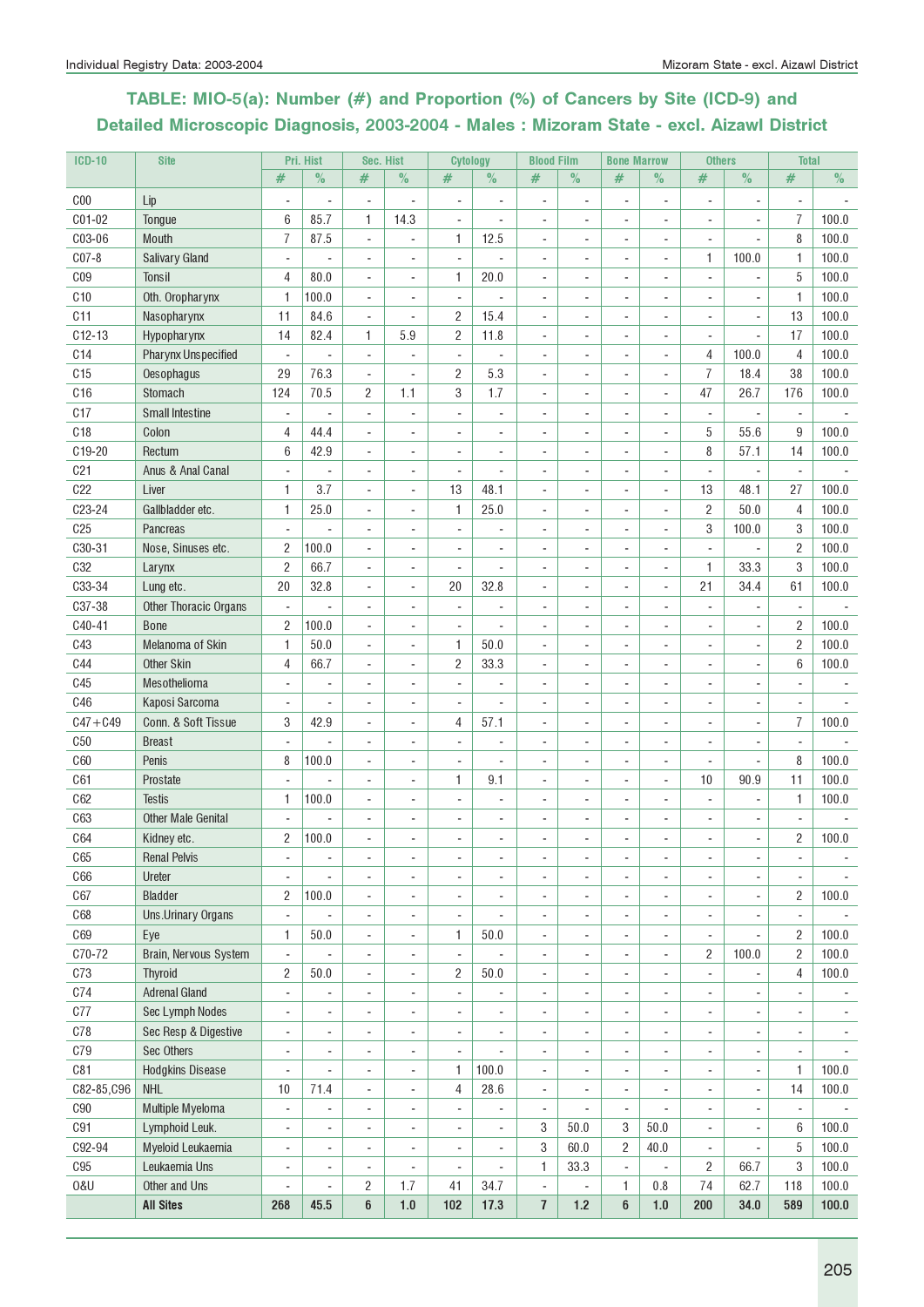# TABLE: MIO-5(b): Number (#) and Proportion (%) of Cancers by Site (ICD-9) and Detailed Microscopic Diagnosis, 2003-2004 - Females : Mizoram State - excl. Aizawl District

| <b>ICD-10</b>   | <b>Site</b>                 |                          | Pri. Hist                | Sec. Hist                |                              | <b>Cytology</b>          |                          | <b>Blood Film</b>        |                          | <b>Bone Marrow</b>       |                          | <b>Others</b>                |                              | <b>Total</b>             |       |
|-----------------|-----------------------------|--------------------------|--------------------------|--------------------------|------------------------------|--------------------------|--------------------------|--------------------------|--------------------------|--------------------------|--------------------------|------------------------------|------------------------------|--------------------------|-------|
|                 |                             | #                        | $\%$                     | #                        | $\%$                         | #                        | $\frac{1}{2}$            | #                        | $\%$                     | #                        | $\%$                     | #                            | $\%$                         | #                        | $\%$  |
| C <sub>00</sub> | Lip                         |                          |                          | $\overline{a}$           | $\overline{\phantom{a}}$     | $\overline{\phantom{a}}$ | ÷,                       | ÷,                       | $\overline{\phantom{a}}$ | $\overline{a}$           | $\overline{\phantom{a}}$ | $\overline{\phantom{a}}$     | ÷,                           | $\blacksquare$           |       |
| C01-02          | Tongue                      | 1                        | 100.0                    | $\overline{a}$           | $\overline{\phantom{a}}$     |                          |                          | $\blacksquare$           |                          | ٠                        | $\overline{a}$           | $\overline{\phantom{a}}$     | ÷,                           | 1                        | 100.0 |
| C03-06          | <b>Mouth</b>                | $\overline{7}$           | 87.5                     | ÷,                       | $\overline{\phantom{a}}$     |                          |                          | ÷.                       |                          |                          | ÷,                       | 1                            | 12.5                         | 8                        | 100.0 |
| $C07-8$         | <b>Salivary Gland</b>       |                          |                          | ÷,                       | ä,                           | $\mathbf{1}$             | 100.0                    |                          |                          |                          | $\overline{\phantom{a}}$ | ÷,                           |                              | $\mathbf{1}$             | 100.0 |
| C <sub>09</sub> | Tonsil                      | $\sim$                   |                          | ÷,                       | ÷,                           | $\mathbf{1}$             | 100.0                    | ä,                       |                          |                          | $\overline{a}$           | $\sim$                       |                              | 1                        | 100.0 |
| C10             | Oth. Oropharynx             | 1                        | 100.0                    | ÷,                       | ÷.                           | $\overline{a}$           |                          | ÷.                       | $\overline{a}$           | $\overline{a}$           | $\blacksquare$           | $\sim$                       | ä,                           | $\mathbf{1}$             | 100.0 |
| C11             | Nasopharynx                 | $\overline{1}$           | 70.0                     | ÷,                       | $\overline{\phantom{a}}$     | $\mathbf{1}$             | 10.0                     | L.                       |                          |                          | ÷,                       | 2                            | 20.0                         | 10                       | 100.0 |
| $C12-13$        | Hypopharynx                 | $\overline{c}$           | 66.7                     | ÷,                       | $\overline{\phantom{a}}$     | $\mathbf{1}$             | 33.3                     | ÷,                       |                          |                          | $\overline{\phantom{a}}$ | $\blacksquare$               | ÷,                           | 3                        | 100.0 |
| C <sub>14</sub> | <b>Pharynx Unspecified</b>  | 1                        | 16.7                     | 1                        | 16.7                         | $\overline{\phantom{a}}$ |                          |                          |                          |                          | $\overline{a}$           | 4                            | 66.7                         | 6                        | 100.0 |
| C <sub>15</sub> | Oesophagus                  | $\overline{4}$           | 80.0                     | $\overline{a}$           | $\blacksquare$               |                          |                          |                          |                          |                          | $\overline{a}$           | 1                            | 20.0                         | 5                        | 100.0 |
| C16             | Stomach                     | 38                       | 66.7                     | ÷,                       | $\blacksquare$               | $\overline{c}$           | 3.5                      | ÷.                       |                          |                          | $\blacksquare$           | 17                           | 29.8                         | 57                       | 100.0 |
| C17             | <b>Small Intestine</b>      | $\blacksquare$           | $\sim$                   | ÷,                       | ÷,                           | ÷,                       | ä,                       | ä,                       | ÷                        |                          | ÷,                       | $\mathbf{r}$                 | ÷,                           | $\overline{\phantom{a}}$ |       |
| C18             | Colon                       | 8                        | 72.7                     | ÷,                       | ä,                           | $\overline{\phantom{a}}$ | ä,                       |                          |                          |                          | $\overline{\phantom{a}}$ | 3                            | 27.3                         | 11                       | 100.0 |
| C19-20          | Rectum                      | $\overline{1}$           | 87.5                     | 1                        | 12.5                         | $\blacksquare$           | ä,                       | $\blacksquare$           |                          | $\blacksquare$           | $\overline{a}$           | $\blacksquare$               | ÷,                           | 8                        | 100.0 |
| C <sub>21</sub> | Anus & Anal Canal           | 1                        | 100.0                    | $\blacksquare$           | ÷,                           | $\overline{\phantom{a}}$ | L,                       | $\sim$                   | $\sim$                   | $\blacksquare$           | $\overline{\phantom{a}}$ | $\blacksquare$               | $\overline{a}$               | 1                        | 100.0 |
| C <sub>22</sub> | Liver                       | $\blacksquare$           | ÷,                       | ÷,                       | ä,                           | $\overline{7}$           | 63.6                     | ÷,                       |                          |                          | $\overline{\phantom{a}}$ | 4                            | 36.4                         | 11                       | 100.0 |
| C23-24          | Gallbladder etc.            | 3                        | 37.5                     | $\overline{a}$           | $\overline{a}$               | $\mathbf{1}$             | 12.5                     | $\blacksquare$           |                          |                          | $\overline{a}$           | 4                            | 50.0                         | 8                        | 100.0 |
| C <sub>25</sub> | <b>Pancreas</b>             | ÷,                       |                          | $\overline{a}$           | ÷                            | ÷,                       |                          |                          |                          |                          | $\overline{a}$           | $\overline{7}$               | 100.0                        | 7                        | 100.0 |
| C30-31          | Nose. Sinuses etc.          | 3                        | 100.0                    | ÷,                       | ä,                           |                          |                          |                          |                          |                          | $\overline{\phantom{a}}$ | ÷,                           |                              | 3                        | 100.0 |
| <b>C32</b>      | Larynx                      | $\mathbf{1}$             | 100.0                    | ÷,                       | ä,                           | ÷,                       |                          |                          |                          |                          |                          |                              |                              | $\mathbf{1}$             | 100.0 |
| C33-34          | Lung etc.                   | 10                       | 21.3                     | ÷,                       | $\overline{\phantom{a}}$     | 23                       | 48.9                     | ÷.                       | ÷.                       | ÷                        | $\overline{\phantom{a}}$ | 14                           | 29.8                         | 47                       | 100.0 |
| C37-38          | Other Thoracic Organs       | $\overline{\phantom{a}}$ | ÷.                       | ÷,                       | ä,                           | L.                       |                          | L.                       |                          |                          | ä,                       | $\mathbf{r}$                 | L.                           | $\sim$                   |       |
| C40-41          | <b>Bone</b>                 | 1                        | 33.3                     | ÷,                       | $\overline{\phantom{a}}$     | $\overline{c}$           | 66.7                     | ä,                       |                          |                          | $\overline{\phantom{a}}$ | $\overline{\phantom{a}}$     | ÷,                           | 3                        | 100.0 |
| C43             | Melanoma of Skin            | $\overline{\phantom{a}}$ |                          | $\overline{a}$           | $\overline{\phantom{a}}$     | $\mathbf{1}$             | 100.0                    | ÷,                       |                          |                          | $\overline{a}$           | $\overline{\phantom{a}}$     |                              | 1                        | 100.0 |
| C44             | <b>Other Skin</b>           | 4                        | 80.0                     | ÷,                       | $\sim$                       | $\mathbf{1}$             | 20.0                     | ä,                       |                          |                          | $\overline{\phantom{a}}$ | $\overline{\phantom{a}}$     | ÷                            | 5                        | 100.0 |
| C45             | Mesothelioma                | $\overline{\phantom{a}}$ |                          | ÷,                       | ÷,                           | $\overline{a}$           |                          | ÷.                       |                          |                          | ÷,                       | ÷.                           |                              |                          |       |
| <b>C46</b>      | Kaposi Sarcoma              | $\blacksquare$           | ÷.                       | ÷,                       | $\blacksquare$               | ÷,                       | L.                       | ä,                       |                          |                          | ÷,                       | L.                           |                              | $\blacksquare$           |       |
| $C47 + C49$     | Conn. & Soft Tissue         | $\overline{\phantom{a}}$ | $\sim$                   | ÷,                       | ÷,                           | 4                        | 100.0                    | $\overline{\phantom{a}}$ |                          |                          | $\overline{a}$           | $\overline{\phantom{a}}$     | ÷,                           | 4                        | 100.0 |
| C50             | <b>Breast</b>               | 29                       | 60.4                     | $\overline{2}$           | 4.2                          | 16                       | 33.3                     | $\blacksquare$           | $\blacksquare$           | $\blacksquare$           | $\overline{\phantom{a}}$ | 1                            | 2.1                          | 48                       | 100.0 |
| C51             | Vulva                       | $\mathbf{1}$             | 100.0                    | ÷,                       | $\blacksquare$               | $\blacksquare$           | L,                       | $\blacksquare$           | ×.                       | $\sim$                   | $\blacksquare$           | $\blacksquare$               | ÷,                           | $\mathbf{1}$             | 100.0 |
| C52             | Vagina                      | $\overline{\phantom{a}}$ | $\blacksquare$           | ÷,                       | ä,                           | $\overline{\phantom{a}}$ | ÷.                       | ÷.                       |                          |                          | $\overline{\phantom{a}}$ | $\overline{a}$               | ä,                           | $\blacksquare$           |       |
| C53             | <b>Cervix Uteri</b>         | 49                       | 83.1                     | $\overline{a}$           | $\overline{a}$               | $\overline{a}$           | ÷,                       |                          |                          |                          | $\overline{\phantom{a}}$ | 10                           | 16.9                         | 59                       | 100.0 |
| C54             | <b>Corpus Uteri</b>         | $6\phantom{1}6$          | 100.0                    | $\overline{a}$           | ÷                            |                          |                          |                          |                          |                          | $\overline{\phantom{a}}$ | $\overline{\phantom{a}}$     |                              | 6                        | 100.0 |
| C55             | <b>Uterus Unspecified</b>   | $\overline{4}$           | 80.0                     | ÷,                       | L,                           |                          |                          |                          |                          |                          | $\overline{\phantom{a}}$ | 1                            | 20.0                         | 5                        | 100.0 |
| C56             | Ovary etc.                  | 3                        | 37.5                     | $\mathbf{1}$             | 12.5                         |                          |                          |                          |                          |                          | $\overline{\phantom{a}}$ | $\overline{4}$               | 50.0                         | 8                        | 100.0 |
| C57             | <b>Other Female Genital</b> | ÷.                       | ÷.                       | $\blacksquare$           | ÷                            |                          |                          |                          |                          |                          | $\blacksquare$           | $\blacksquare$               | ÷                            | $\blacksquare$           |       |
| C58             | Placenta                    | $\overline{\phantom{a}}$ | $\overline{\phantom{m}}$ | $\overline{\phantom{a}}$ | $\overline{\phantom{a}}$     |                          |                          |                          |                          |                          | $\overline{\phantom{a}}$ | ٠                            | ٠                            | $\overline{\phantom{a}}$ |       |
| C64             | Kidney etc.                 | $\overline{c}$           | 66.7                     | ÷,                       | ÷,                           | $\blacksquare$           |                          | $\overline{\phantom{a}}$ | $\sim$                   | $\sim$                   | $\overline{\phantom{a}}$ | $\mathbf{1}$                 | 33.3                         | 3                        | 100.0 |
| C65             | <b>Renal Pelvis</b>         | $\overline{\phantom{a}}$ |                          | $\overline{a}$           | ÷,                           | $\overline{\phantom{a}}$ |                          |                          |                          |                          | ÷,                       | $\overline{\phantom{a}}$     |                              | $\overline{\phantom{a}}$ |       |
| C66             | Ureter                      | ÷,                       |                          | $\overline{a}$           | ÷,                           | $\overline{a}$           |                          |                          |                          |                          |                          | $\blacksquare$               |                              |                          |       |
| C67             | <b>Bladder</b>              | 1                        | 50.0                     | ÷,                       | $\omega$                     | ÷,                       | ä,                       | ÷,                       | $\blacksquare$           | $\sim$                   | ÷,                       | 1                            | 50.0                         | 2                        | 100.0 |
| <b>C68</b>      | <b>Uns.Urinary Organs</b>   | $\blacksquare$           |                          | ÷,                       | ÷,                           |                          |                          |                          |                          |                          |                          | ÷,                           |                              | $\overline{\phantom{a}}$ |       |
| C69             | Eye                         | $\overline{\phantom{a}}$ | ÷,                       | $\overline{a}$           | $\overline{a}$               | $\overline{\phantom{a}}$ | ÷,                       | ÷,                       | ٠                        |                          | $\overline{a}$           | $\overline{\phantom{a}}$     |                              | $\overline{\phantom{a}}$ |       |
| C70-72          | Brain, Nervous System       | $\overline{\phantom{a}}$ | $\sim$                   | $\overline{a}$           | $\overline{\phantom{a}}$     | $\overline{\phantom{a}}$ |                          | $\overline{\phantom{a}}$ | $\sim$                   | $\sim$                   | $\overline{a}$           | $\overline{\phantom{a}}$     | $\overline{a}$               | $\blacksquare$           |       |
| C <sub>73</sub> | Thyroid                     | 5                        | 55.6                     | ÷,                       | $\blacksquare$               | 3                        | 33.3                     | $\blacksquare$           | $\blacksquare$           | $\blacksquare$           | $\blacksquare$           | 1                            | 11.1                         | 9                        | 100.0 |
| C74             | <b>Adrenal Gland</b>        | ÷,                       | ÷.                       | ÷,                       | ÷,                           | ÷,                       | L.                       | ä,                       | ä,                       | 1                        | 100.0                    | $\overline{\phantom{a}}$     | $\overline{a}$               | 1                        | 100.0 |
| C77             | Sec Lymph Nodes             | $\overline{a}$           | $\overline{\phantom{a}}$ | $\overline{a}$           | $\qquad \qquad \blacksquare$ | $\overline{\phantom{a}}$ | $\overline{\phantom{0}}$ | $\overline{a}$           | ٠                        | $\overline{\phantom{a}}$ |                          | $\qquad \qquad \blacksquare$ | $\qquad \qquad \blacksquare$ | $\overline{\phantom{a}}$ |       |
| C78             | Sec Resp & Digestive        | $\overline{a}$           |                          | $\overline{a}$           | $\qquad \qquad \blacksquare$ | $\overline{\phantom{a}}$ |                          |                          |                          | -                        | $\overline{a}$           | $\qquad \qquad \blacksquare$ | $\qquad \qquad \blacksquare$ | ۰                        |       |
| C79             | Sec Others                  | ÷,                       |                          | ÷,                       | ÷,                           | ÷,                       |                          |                          |                          |                          | $\overline{\phantom{a}}$ | $\overline{a}$               | ä,                           | ÷,                       |       |
| C81             | <b>Hodgkins Disease</b>     | $\blacksquare$           |                          | ÷,                       | ÷,                           | ÷,                       |                          | ÷,                       | ä,                       |                          | $\overline{\phantom{a}}$ | $\overline{a}$               |                              | $\blacksquare$           |       |
| C82-85, C96     | <b>NHL</b>                  | 5                        | 83.3                     | $\overline{a}$           | ÷,                           | 1                        | 16.7                     | ä,                       |                          | $\sim$                   |                          | $\overline{a}$               |                              | 6                        | 100.0 |
| C90             | Multiple Myeloma            | $\overline{\phantom{a}}$ | $\overline{\phantom{a}}$ | $\overline{\phantom{a}}$ | $\overline{a}$               | $\overline{\phantom{a}}$ | ÷,                       | $\overline{\phantom{a}}$ |                          | $\overline{\phantom{a}}$ |                          | $\overline{\phantom{a}}$     |                              | $\overline{\phantom{a}}$ |       |
| C91             | Lymphoid Leuk.              | $\overline{\phantom{a}}$ |                          | $\overline{\phantom{a}}$ | $\overline{a}$               | $\overline{\phantom{a}}$ |                          | $\overline{c}$           | 66.7                     | 1                        | 33.3                     | $\blacksquare$               | ÷.                           | 3                        | 100.0 |
| C92-94          | Myeloid Leukaemia           | $\blacksquare$           | $\sim$                   | ÷,                       | ä,                           | $\blacksquare$           |                          | $\overline{7}$           | 100.0                    | $\overline{\phantom{a}}$ |                          | $\sim$                       |                              | $\overline{I}$           | 100.0 |
| C95             | Leukaemia Uns               | ÷,                       |                          | $\overline{a}$           | $\overline{a}$               | $\overline{\phantom{a}}$ |                          | $\overline{c}$           | 33.3                     | $\overline{\phantom{a}}$ |                          | 4                            | 66.7                         | 6                        | 100.0 |
| <b>U&amp;0</b>  | Other and Uns               | 3                        | 5.6                      | $\overline{a}$           | $\overline{a}$               | 16                       | 29.6                     | $\overline{\phantom{a}}$ |                          | $\blacksquare$           | ÷,                       | 35                           | 64.8                         | 54                       | 100.0 |
|                 | <b>All Sites</b>            | 207                      | 49.2                     | $5\phantom{.0}$          | $1.2$                        | 81                       | 19.2                     | 11                       | 2.6                      | $\overline{2}$           | 0.5                      | 115                          | 27.3                         | 421                      | 100.0 |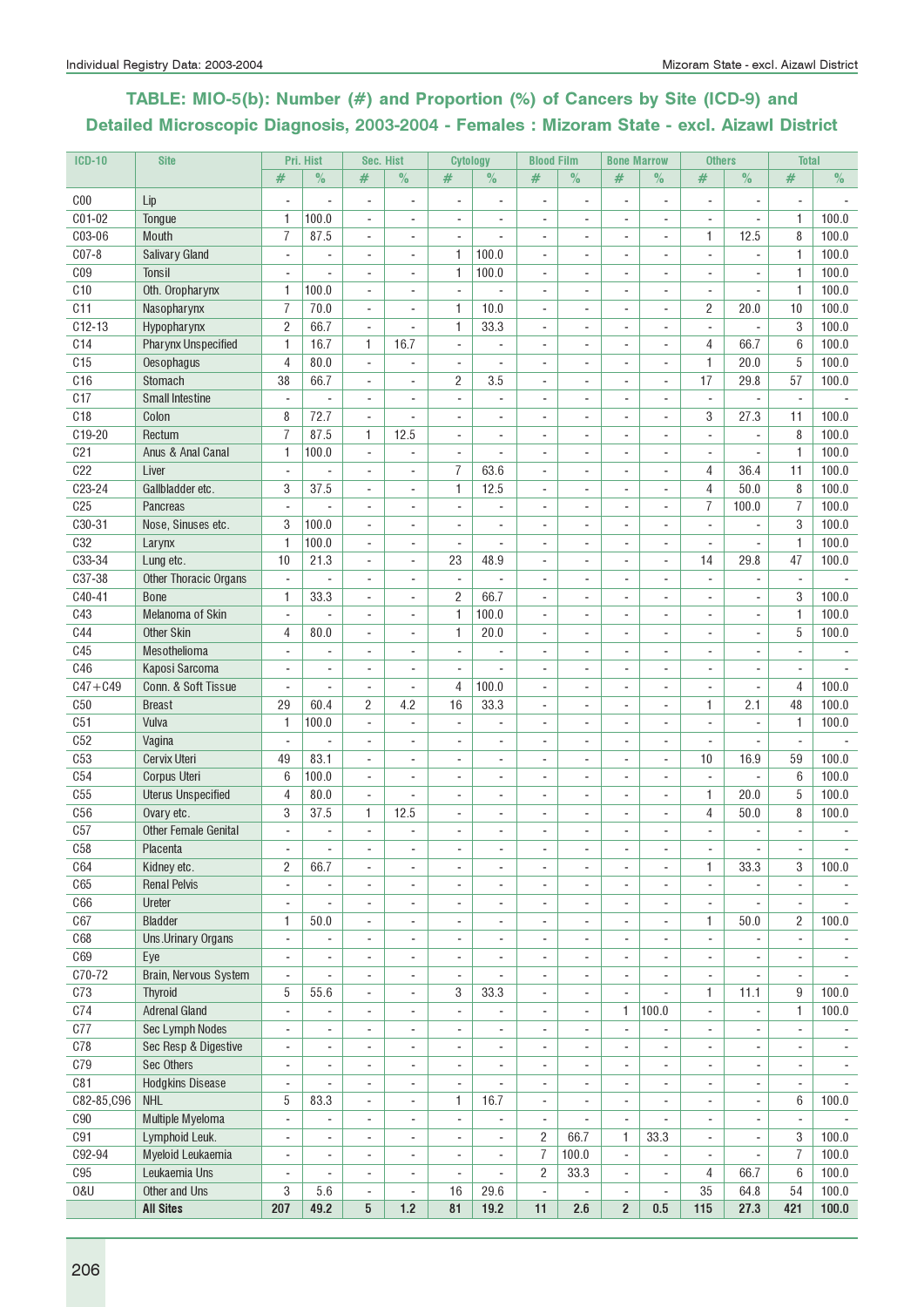#### TABLE MIO-6 (a): Number of Cancer Deaths by Five Year Age Group and Site (ICD-10): 2003-2004 – Males

%= Relative Proportion of Cancers of All Sites.

| <b>ICD-10</b>   | <b>Site</b>               | $0-4$                    |              |                          |                          | 5-9 10-14 15-19 20-24 25-29 30-34 35-39 40-44 45-49 |                          |                          |              |                          |                              | $50 - 54$                | 55-59                    | 60-64          | 65-69                    | 70-74                    | $75+$          | <b>Unkn</b>    | <b>Total</b>             | %                        |
|-----------------|---------------------------|--------------------------|--------------|--------------------------|--------------------------|-----------------------------------------------------|--------------------------|--------------------------|--------------|--------------------------|------------------------------|--------------------------|--------------------------|----------------|--------------------------|--------------------------|----------------|----------------|--------------------------|--------------------------|
| COO             | Lip                       |                          |              |                          |                          |                                                     |                          |                          |              |                          |                              |                          | $\blacksquare$           |                |                          | $\overline{a}$           |                |                |                          |                          |
| CO1-02          | Tongue                    |                          |              |                          |                          |                                                     |                          |                          |              |                          |                              | $\mathbf{2}$             | ÷,                       |                | 1                        | $\mathbf{1}$             |                |                | $\overline{4}$           | 1.28                     |
| C03-06          | Mouth                     |                          |              |                          |                          |                                                     |                          |                          |              | $\mathbf{1}$             |                              |                          | 1                        |                |                          | ÷,                       | $\overline{c}$ | Ĩ.             | $\overline{4}$           | 1.28                     |
| C07-8           | Salivary Gland            |                          |              |                          |                          |                                                     |                          |                          |              | Ĭ.                       |                              |                          | $\blacksquare$           |                |                          | $\overline{a}$           |                |                |                          |                          |
| CO <sub>9</sub> | Tonsil                    |                          |              |                          |                          |                                                     |                          | $\overline{\phantom{a}}$ | 1            | $\blacksquare$           |                              |                          | ä,                       |                |                          | ä,                       |                | Ĩ.             | $\mathbf{1}$             | 0.32                     |
| C10             | Oth. Oropharynx           |                          |              |                          |                          |                                                     |                          |                          |              | Ĭ.                       |                              |                          | $\overline{a}$           |                |                          | ä,                       |                |                |                          |                          |
| C11             | Nasopharynx               |                          |              |                          |                          |                                                     | $\mathbf{1}$             | Ĭ.                       |              | Ĭ.                       |                              | 3                        | $\mathbf{1}$             |                | 1                        | $\overline{a}$           |                | Ĩ.             | 6                        | 1.92                     |
| $C12-13$        | Hypopharynx               |                          |              |                          |                          |                                                     |                          |                          |              | $\mathbf{1}$             |                              | $\mathbf{1}$             | $\mathbf{1}$             | $\mathbf{1}$   | 1                        | ÷,                       | $\mathbf{1}$   | ÷,             | 6                        | 1.92                     |
| C14             | Pharynx Unspecified       |                          |              |                          |                          |                                                     |                          |                          |              | $\mathbf{1}$             | $\mathbf{1}$                 | 1                        | $\mathbf{1}$             | 1              | ä,                       | $\mathbf{2}$             |                | Ĩ.             | $\overline{7}$           | 2.24                     |
| C15             | Oesophagus                |                          |              |                          |                          |                                                     |                          |                          |              | 3                        | $\overline{4}$               | $\overline{c}$           | 3                        | $\mathbf{1}$   | $\mathbf{1}$             | $\sqrt{2}$               | $\mathbf{1}$   | ÷,             | 17                       | 5.43                     |
| C16             | Stomach                   |                          |              |                          |                          |                                                     |                          | $\mathbf{1}$             | 4            | $\sqrt{2}$               | $\overline{c}$               | 9                        | 10                       | 17             | 13                       | 10                       | 8              | Ĭ.             | 76                       | 24.28                    |
| C17             | Small Intestine           |                          |              |                          |                          |                                                     |                          |                          |              | ÷,                       |                              |                          | ÷,                       |                | $\overline{a}$           |                          |                | Ĩ.             |                          |                          |
| C18             | Colon                     |                          |              |                          |                          |                                                     |                          |                          |              | $\blacksquare$           |                              |                          | $\mathbf{1}$             |                |                          | $\mathbf{1}$             | $\mathbf{1}$   | Ĭ.             | 3                        | 0.96                     |
| C19-20          |                           |                          |              | ä,                       |                          |                                                     |                          |                          |              |                          | $\mathbf{1}$                 |                          | $\overline{\phantom{a}}$ | $\mathbf{1}$   | $\mathbf{1}$             | $\overline{c}$           | $\mathbf{1}$   |                | 8                        | 2.56                     |
|                 | Rectum                    |                          |              |                          |                          |                                                     |                          |                          |              | $\blacksquare$           |                              |                          |                          |                |                          |                          |                | $\overline{c}$ |                          |                          |
| C <sub>21</sub> | Anus & Anal Canal         |                          |              | $\blacksquare$           |                          |                                                     |                          | ÷,                       |              | $\overline{\phantom{a}}$ |                              |                          | $\blacksquare$           |                |                          | ÷,                       |                |                |                          |                          |
| C22             | Liver                     |                          |              | ÷,                       |                          | $\mathbf{2}$                                        |                          | $\blacksquare$           | $\mathbf{1}$ | $\mathbf{1}$             | $\overline{c}$               | $\mathbf{1}$             | $\sqrt{2}$               |                | $\overline{c}$           | 3                        |                | $\mathbf{1}$   | 15                       | 4.79                     |
| C23-24          | Gallbladder etc.          |                          |              | $\blacksquare$           |                          |                                                     |                          |                          |              | $\overline{\phantom{a}}$ |                              |                          | $\mathbf{1}$             |                |                          | Ĭ.                       |                | ł,             | $\mathbf{1}$             | 0.32                     |
| C <sub>25</sub> | Pancreas                  |                          |              | ä,                       |                          |                                                     |                          |                          |              | $\overline{\phantom{a}}$ |                              | $\mathbf{1}$             | $\sqrt{2}$               |                |                          | ÷,                       |                | Ĩ.             | 3                        | 0.96                     |
| C30-31          | Nose, Sinuses etc.        |                          |              | ä,                       |                          |                                                     |                          |                          |              | $\overline{\phantom{a}}$ |                              |                          | $\blacksquare$           |                |                          | ÷,                       |                |                |                          |                          |
| C <sub>32</sub> | Larynx                    |                          |              |                          |                          |                                                     |                          |                          |              | $\overline{\phantom{a}}$ |                              | $\mathbf{1}$             | $\blacksquare$           |                |                          | ÷,                       |                | Ĭ.             | $\mathbf{1}$             | 0.32                     |
| C33-34          | Lung etc.                 |                          |              |                          |                          |                                                     |                          | $\mathbf{1}$             | ä,           | $\mathbf{1}$             |                              | $\mathbf{2}$             | 6                        | 5              | $\overline{c}$           | $\mathbf{2}$             | $\overline{7}$ | ÷,             | 26                       | 8.31                     |
| C37-38          | Other Thoracic Organs     |                          |              |                          |                          |                                                     |                          |                          |              | Ĭ.                       |                              |                          | ÷,                       |                |                          | ä,                       |                | Ĩ.             |                          |                          |
| C40-41          | Bone                      |                          |              |                          |                          |                                                     |                          |                          |              | Ĭ.                       |                              | 1                        | $\blacksquare$           |                |                          | ä,                       | $\mathbf{1}$   | Ĭ.             | $\sqrt{2}$               | 0.64                     |
| C43             | Melanoma of Skin          |                          |              |                          |                          |                                                     |                          |                          |              | $\blacksquare$           |                              |                          | $\overline{a}$           |                |                          | ä,                       |                |                |                          |                          |
| C44             | Other Skin                |                          |              |                          |                          |                                                     |                          |                          |              | Ĭ.                       |                              |                          | $\blacksquare$           |                |                          | ä,                       |                |                |                          |                          |
| C45             | Mesothelioma              |                          |              |                          |                          |                                                     |                          |                          |              | Ĭ.                       |                              |                          | $\blacksquare$           |                |                          | ä,                       |                |                |                          |                          |
| C46             | Kaposi Sarcoma            |                          |              |                          |                          |                                                     |                          |                          |              | Ĭ.                       |                              |                          | $\blacksquare$           |                |                          | ä,                       |                | ÷,             |                          |                          |
| $C47 + C49$     | Conn. & Soft Tissue       |                          |              |                          |                          |                                                     |                          |                          |              | $\mathbf{1}$             |                              | $\mathbf{1}$             | $\overline{\phantom{a}}$ | $\mathbf{1}$   |                          | ä,                       |                | Ĩ.             | 3                        | 0.96                     |
| C50             | <b>Breast</b>             |                          |              |                          |                          |                                                     |                          |                          |              | Ĭ.                       |                              |                          | $\blacksquare$           |                |                          | ä,                       |                |                |                          |                          |
| C60             | Penis                     |                          |              |                          |                          |                                                     |                          |                          |              | $\blacksquare$           | 1                            |                          | $\blacksquare$           |                |                          | $\mathbf{1}$             |                | Ĭ.             | $\sqrt{2}$               | 0.64                     |
| C61             | Prostate                  |                          |              |                          |                          |                                                     |                          |                          |              | Ĭ.                       |                              |                          | $\mathbf{1}$             |                |                          | $\mathbf{1}$             | $\mathbf{1}$   | ł,             | 3                        | 0.96                     |
| C62             | <b>Testis</b>             |                          |              |                          |                          |                                                     |                          |                          |              | $\blacksquare$           |                              |                          | $\blacksquare$           |                |                          | ÷,                       |                |                |                          |                          |
| C63             | <b>Other Male Genital</b> |                          |              | ä,                       |                          |                                                     |                          |                          |              | $\blacksquare$           |                              |                          | $\overline{\phantom{a}}$ |                |                          | ÷,                       |                |                |                          |                          |
| C64             | Kidney etc.               |                          |              | ÷,                       |                          |                                                     |                          |                          |              | $\blacksquare$           |                              |                          | $\blacksquare$           |                |                          | ÷,                       |                |                |                          |                          |
| C65             | <b>Renal Pelvis</b>       |                          |              |                          |                          |                                                     |                          |                          |              | Ĭ.                       |                              |                          | ÷,                       |                |                          | ÷,                       |                |                |                          |                          |
| C66             | Ureter                    |                          |              |                          |                          |                                                     |                          |                          |              | $\overline{a}$           |                              |                          | ÷,                       |                |                          |                          |                |                |                          |                          |
| C67             | Bladder                   | ٠                        |              |                          |                          |                                                     |                          |                          |              |                          |                              |                          |                          |                |                          | 1                        |                |                | 1                        | 0.32                     |
| C68             | Uns.Urinary Organs        | $\overline{\phantom{a}}$ |              | $\overline{\phantom{a}}$ |                          | ٠                                                   | ä,                       | $\overline{\phantom{a}}$ |              | $\overline{\phantom{a}}$ | $\qquad \qquad \blacksquare$ |                          | $\overline{\phantom{a}}$ | $\blacksquare$ | $\blacksquare$           | $\overline{\phantom{a}}$ |                | ٠              |                          | $\overline{\phantom{a}}$ |
| C69             | Eye                       |                          |              | $\overline{\phantom{a}}$ |                          | $\blacksquare$                                      | ä,                       | $\overline{\phantom{a}}$ |              | $\overline{\phantom{a}}$ | $\qquad \qquad \blacksquare$ |                          | $\blacksquare$           |                | $\overline{\phantom{a}}$ | $\overline{\phantom{a}}$ |                | ٠              | $\overline{\phantom{a}}$ | $\overline{\phantom{a}}$ |
| C70-72          | Brain, Nervous System     | $\blacksquare$           |              | $\overline{\phantom{a}}$ |                          | $\blacksquare$                                      | ä,                       | $\overline{\phantom{a}}$ |              | $\overline{\phantom{a}}$ | ٠                            |                          | $\mathbf{1}$             | ×,             | $\frac{1}{2}$            | $\mathbf{1}$             |                | ÷,             | $\mathbf{2}$             | 0.64                     |
| C73             | Thyroid                   |                          |              | $\overline{\phantom{a}}$ |                          | $\blacksquare$                                      | ä,                       | $\overline{\phantom{a}}$ |              | $\overline{\phantom{a}}$ |                              |                          | $\blacksquare$           |                | $\overline{\phantom{a}}$ | $\overline{\phantom{a}}$ |                | ٠              |                          | $\overline{\phantom{a}}$ |
| C74             | <b>Adrenal Gland</b>      |                          |              | $\overline{\phantom{a}}$ |                          | ٠                                                   |                          | $\overline{\phantom{a}}$ |              | $\overline{\phantom{a}}$ |                              | $\overline{\phantom{a}}$ | $\overline{\phantom{a}}$ |                | $\overline{\phantom{a}}$ | $\overline{\phantom{a}}$ |                | ٠              | $\overline{\phantom{a}}$ | $\overline{\phantom{a}}$ |
| C77             | Sec Lymph Nodes           |                          |              | $\overline{\phantom{a}}$ |                          | $\blacksquare$                                      |                          | $\overline{\phantom{a}}$ |              | $\blacksquare$           | $\mathbf{1}$                 | $\overline{\phantom{a}}$ | $\mathbf{1}$             | 1              | $\mathbf{1}$             | $\mathbf{1}$             |                | ÷,             | $\,$ 5 $\,$              | 1.60                     |
| C78             | Sec Resp & Digestive      |                          |              | $\overline{\phantom{a}}$ |                          | $\blacksquare$                                      | ä,                       | $\overline{\phantom{a}}$ |              | $\overline{\phantom{a}}$ |                              |                          | $\blacksquare$           |                | $\overline{\phantom{a}}$ | $\overline{\phantom{a}}$ |                | ٠              |                          | $\overline{\phantom{a}}$ |
| C79             | Sec Others                |                          |              | $\overline{\phantom{a}}$ |                          | $\blacksquare$                                      | ä,                       | $\overline{\phantom{a}}$ |              | $\overline{\phantom{a}}$ |                              |                          | $\overline{\phantom{a}}$ |                | $\frac{1}{2}$            | $\overline{\phantom{a}}$ |                | ٠              | $\overline{\phantom{a}}$ | $\overline{\phantom{a}}$ |
|                 | Hodgkins Disease          |                          |              |                          |                          |                                                     |                          |                          |              |                          |                              |                          |                          |                |                          |                          |                |                |                          |                          |
| C81             |                           | ÷,                       |              | $\overline{\phantom{a}}$ |                          | $\blacksquare$                                      | ä,                       | $\overline{\phantom{a}}$ |              | $\overline{\phantom{a}}$ |                              |                          | $\blacksquare$           |                | $\frac{1}{2}$            | $\overline{\phantom{a}}$ |                | ٠              | $\overline{\phantom{a}}$ | $\overline{\phantom{a}}$ |
| C82-85, C96 NHL |                           | ÷,                       |              | $\overline{\phantom{a}}$ | $\mathbf{1}$             | $\blacksquare$                                      | ä,                       | $\overline{\phantom{a}}$ |              | $\overline{\phantom{a}}$ |                              |                          | $\blacksquare$           | $\mathbf{1}$   | $\overline{\phantom{a}}$ | $\overline{\phantom{a}}$ |                | ÷,             | $\mathbf{2}$             | 0.64                     |
| C90             | Multiple Myeloma          | ÷,                       |              | $\overline{\phantom{a}}$ |                          | $\blacksquare$                                      | ä,                       | $\overline{\phantom{a}}$ |              | $\overline{\phantom{a}}$ |                              |                          | $\blacksquare$           |                | $\frac{1}{2}$            | $\overline{\phantom{a}}$ |                | ٠              |                          |                          |
| C91             | Lymphoid Leuk.            | $\overline{\phantom{a}}$ | $\mathbf{1}$ | $\overline{\phantom{a}}$ |                          | ٠                                                   | ä,                       | ÷,                       |              | $\blacksquare$           |                              |                          | $\overline{\phantom{a}}$ |                | $\frac{1}{2}$            | $\mathbf{1}$             |                | ×,             | $\mathbf{2}$             | 0.64                     |
| C92-94          | Myeloid Leukaemia         | $\overline{\phantom{a}}$ |              | 1                        | $\mathbf{1}$             | $\blacksquare$                                      | ä,                       | $\overline{\phantom{a}}$ | $\mathbf{1}$ | $\overline{\phantom{a}}$ |                              |                          | $\overline{\phantom{a}}$ |                | $\frac{1}{2}$            | $\overline{\phantom{a}}$ |                | ٠              | 3                        | 0.96                     |
| C95             | Leukaemia Uns             | $\overline{\phantom{a}}$ |              | $\overline{\phantom{a}}$ |                          |                                                     | $\blacksquare$           | $\overline{\phantom{a}}$ |              | $\mathbf{1}$             | $\overline{\phantom{a}}$     |                          | $\overline{\phantom{a}}$ | $\overline{c}$ | $\overline{\phantom{a}}$ | ÷,                       |                | ÷,             | 3                        | 0.96                     |
| 0&U             | Other and Uns             | 1                        |              | 1                        | $\overline{\phantom{a}}$ | $\mathbf{1}$                                        | $\overline{\phantom{a}}$ | $\mathbf{1}$             | 3            | $\overline{7}$           | 10                           | 10                       | 10                       | 13             | 14                       | $\overline{7}$           | 21             | 8              | 107                      | 34.19                    |
|                 | <b>All Sites</b>          | $\mathbf{1}$             | $\mathbf{1}$ | $\overline{2}$           | $\overline{2}$           | $\bf{3}$                                            | $\mathbf{1}$             | 3                        | 10           | 19                       | 22                           | 35                       | 42                       | 44             | $37\,$                   | 36                       | 44             | 11             | 313                      | 100.00                   |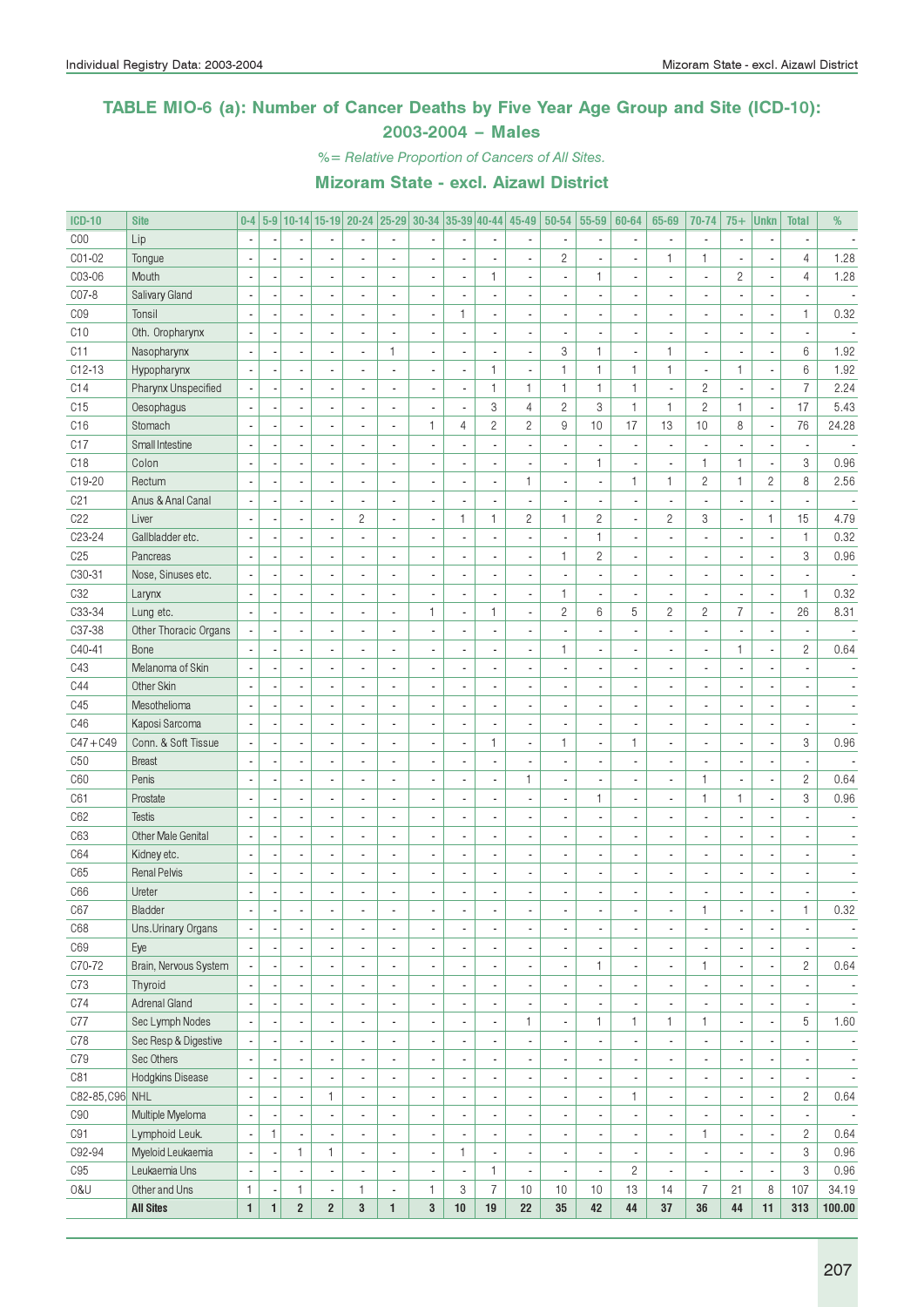#### TABLE MIO-6 (b): Number of Cancer Deaths by Five Year Age Group and Site (ICD-10): 2003-2004 – Females

%= Relative Proportion of Cancers of All Sites.

| <b>ICD-10</b>   | <b>Site</b>           | $0 - 4$                  |                |                          |                          | 5-9 10-14 15-19 20-24 25-29 30-34 35-39 40-44 45-49 |                              |                              |                          |                             |                          | 50-54                        | 55-59                    | 60-64                    | 65-69                    | 70-74                    | $75+$                    | <b>Unkn</b>              | <b>Total</b>             | %                        |
|-----------------|-----------------------|--------------------------|----------------|--------------------------|--------------------------|-----------------------------------------------------|------------------------------|------------------------------|--------------------------|-----------------------------|--------------------------|------------------------------|--------------------------|--------------------------|--------------------------|--------------------------|--------------------------|--------------------------|--------------------------|--------------------------|
| C <sub>00</sub> | Lip                   |                          |                |                          |                          |                                                     |                              |                              |                          |                             |                          |                              |                          |                          |                          | $\blacksquare$           |                          |                          |                          |                          |
| C01-02          | Tongue                |                          |                |                          | L.                       | ÷.                                                  |                              | ÷,                           | L.                       | ÷,                          |                          | L.                           |                          | L.                       | $\overline{a}$           | $\mathbf{1}$             |                          | $\overline{a}$           | $\mathbf{1}$             | 0.56                     |
| C03-06          | Mouth                 | ÷,                       | $\overline{a}$ | $\blacksquare$           | $\overline{\phantom{a}}$ | $\overline{\phantom{a}}$                            | ٠                            | $\overline{\phantom{a}}$     | ä,                       | $\blacksquare$              | $\blacksquare$           | ä,                           | $\blacksquare$           | $\overline{\phantom{a}}$ | $\overline{a}$           | $\blacksquare$           | $\blacksquare$           | $\blacksquare$           | $\overline{\phantom{a}}$ |                          |
| C07-8           | Salivary Gland        | $\overline{\phantom{a}}$ |                | $\blacksquare$           |                          | $\blacksquare$                                      |                              | ÷,                           | $\overline{\phantom{a}}$ | $\overline{\phantom{a}}$    |                          |                              | $\blacksquare$           | $\overline{\phantom{a}}$ |                          | $\overline{\phantom{a}}$ |                          | ×,                       | $\overline{a}$           |                          |
| C <sub>09</sub> | Tonsil                | $\overline{\phantom{a}}$ |                |                          |                          | ÷.                                                  |                              | ä,                           | ÷,                       | ÷,                          | 1                        |                              |                          | ÷,                       | 1                        | ÷.                       |                          | $\overline{a}$           | $\mathbf{2}$             | 1.13                     |
| C10             | Oth. Oropharynx       | $\overline{\phantom{a}}$ |                | $\overline{a}$           | ä,                       | $\overline{\phantom{a}}$                            | $\overline{\phantom{a}}$     | $\overline{\phantom{a}}$     | $\overline{\phantom{a}}$ | $\overline{a}$              | $\overline{a}$           | ÷.                           | $\blacksquare$           | $\overline{a}$           | $\overline{a}$           | $\blacksquare$           | $\overline{a}$           | $\blacksquare$           | $\overline{\phantom{a}}$ |                          |
| C11             | Nasopharynx           |                          |                |                          |                          | $\overline{a}$                                      |                              | ä,                           | ä,                       | $\blacksquare$              |                          |                              | $\blacksquare$           |                          | $\mathbf{1}$             | $\overline{\phantom{a}}$ |                          | $\overline{a}$           | $\mathbf{1}$             | 0.56                     |
| C12-13          | Hypopharynx           |                          |                |                          |                          |                                                     | $\overline{\phantom{a}}$     |                              | ä,                       | $\overline{\phantom{a}}$    |                          |                              | $\blacksquare$           |                          |                          | $\overline{\phantom{a}}$ |                          |                          |                          |                          |
| C14             | Pharynx Unspecified   |                          |                | $\overline{a}$           | ä,                       | $\blacksquare$                                      |                              | ä,                           | ÷,                       | 3                           | $\overline{\phantom{a}}$ | ä,                           | $\blacksquare$           | 1                        | ä,                       | ä,                       | $\overline{c}$           | $\overline{a}$           | 6                        | 3.39                     |
| C15             | Oesophagus            | $\overline{a}$           |                | $\blacksquare$           | ä,                       | $\blacksquare$                                      | $\overline{\phantom{a}}$     | ä,                           | ÷,                       | $\blacksquare$              | $\blacksquare$           | ä,                           | $\blacksquare$           | $\overline{\phantom{a}}$ | 1                        | $\overline{\phantom{a}}$ | $\overline{\phantom{a}}$ | ä,                       | $\mathbf{1}$             | 0.56                     |
| C <sub>16</sub> | Stomach               |                          |                |                          |                          | $\blacksquare$                                      |                              | $\qquad \qquad \blacksquare$ | ÷,                       | $\mathbf{1}$                | $\mathbf{1}$             | 3                            | 4                        | 5                        | 3                        | 3                        | 4                        | 1                        | 25                       | 14.12                    |
| C17             | Small Intestine       |                          |                |                          |                          | $\overline{\phantom{a}}$                            |                              | ä,                           | ÷,                       | $\mathcal{L}_{\mathcal{A}}$ | $\overline{a}$           | ÷,                           | $\overline{\phantom{a}}$ | $\sim$                   | $\overline{a}$           | $\overline{a}$           |                          | ä,                       |                          |                          |
| C <sub>18</sub> | Colon                 |                          |                | $\sim$                   | ä,                       | $\overline{\phantom{a}}$                            | $\overline{\phantom{a}}$     | $\overline{\phantom{a}}$     | ÷,                       | $\overline{a}$              |                          |                              | $\blacksquare$           | $\mathbf{1}$             |                          | $\overline{\phantom{a}}$ |                          | ä,                       | $\mathbf{1}$             | 0.56                     |
|                 |                       |                          |                |                          |                          | 1                                                   |                              |                              |                          |                             |                          |                              |                          | $\mathbf{1}$             |                          |                          |                          |                          |                          |                          |
| C19-20          | Rectum                |                          |                |                          |                          | $\overline{a}$                                      |                              |                              |                          | $\overline{\phantom{a}}$    |                          |                              | 1                        | $\overline{a}$           | 1<br>$\mathbb{Z}^2$      | $\overline{\phantom{a}}$ |                          |                          | $\overline{4}$           | 2.26                     |
| C <sub>21</sub> | Anus & Anal Canal     |                          |                | $\overline{a}$           | $\overline{a}$           |                                                     |                              | ÷,                           | ÷,                       | $\overline{\phantom{a}}$    | $\overline{a}$           | $\overline{a}$               | ä,                       |                          |                          | $\overline{a}$           |                          | ÷,                       |                          |                          |
| C22             | Liver                 | ÷,                       |                | $\overline{a}$           | $\overline{\phantom{a}}$ | $\mathbf{1}$                                        | $\overline{\phantom{a}}$     | 1                            | $\overline{\phantom{a}}$ | ÷.                          | $\mathbf{1}$             | $\mathbf{1}$                 | $\mathbf{1}$             | $\overline{c}$           | $\blacksquare$           | $\blacksquare$           | $\blacksquare$           | $\overline{a}$           | $\overline{7}$           | 3.95                     |
| C23-24          | Gallbladder etc.      |                          |                | $\blacksquare$           | $\overline{a}$           | $\overline{a}$                                      | $\overline{\phantom{a}}$     | ä,                           | ä,                       | $\blacksquare$              | $\overline{\phantom{a}}$ | ä,                           | $\overline{\phantom{a}}$ | ä,                       | 1                        | $\mathbf{1}$             | $\overline{\phantom{a}}$ | $\blacksquare$           | $\overline{2}$           | 1.13                     |
| C25             | Pancreas              |                          |                |                          |                          |                                                     |                              | ä,                           |                          | $\overline{\phantom{a}}$    |                          | $\overline{c}$               | $\overline{c}$           |                          |                          | ÷,                       |                          | ٠                        | $\overline{4}$           | 2.26                     |
| C30-31          | Nose, Sinuses etc.    |                          |                |                          | $\overline{a}$           | $\blacksquare$                                      |                              | ä,                           | ä,                       | $\overline{\phantom{a}}$    |                          |                              | $\blacksquare$           | ÷.                       | $\overline{a}$           | ä,                       |                          |                          |                          |                          |
| C <sub>32</sub> | Larynx                |                          |                | $\overline{a}$           | ÷,                       | ÷.                                                  | $\overline{\phantom{a}}$     | ÷,                           | ÷,                       | $\sim$                      |                          |                              | $\blacksquare$           | $\overline{a}$           |                          | ÷.                       | $\overline{a}$           | ä,                       |                          |                          |
| C33-34          | Lung etc.             |                          |                |                          | $\mathbf{1}$             | $\blacksquare$                                      |                              |                              | ä,                       | $\overline{\phantom{a}}$    | $\mathbf{2}$             | $\mathbf{1}$                 | $\overline{c}$           | 9                        | 3                        | $\overline{4}$           | 3                        | 1                        | 26                       | 14.69                    |
| C37-38          | Other Thoracic Organs |                          |                |                          | $\overline{a}$           | $\overline{a}$                                      |                              | ÷,                           | ÷,                       | $\overline{\phantom{a}}$    |                          |                              |                          |                          | $\overline{a}$           |                          |                          | ÷,                       |                          |                          |
| C40-41          | Bone                  | $\overline{\phantom{a}}$ | ÷,             | $\overline{a}$           | $\overline{a}$           | $\mathcal{L}_{\mathcal{A}}$                         | $\overline{a}$               | ä,                           | ä,                       | $\blacksquare$              | $\overline{a}$           | ÷,                           | 1                        | ÷.                       | $\overline{a}$           | $\overline{\phantom{a}}$ | $\overline{a}$           | ä,                       | $\mathbf{1}$             | 0.56                     |
| C43             | Melanoma of Skin      |                          |                |                          | $\overline{a}$           | $\overline{\phantom{a}}$                            |                              | ÷,                           | ä,                       | $\overline{\phantom{a}}$    | $\overline{\phantom{a}}$ |                              | $\blacksquare$           | ä,                       |                          | $\overline{\phantom{a}}$ |                          | ÷                        |                          |                          |
| C44             | Other Skin            |                          |                |                          |                          |                                                     |                              | ä,                           | Ĭ.                       | $\overline{a}$              |                          |                              | $\overline{a}$           |                          |                          | ÷,                       |                          | Ĭ.                       |                          |                          |
| C45             | Mesothelioma          |                          |                |                          | $\overline{a}$           | $\overline{\phantom{a}}$                            | ÷,                           | ä,                           | $\overline{\phantom{a}}$ | $\overline{a}$              |                          |                              | $\overline{a}$           |                          | $\overline{a}$           | $\overline{\phantom{a}}$ |                          | $\overline{a}$           | $\overline{a}$           |                          |
| C46             | Kaposi Sarcoma        |                          |                |                          |                          | $\overline{a}$                                      |                              | ä,                           | $\overline{\phantom{a}}$ | $\overline{\phantom{a}}$    |                          |                              | $\blacksquare$           |                          |                          | $\overline{\phantom{a}}$ |                          |                          |                          |                          |
| $C47 + C49$     | Conn. & Soft Tissue   | $\mathbf{1}$             |                |                          |                          | $\overline{\phantom{a}}$                            | $\overline{\phantom{a}}$     | ä,                           | $\overline{\phantom{a}}$ | $\mathbf{1}$                |                          |                              | $\blacksquare$           |                          | ÷,                       | $\mathbf{1}$             | $\mathbf{1}$             | l,                       | $\overline{4}$           | 2.26                     |
| C50             | <b>Breast</b>         |                          |                | $\overline{a}$           | ä,                       | $\overline{\phantom{a}}$                            |                              | ÷,                           | $\mathbf{1}$             | ä,                          | 1                        | $\mathbf{1}$                 | $\overline{\phantom{a}}$ | ÷.                       | $\overline{c}$           | $\mathbf{1}$             | $\mathbf{1}$             | $\overline{a}$           | $\overline{7}$           | 3.95                     |
| C51             | Vulva                 |                          |                | $\overline{\phantom{a}}$ | ä,                       | $\mathcal{L}_{\mathcal{A}}$                         | $\overline{\phantom{a}}$     | ä,                           | $\overline{\phantom{a}}$ | $\blacksquare$              | $\overline{a}$           | $\overline{a}$               | $\overline{\phantom{a}}$ | ÷.                       | $\overline{a}$           | $\blacksquare$           | $\overline{a}$           | $\blacksquare$           | $\overline{\phantom{a}}$ |                          |
| C52             | Vagina                |                          |                |                          |                          | $\blacksquare$                                      |                              | ÷,                           | $\overline{\phantom{a}}$ | $\overline{\phantom{a}}$    |                          |                              | $\overline{\phantom{a}}$ |                          |                          | $\overline{\phantom{a}}$ |                          |                          | $\overline{a}$           |                          |
| C53             | Cervix Uteri          |                          |                |                          |                          | $\overline{a}$                                      |                              | ä,                           | ÷,                       | $\mathbf{1}$                | $\overline{c}$           | 3                            | $\overline{c}$           | ÷,                       | $\mathbf{1}$             | $\overline{a}$           |                          | ÷,                       | 9                        | 5.08                     |
| C54             | Corpus Uteri          |                          |                | $\overline{\phantom{a}}$ | ä,                       | $\overline{a}$                                      | $\overline{a}$               | ÷,                           | $\overline{\phantom{a}}$ | $\blacksquare$              | $\overline{a}$           | ÷.                           | $\overline{\phantom{a}}$ | $\overline{a}$           | $\overline{a}$           | $\overline{\phantom{a}}$ | $\overline{\phantom{a}}$ | $\blacksquare$           | $\blacksquare$           |                          |
| C55             | Uterus Unspecified    |                          |                |                          |                          | $\blacksquare$                                      |                              |                              | ä,                       | $\overline{\phantom{a}}$    | 1                        |                              | $\blacksquare$           |                          |                          | ä,                       |                          | Ĭ.                       | $\mathbf{1}$             | 0.56                     |
| C56             | Ovary etc.            |                          |                |                          |                          | $\blacksquare$                                      | $\overline{\phantom{a}}$     | $\mathbf{1}$                 | $\overline{\phantom{a}}$ | $\overline{\phantom{a}}$    | 1                        | $\mathbf{1}$                 | $\overline{\phantom{a}}$ |                          |                          | $\overline{\phantom{a}}$ |                          | ×,                       | 3                        | 1.69                     |
| C57             | Other Female Genital  |                          |                |                          | ÷,                       | $\sim$                                              |                              | ÷,                           | ä,                       | $\blacksquare$              |                          | $\overline{a}$               | $\overline{\phantom{a}}$ | ÷,                       | $\overline{a}$           | ä,                       |                          | ÷,                       |                          |                          |
| C <sub>58</sub> | Placenta              | $\overline{a}$           |                | $\overline{a}$           | $\overline{\phantom{a}}$ | $\overline{\phantom{a}}$                            | $\overline{\phantom{a}}$     | $\overline{\phantom{a}}$     | ä,                       | $\overline{\phantom{a}}$    | $\overline{a}$           | ä,                           | $\overline{\phantom{a}}$ | ÷.                       | $\overline{a}$           | $\overline{\phantom{a}}$ | $\blacksquare$           | $\overline{\phantom{a}}$ | $\blacksquare$           | $\overline{a}$           |
| C64             | Kidney etc.           |                          |                | $\blacksquare$           | $\overline{a}$           | $\overline{\phantom{a}}$                            | ä,                           | $\overline{\phantom{a}}$     | ä,                       | $\blacksquare$              | 1                        |                              | $\blacksquare$           | $\overline{\phantom{a}}$ |                          | $\overline{\phantom{a}}$ | $\overline{\phantom{a}}$ | Ĭ.                       | $\mathbf{1}$             | 0.56                     |
| C65             | <b>Renal Pelvis</b>   |                          |                |                          |                          |                                                     |                              |                              |                          | $\overline{\phantom{a}}$    |                          |                              | $\blacksquare$           |                          |                          |                          |                          |                          |                          |                          |
| C66             | Ureter                |                          | ٠              | $\overline{\phantom{a}}$ | ٠                        | $\overline{\phantom{a}}$                            | $\overline{\phantom{a}}$     | $\overline{\phantom{a}}$     | $\overline{\phantom{a}}$ | ٠                           | $\overline{\phantom{a}}$ | ٠                            | ۰                        | $\overline{\phantom{a}}$ | $\overline{\phantom{a}}$ | $\overline{\phantom{a}}$ | $\overline{\phantom{a}}$ | $\overline{\phantom{a}}$ |                          |                          |
| C67             | Bladder               | $\overline{\phantom{a}}$ |                |                          | ä,                       | $\overline{\phantom{a}}$                            | $\overline{\phantom{a}}$     | $\overline{\phantom{a}}$     | ä,                       | $\blacksquare$              | $\blacksquare$           | ä,                           | $\blacksquare$           | $\overline{\phantom{a}}$ | $\blacksquare$           | $\overline{\phantom{a}}$ |                          | $\overline{\phantom{a}}$ |                          | $\overline{\phantom{a}}$ |
| C68             | Uns.Urinary Organs    |                          | ×,             | $\blacksquare$           | ٠                        | $\blacksquare$                                      | ٠                            | $\overline{\phantom{a}}$     | $\blacksquare$           | $\overline{\phantom{a}}$    | $\blacksquare$           | $\overline{\phantom{a}}$     | $\overline{\phantom{a}}$ | $\overline{\phantom{a}}$ | $\blacksquare$           | $\overline{\phantom{a}}$ | $\mathbf{1}$             | ÷,                       | $\mathbf{1}$             | 0.56                     |
| C69             | Eye                   |                          |                |                          |                          | $\blacksquare$                                      | $\blacksquare$               | ٠                            | $\overline{\phantom{a}}$ | $\overline{\phantom{a}}$    |                          | $\overline{\phantom{a}}$     | $\overline{\phantom{a}}$ |                          | $\frac{1}{2}$            | $\overline{\phantom{a}}$ |                          | ×,                       | $\overline{\phantom{a}}$ | $\overline{\phantom{a}}$ |
| C70-72          | Brain, Nervous System | $\overline{\phantom{a}}$ | ×,             | $\blacksquare$           | ÷,                       | $\blacksquare$                                      | $\overline{\phantom{a}}$     | ÷,                           | $\overline{\phantom{a}}$ | $\Box$                      |                          | $\overline{\phantom{a}}$     | $\overline{\phantom{a}}$ | $\overline{\phantom{a}}$ | $\overline{\phantom{a}}$ | $\overline{\phantom{a}}$ |                          | $\overline{\phantom{a}}$ | ÷,                       | $\overline{\phantom{a}}$ |
| C73             | Thyroid               |                          |                | $\blacksquare$           | $\blacksquare$           | $\blacksquare$                                      |                              | ÷,                           | $\overline{\phantom{a}}$ | $\overline{\phantom{a}}$    | 1                        | ÷,                           | $\overline{\phantom{a}}$ | ä,                       | ٠                        |                          |                          | $\blacksquare$           | $\mathbf{1}$             | 0.56                     |
| C74             |                       | $\mathbf{1}$             |                |                          |                          |                                                     |                              |                              |                          |                             |                          |                              |                          |                          |                          | $\overline{\phantom{a}}$ |                          |                          | $\mathbf{1}$             | $0.56\,$                 |
|                 | Adrenal Gland         |                          | ÷,             | $\overline{\phantom{a}}$ | $\overline{\phantom{a}}$ | $\overline{\phantom{a}}$                            | $\overline{\phantom{a}}$     | $\overline{\phantom{a}}$     | $\overline{\phantom{a}}$ | ÷.                          | $\overline{\phantom{a}}$ | $\overline{\phantom{a}}$     | $\overline{\phantom{a}}$ | $\overline{\phantom{a}}$ | $\overline{\phantom{a}}$ | $\overline{\phantom{a}}$ | $\overline{\phantom{a}}$ | $\blacksquare$           |                          |                          |
| C77             | Sec Lymph Nodes       | $\blacksquare$           | 1              | $\overline{\phantom{a}}$ | $\blacksquare$           | $\blacksquare$                                      | $\overline{\phantom{a}}$     | $\overline{\phantom{a}}$     | $\overline{\phantom{a}}$ | $\overline{\phantom{a}}$    | $\overline{\phantom{a}}$ | $\overline{\phantom{a}}$     | 1                        | $\overline{\phantom{a}}$ | $\overline{\phantom{a}}$ | $\overline{\phantom{a}}$ | $\overline{\phantom{a}}$ | $\overline{\phantom{a}}$ | $\mathbf{2}$             | 1.13                     |
| C78             | Sec Resp & Digestive  |                          |                |                          | $\overline{a}$           | $\overline{\phantom{a}}$                            | $\qquad \qquad \blacksquare$ | $\qquad \qquad \blacksquare$ | $\overline{\phantom{a}}$ | $\blacksquare$              | $\overline{\phantom{a}}$ | $\qquad \qquad \blacksquare$ | $\overline{\phantom{a}}$ | $\overline{\phantom{a}}$ | $\overline{\phantom{a}}$ | $\overline{\phantom{a}}$ |                          | $\blacksquare$           | $\overline{\phantom{a}}$ | $\overline{\phantom{a}}$ |
| C79             | Sec Others            |                          |                |                          | ä,                       | $\overline{\phantom{a}}$                            | $\overline{\phantom{a}}$     | ÷,                           | $\overline{\phantom{a}}$ | $\overline{\phantom{a}}$    | $\overline{\phantom{a}}$ | ÷,                           | $\overline{\phantom{a}}$ | $\overline{\phantom{a}}$ | $\blacksquare$           | ÷.                       |                          | $\overline{\phantom{a}}$ | $\blacksquare$           | $\overline{\phantom{a}}$ |
| C81             | Hodgkins Disease      | $\blacksquare$           |                | $\overline{a}$           | $\overline{a}$           | $\blacksquare$                                      | ٠                            | $\overline{\phantom{a}}$     | $\sim$                   | ÷.                          | $\blacksquare$           | ä,                           | $\overline{\phantom{a}}$ | $\overline{\phantom{a}}$ | $\blacksquare$           | $\overline{\phantom{a}}$ |                          | $\overline{\phantom{a}}$ | $\blacksquare$           | $\overline{\phantom{a}}$ |
| C82-85, C96     | NHL                   |                          |                |                          |                          | $\overline{\phantom{a}}$                            | ٠                            | ä,                           | $\mathbf{1}$             | $\overline{\phantom{a}}$    |                          |                              | $\blacksquare$           |                          | $\blacksquare$           | $\overline{\phantom{a}}$ |                          | $\overline{\phantom{a}}$ | $\mathbf{1}$             | 0.56                     |
| C90             | Multiple Myeloma      | $\overline{\phantom{a}}$ |                |                          | $\overline{a}$           | $\overline{\phantom{a}}$                            | $\overline{\phantom{a}}$     |                              | $\overline{\phantom{a}}$ | $\blacksquare$              |                          |                              | $\overline{\phantom{a}}$ |                          | $\frac{1}{2}$            | $\overline{\phantom{a}}$ |                          | $\overline{\phantom{a}}$ |                          | $\overline{\phantom{a}}$ |
| C91             | Lymphoid Leuk.        | $\mathbf{1}$             |                | $\overline{\phantom{a}}$ | ä,                       | $\blacksquare$                                      | ä,                           | ÷,                           | $\blacksquare$           | $\mathbb{L}$                | ÷,                       | ä,                           | $\overline{\phantom{a}}$ | $\overline{\phantom{a}}$ | $\overline{\phantom{a}}$ | $\blacksquare$           |                          | $\overline{\phantom{a}}$ | $\mathbf{1}$             | 0.56                     |
| C92-94          | Myeloid Leukaemia     | ÷,                       | $\overline{a}$ | $\blacksquare$           | $\overline{\phantom{a}}$ | $\overline{\phantom{a}}$                            | $\mathbf{1}$                 | $\overline{\phantom{a}}$     | $\overline{\phantom{a}}$ | $\mathbb{L}$                | $\blacksquare$           | $\overline{\phantom{a}}$     | $\overline{\phantom{a}}$ | $\sim$                   | $\overline{\phantom{a}}$ | $\overline{\phantom{a}}$ | $\overline{\phantom{a}}$ | $\overline{\phantom{a}}$ | $\mathbf{1}$             | 0.56                     |
| C95             | Leukaemia Uns         | $\blacksquare$           | $\mathbf{1}$   | $\overline{\phantom{a}}$ | $\overline{2}$           | $\overline{\phantom{a}}$                            | $\mathbf{1}$                 | $\blacksquare$               | $\overline{\phantom{a}}$ | $\mathbf{1}$                | $\overline{\phantom{a}}$ | $\mathbf{1}$                 | $\mathbf{1}$             | $\overline{\phantom{a}}$ | $\overline{\phantom{a}}$ | $\overline{\phantom{a}}$ | $\overline{\phantom{a}}$ | 1                        | 8                        | 4.52                     |
| 0&U             | Other and Uns         | ÷,                       | $\mathbf{1}$   | $\overline{\phantom{a}}$ | $\overline{\phantom{a}}$ | ٠                                                   | $\overline{\phantom{a}}$     | 1                            | 1                        | $\overline{4}$              | 7                        | 6                            | 6                        | 8                        | 6                        | 3                        | 8                        | 4                        | 55                       | 31.07                    |
|                 | <b>All Sites</b>      | $\bf 3$                  | $\bf{3}$       | $\blacksquare$           | $\mathbf 3$              | $\overline{2}$                                      | $\overline{2}$               | $\mathbf{3}$                 | $\mathbf{3}$             | 11                          | 19                       | 19                           | 21                       | 27                       | $20\,$                   | 14                       | 20                       | $\overline{\mathbf{r}}$  | 177                      | 100.00                   |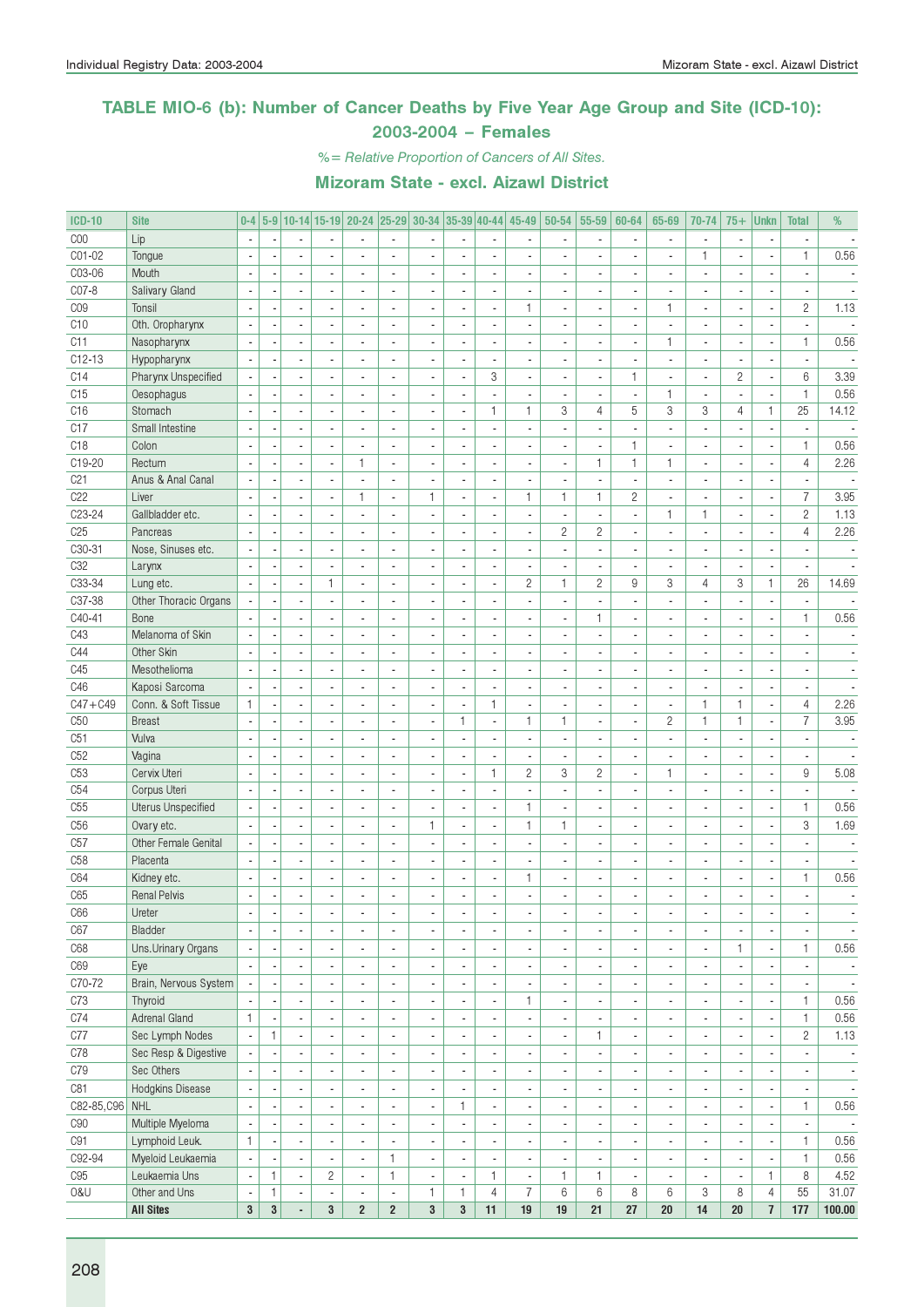#### TABLE: MIO-7(a):

## Average Annual Age Specific, Crude (CR), Age Adjusted (AAR) (with Standard Error(SE)) and Truncated (35-64 Yrs) (TR) Mortality Rate per 100,000 population: 2003-2004 - Males Mizoram State - excl. Aizawl District

| <b>ICD-10</b>   | $0 - 4$                  | $5-9$                    | $10 - 14$                | $15 - 19$                | $20 - 24$                | $25 - 29$                | 30-34                    |                          |                          |      |                          | $35-39$ 40-44 45-49 50-54 55-59 |       | $60 - 64$ 65-69          | 70-74                    | >75          | CR                       | AAR                      | <b>SE</b>                | <b>TR</b>                |
|-----------------|--------------------------|--------------------------|--------------------------|--------------------------|--------------------------|--------------------------|--------------------------|--------------------------|--------------------------|------|--------------------------|---------------------------------|-------|--------------------------|--------------------------|--------------|--------------------------|--------------------------|--------------------------|--------------------------|
| COO             | $\overline{\phantom{a}}$ | ×,                       |                          | $\overline{\phantom{a}}$ | $\overline{a}$           |                          |                          | ÷                        |                          |      |                          |                                 |       |                          |                          |              |                          |                          |                          |                          |
| CO1-02          | ÷,                       | ×,                       | ٠                        | $\overline{\phantom{a}}$ | ÷,                       | ×,                       | $\overline{\phantom{a}}$ | Ĭ.                       | ÷,                       |      | 8.5                      | ÷,                              |       | 11.0                     | 14.3                     |              | 0.6                      | 1.0                      | 0.53                     | 1.4                      |
| C03-06          | $\overline{\phantom{a}}$ | $\overline{\phantom{a}}$ | $\overline{\phantom{a}}$ | $\overline{\phantom{a}}$ | $\overline{a}$           | ×,                       | $\overline{a}$           | ÷,                       | 3.0                      |      | $\overline{\phantom{a}}$ | 6.5                             |       | $\overline{\phantom{a}}$ |                          | 26.4         | 0.6                      | 1.0                      | 0.49                     | 1.4                      |
| CO7-8           | $\overline{\phantom{a}}$ | ×,                       | $\overline{\phantom{a}}$ | $\overline{\phantom{a}}$ | $\overline{\phantom{a}}$ | ÷                        | $\overline{a}$           | ÷,                       |                          |      |                          |                                 |       | $\overline{\phantom{a}}$ |                          |              | $\overline{\phantom{a}}$ |                          |                          |                          |
| C <sub>09</sub> | $\overline{\phantom{a}}$ | ×,                       | $\overline{\phantom{a}}$ | $\overline{\phantom{a}}$ | $\blacksquare$           | ×,                       | $\blacksquare$           | 2.4                      |                          |      |                          |                                 |       | $\blacksquare$           | $\overline{a}$           |              | 0.2                      | 0.1                      | 0.14                     | 0.5                      |
| C10             | $\overline{\phantom{a}}$ | $\overline{a}$           | ٠                        | $\overline{\phantom{a}}$ | $\overline{a}$           |                          |                          | ×,                       |                          |      | $\overline{\phantom{a}}$ |                                 |       | ÷,                       |                          |              | $\overline{\phantom{a}}$ |                          |                          |                          |
| C11             | $\overline{\phantom{a}}$ | ×,                       | ٠                        | $\overline{\phantom{a}}$ | $\blacksquare$           | 1.9                      |                          | ÷,                       |                          |      | 12.8                     | 6.5                             |       | 11.0                     | $\overline{\phantom{a}}$ |              | 1.0                      | 1.4                      | 0.58                     | 2.9                      |
| $C12-13$        | ÷,                       | ×,                       | $\overline{\phantom{a}}$ | $\overline{\phantom{a}}$ | $\overline{\phantom{a}}$ |                          | $\overline{\phantom{m}}$ | $\overline{\phantom{a}}$ | 3.0                      |      | 4.3                      | 6.5                             | 8.5   | 11.0                     | $\overline{\phantom{a}}$ | 13.2         | 1.0                      | 1.6                      | 0.66                     | 3.2                      |
| C14             | $\overline{\phantom{a}}$ | $\overline{a}$           | $\overline{\phantom{a}}$ | $\overline{\phantom{a}}$ | $\overline{\phantom{a}}$ |                          | $\blacksquare$           | ÷,                       | 3.0                      | 3.7  | 4.3                      | 6.5                             | 8.5   | $\overline{\phantom{a}}$ | 28.5                     |              | 1.1                      | 1.8                      | 0.69                     | 3.9                      |
| C15             | $\blacksquare$           | $\overline{a}$           | $\overline{\phantom{a}}$ | $\overline{\phantom{a}}$ | $\overline{\phantom{a}}$ | $\overline{\phantom{a}}$ | $\blacksquare$           | ÷,                       | 8.9                      | 14.8 | 8.5                      | 19.4                            | 8.5   | 11.0                     | 28.5                     | 13.2         | 2.7                      | 4.1                      | 1.02                     | 9.6                      |
| C16             | $\blacksquare$           | $\overline{a}$           | $\overline{\phantom{a}}$ | $\overline{\phantom{a}}$ | $\overline{\phantom{a}}$ | ×,                       | 2.5                      | 9.5                      | 5.9                      | 7.4  | 38.3                     | 64.7                            | 143.8 | 142.8                    | 142.7                    | 105.6        | 12.1                     | 21.0                     | 2.46                     | 37.5                     |
| C17             | $\blacksquare$           | $\overline{a}$           | $\overline{\phantom{a}}$ | $\overline{\phantom{a}}$ | $\overline{\phantom{a}}$ |                          | $\overline{\phantom{a}}$ | ÷                        | $\overline{\phantom{a}}$ |      | $\overline{\phantom{a}}$ | $\overline{\phantom{a}}$        |       | $\overline{\phantom{a}}$ | ×,                       |              | $\overline{\phantom{a}}$ |                          |                          | $\overline{\phantom{a}}$ |
| C <sub>18</sub> | $\blacksquare$           | $\overline{a}$           | ÷,                       | $\overline{\phantom{a}}$ | $\overline{\phantom{a}}$ |                          |                          | ×,                       |                          |      |                          | 6.5                             |       | ÷,                       | 14.3                     | 13.2         | 0.5                      | 0.8                      | 0.47                     | 0.8                      |
| C19-20          |                          | $\overline{a}$           | ÷,                       | $\overline{\phantom{a}}$ | $\blacksquare$           | $\overline{a}$           | $\blacksquare$           | ×,                       | $\overline{a}$           | 3.7  |                          | $\overline{\phantom{a}}$        | 8.5   | 11.0                     | 28.5                     | 13.2         | 1.3                      | 1.7                      | 0.71                     | 1.8                      |
| C <sub>21</sub> | $\blacksquare$           | $\overline{a}$           |                          | $\overline{\phantom{a}}$ | $\blacksquare$           | $\blacksquare$           | $\blacksquare$           | ×,                       |                          |      | $\blacksquare$           |                                 |       | $\blacksquare$           |                          |              | $\overline{\phantom{a}}$ |                          |                          |                          |
| C22             | ÷,                       | $\overline{a}$           | $\blacksquare$           | $\blacksquare$           | 3.2                      | $\overline{a}$           | $\overline{\phantom{a}}$ | 2.4                      | 3.0                      | 7.4  | 4.3                      | 12.9                            |       | 22.0                     | 42.8                     |              | 2.4                      | 3.3                      | 0.91                     | 4.8                      |
| C23-24          |                          | $\blacksquare$           | $\blacksquare$           | $\blacksquare$           | $\blacksquare$           | $\overline{a}$           | $\blacksquare$           | ×,                       |                          |      | $\blacksquare$           | 6.5                             |       | $\blacksquare$           |                          |              | 0.2                      | 0.3                      | 0.26                     | 0.8                      |
| C <sub>25</sub> | $\blacksquare$           | $\overline{\phantom{a}}$ | $\blacksquare$           | $\blacksquare$           | $\blacksquare$           |                          | $\blacksquare$           | ×,                       |                          |      | 4.3                      | 12.9                            |       | $\blacksquare$           |                          |              | 0.5                      | 0.7                      | 0.42                     | 2.4                      |
| C30-31          |                          |                          |                          | $\blacksquare$           |                          |                          |                          |                          |                          |      |                          |                                 |       | $\blacksquare$           |                          |              |                          |                          |                          |                          |
|                 | $\blacksquare$           | $\overline{\phantom{a}}$ | $\blacksquare$           |                          | $\blacksquare$           | $\overline{a}$           | $\blacksquare$           | ×,                       |                          |      | $\blacksquare$<br>4.3    |                                 |       |                          |                          |              | 0.2                      | 0.2                      | 0.21                     | 0.7                      |
| C <sub>32</sub> | $\blacksquare$           | $\overline{\phantom{a}}$ | $\blacksquare$           | $\blacksquare$           | $\blacksquare$           | $\blacksquare$           | $\blacksquare$           | ÷,                       |                          |      |                          |                                 |       | $\blacksquare$           |                          |              |                          |                          |                          |                          |
| C33-34          | $\overline{\phantom{a}}$ | $\blacksquare$           | $\blacksquare$           | $\blacksquare$           | $\blacksquare$           | $\overline{a}$           | 2.5                      | $\overline{\phantom{a}}$ | 3.0                      |      | 8.5                      | 38.8                            | 42.3  | 22.0                     | 28.5                     | 92.4         | 4.1                      | 7.1                      | 1.41                     | 12.4                     |
| C37-38          | $\overline{\phantom{a}}$ | $\overline{\phantom{a}}$ | $\blacksquare$           | ٠                        | $\overline{\phantom{a}}$ |                          | $\blacksquare$           | $\blacksquare$           |                          |      | $\overline{\phantom{a}}$ |                                 |       | $\blacksquare$           | $\overline{\phantom{a}}$ |              |                          |                          |                          |                          |
| C40-41          | $\overline{\phantom{a}}$ | $\overline{\phantom{a}}$ | $\blacksquare$           | $\overline{a}$           | $\overline{\phantom{a}}$ | ٠                        | $\blacksquare$           | $\blacksquare$           |                          |      | 4.3                      |                                 |       | $\overline{a}$           |                          | 13.2         | 0.3                      | 0.5                      | 0.34                     | 0.7                      |
| C43             | $\overline{\phantom{a}}$ | $\overline{\phantom{a}}$ | $\overline{\phantom{a}}$ | $\overline{a}$           | $\overline{\phantom{a}}$ | $\overline{a}$           |                          | $\blacksquare$           |                          |      | $\overline{\phantom{a}}$ |                                 |       | $\overline{a}$           |                          |              |                          |                          |                          |                          |
| C44             | $\overline{\phantom{a}}$ | $\overline{\phantom{a}}$ | $\overline{a}$           | $\overline{a}$           | $\blacksquare$           | $\overline{a}$           |                          | $\blacksquare$           |                          |      | $\overline{\phantom{a}}$ |                                 |       | $\overline{a}$           | $\blacksquare$           |              |                          |                          |                          |                          |
| C45             | $\overline{\phantom{a}}$ | $\overline{\phantom{a}}$ | $\overline{\phantom{a}}$ | $\overline{a}$           | $\blacksquare$           | $\overline{a}$           |                          | ×,                       |                          |      | $\overline{\phantom{a}}$ |                                 |       | $\overline{a}$           | $\blacksquare$           |              |                          |                          |                          |                          |
| C46             | $\overline{\phantom{a}}$ | $\overline{\phantom{a}}$ | $\overline{\phantom{a}}$ | $\overline{a}$           | $\blacksquare$           | $\overline{a}$           |                          | ×,                       |                          |      | $\overline{\phantom{a}}$ |                                 |       | $\overline{a}$           | $\blacksquare$           |              |                          |                          |                          |                          |
| $C47 + C49$     | $\overline{\phantom{a}}$ | $\overline{\phantom{a}}$ | $\overline{\phantom{a}}$ | ٠                        | $\blacksquare$           | $\overline{\phantom{a}}$ |                          | ä,                       | 3.0                      |      | 4.3                      | ÷,                              | 8.5   | $\blacksquare$           | $\overline{a}$           |              | 0.5                      | 0.7                      | 0.44                     | 2.4                      |
| C <sub>50</sub> | $\overline{\phantom{a}}$ | $\overline{\phantom{a}}$ | $\overline{\phantom{a}}$ | ٠                        | $\blacksquare$           |                          |                          | ×,                       | $\overline{a}$           |      |                          |                                 |       | $\blacksquare$           | $\overline{a}$           |              |                          |                          |                          |                          |
| C60             | $\overline{\phantom{a}}$ | $\overline{\phantom{a}}$ | $\overline{a}$           | $\overline{\phantom{a}}$ | $\blacksquare$           |                          |                          | ×,                       |                          | 3.7  |                          |                                 |       | $\overline{\phantom{a}}$ | 14.3                     |              | 0.3                      | 0.5                      | 0.36                     | 0.7                      |
| C61             | $\overline{a}$           | $\overline{\phantom{a}}$ | $\overline{a}$           | $\overline{\phantom{a}}$ | $\blacksquare$           |                          |                          | ×,                       |                          |      |                          | 6.5                             |       | $\overline{\phantom{a}}$ | 14.3                     | 13.2         | 0.5                      | 0.8                      | 0.47                     | 0.8                      |
| C62             | $\overline{a}$           | $\overline{\phantom{a}}$ | $\overline{a}$           | $\overline{\phantom{a}}$ | $\blacksquare$           |                          |                          | ×,                       |                          |      |                          |                                 |       | $\blacksquare$           | $\overline{a}$           |              |                          |                          |                          |                          |
| C63             | $\overline{\phantom{a}}$ | $\overline{\phantom{a}}$ | $\overline{a}$           | $\overline{\phantom{a}}$ | $\blacksquare$           |                          |                          | ×,                       |                          |      |                          |                                 |       | $\blacksquare$           | $\overline{a}$           |              |                          |                          |                          |                          |
| C64             | $\blacksquare$           | $\overline{\phantom{a}}$ | $\overline{a}$           | $\overline{\phantom{a}}$ | $\blacksquare$           |                          |                          | ×,                       |                          |      |                          |                                 |       | $\blacksquare$           | $\overline{a}$           |              |                          |                          |                          |                          |
| C65             | $\overline{a}$           |                          | ÷,                       | $\overline{\phantom{a}}$ | $\overline{a}$           | $\overline{a}$           |                          | $\overline{a}$           |                          |      |                          |                                 |       | $\overline{a}$           |                          |              |                          |                          |                          |                          |
| C66             | $\overline{\phantom{a}}$ |                          |                          |                          |                          |                          |                          | ä,                       |                          |      |                          |                                 |       |                          |                          |              |                          |                          |                          |                          |
| C6/             | $\overline{\phantom{a}}$ | $\overline{\phantom{a}}$ | $\overline{\phantom{a}}$ | $\overline{\phantom{a}}$ | $\overline{\phantom{a}}$ | $\overline{a}$           | $\overline{\phantom{a}}$ | $\overline{\phantom{a}}$ | $\overline{\phantom{a}}$ | ٠    | $\overline{\phantom{a}}$ | $\overline{\phantom{a}}$        | ٠     | $\overline{\phantom{a}}$ | 14.3                     |              | 0.2                      | 0.3                      | 0.29                     |                          |
| C68             | ÷,                       | $\blacksquare$           | $\blacksquare$           | ä,                       | ä,                       | $\overline{a}$           | $\overline{a}$           | ä,                       | ä,                       |      |                          |                                 |       | $\blacksquare$           |                          |              |                          |                          |                          | $\overline{\phantom{a}}$ |
| C69             | ÷,                       | $\overline{\phantom{a}}$ | $\overline{\phantom{a}}$ | $\overline{\phantom{a}}$ | $\overline{\phantom{a}}$ | ×,                       | ×,                       | ÷,                       | ä,                       |      |                          |                                 |       | $\blacksquare$           |                          |              |                          |                          |                          | $\overline{\phantom{a}}$ |
| C70-72          | $\overline{\phantom{a}}$ | $\overline{\phantom{a}}$ | $\overline{\phantom{a}}$ | $\overline{\phantom{a}}$ | $\overline{a}$           | ÷                        | $\overline{a}$           | ×,                       | $\overline{a}$           |      | $\overline{\phantom{a}}$ | 6.5                             |       | $\overline{\phantom{a}}$ | 14.3                     |              | 0.3                      | 0.5                      | 0.39                     | 0.8                      |
| C73             | $\overline{\phantom{a}}$ | $\overline{\phantom{a}}$ | $\overline{\phantom{a}}$ | $\overline{\phantom{a}}$ | $\overline{a}$           | ×,                       | ×,                       | ×,                       | ÷,                       |      |                          | ×,                              |       | $\overline{\phantom{a}}$ | $\overline{\phantom{a}}$ |              |                          |                          | $\overline{a}$           | $\overline{\phantom{a}}$ |
| C74             | $\blacksquare$           | $\blacksquare$           | $\overline{\phantom{a}}$ | $\overline{\phantom{a}}$ | $\blacksquare$           | ×,                       | $\overline{\phantom{a}}$ | ÷,                       | ä,                       |      | $\overline{\phantom{a}}$ |                                 |       | $\blacksquare$           | ÷,                       |              |                          | $\overline{\phantom{a}}$ | ×,                       | $\overline{\phantom{a}}$ |
| C77             | $\overline{\phantom{a}}$ | $\blacksquare$           | $\overline{\phantom{a}}$ | $\overline{\phantom{a}}$ | $\blacksquare$           | ×,                       | $\overline{\phantom{a}}$ | $\blacksquare$           | $\overline{\phantom{a}}$ | 3.7  | $\overline{\phantom{a}}$ | 6.5                             | 8.5   | 11.0                     | 14.3                     |              | 0.8                      | 1.4                      | 0.65                     | 2.6                      |
| C78             | $\overline{\phantom{a}}$ | $\blacksquare$           | $\overline{\phantom{a}}$ | $\overline{\phantom{a}}$ | $\blacksquare$           | ×,                       | $\overline{\phantom{a}}$ | $\blacksquare$           | $\overline{\phantom{a}}$ |      | $\overline{\phantom{a}}$ | $\overline{\phantom{a}}$        |       | $\overline{\phantom{a}}$ | $\overline{\phantom{a}}$ |              | ł,                       |                          |                          | $\overline{\phantom{a}}$ |
| C79             | $\overline{\phantom{a}}$ | $\blacksquare$           | ÷,                       | $\overline{\phantom{a}}$ | $\blacksquare$           | ×,                       | $\overline{\phantom{a}}$ | ÷,                       | ä,                       |      |                          | $\overline{a}$                  |       | $\blacksquare$           | $\blacksquare$           |              |                          |                          | $\overline{a}$           | $\overline{\phantom{a}}$ |
| C81             | $\overline{\phantom{a}}$ | $\blacksquare$           | $\blacksquare$           | ÷,                       | $\overline{\phantom{a}}$ | ×,                       | $\overline{\phantom{a}}$ | ÷,                       | ä,                       |      |                          | $\overline{a}$                  |       | $\blacksquare$           | $\overline{\phantom{a}}$ |              |                          |                          |                          | $\overline{\phantom{a}}$ |
| C82-85, C96     | $\overline{\phantom{a}}$ | $\overline{\phantom{a}}$ | $\overline{\phantom{a}}$ | 1.5                      | ä,                       | ×,                       | $\overline{\phantom{a}}$ | ÷,                       | ä,                       |      |                          | $\overline{\phantom{a}}$        | 8.5   | $\overline{\phantom{a}}$ | $\overline{\phantom{a}}$ |              | 0.3                      | 0.5                      | 0.36                     | 1.1                      |
| <b>C90</b>      | $\overline{\phantom{a}}$ | $\overline{a}$           | ÷,                       | $\overline{\phantom{a}}$ | $\overline{\phantom{a}}$ | ×,                       | $\overline{\phantom{a}}$ | ÷,                       | ä,                       |      |                          | ×,                              |       | $\blacksquare$           |                          |              | ł,                       | $\overline{\phantom{a}}$ | $\overline{\phantom{a}}$ | $\overline{\phantom{a}}$ |
| C91             | $\overline{\phantom{a}}$ | 1.3                      | $\overline{\phantom{a}}$ | ÷,                       | $\overline{\phantom{a}}$ | $\overline{\phantom{m}}$ | $\overline{\phantom{a}}$ | ×,                       | $\overline{a}$           |      |                          | $\overline{a}$                  |       | $\overline{\phantom{a}}$ | 14.3                     |              | 0.3                      | 0.4                      | 0.31                     | $\overline{\phantom{a}}$ |
| C92-94          | $\overline{\phantom{a}}$ | $\overline{a}$           | 1.3                      | 1.5                      | $\overline{\phantom{m}}$ | $\overline{\phantom{m}}$ | $\overline{\phantom{a}}$ | 2.4                      | $\overline{\phantom{a}}$ |      | $\overline{\phantom{a}}$ | $\overline{a}$                  |       | $\overline{\phantom{a}}$ | $\overline{\phantom{a}}$ |              | 0.5                      | 0.4                      | 0.23                     | 0.5                      |
| C95             | $\overline{\phantom{a}}$ | $\overline{\phantom{a}}$ | $\overline{\phantom{a}}$ | $\overline{\phantom{a}}$ | $\frac{1}{2}$            | $\overline{\phantom{m}}$ | $\overline{\phantom{a}}$ | $\overline{\phantom{a}}$ | 3.0                      |      | $\overline{\phantom{a}}$ | $\overline{\phantom{a}}$        | 16.9  | $\overline{\phantom{a}}$ | $\overline{\phantom{a}}$ |              | 0.5                      | 0.9                      | 0.51                     | 2.8                      |
| 0&U             | 1.4                      | $\overline{\phantom{a}}$ | 1.3                      | $\overline{\phantom{a}}$ | 1.6                      | $\overline{a}$           | 2.5                      | 7.2                      | 20.8                     | 37.0 | 42.6                     | 64.7                            | 110.0 | 153.8                    | 99.9                     | 277.1        | 17.1                     | 25.7                     | 2.65                     | 42.0                     |
| All             | 1.4                      | 1.3                      | 2.5                      | 3.0                      | 4.9                      | 1.9                      | 7.5                      | 23.9                     | 56.4                     |      | $81.5$ 149.0             |                                 |       | $271.7$ 372.3 406.5      | 513.8                    | $580.6$ 49.9 |                          | 78.8                     |                          | 4.64 138.4               |